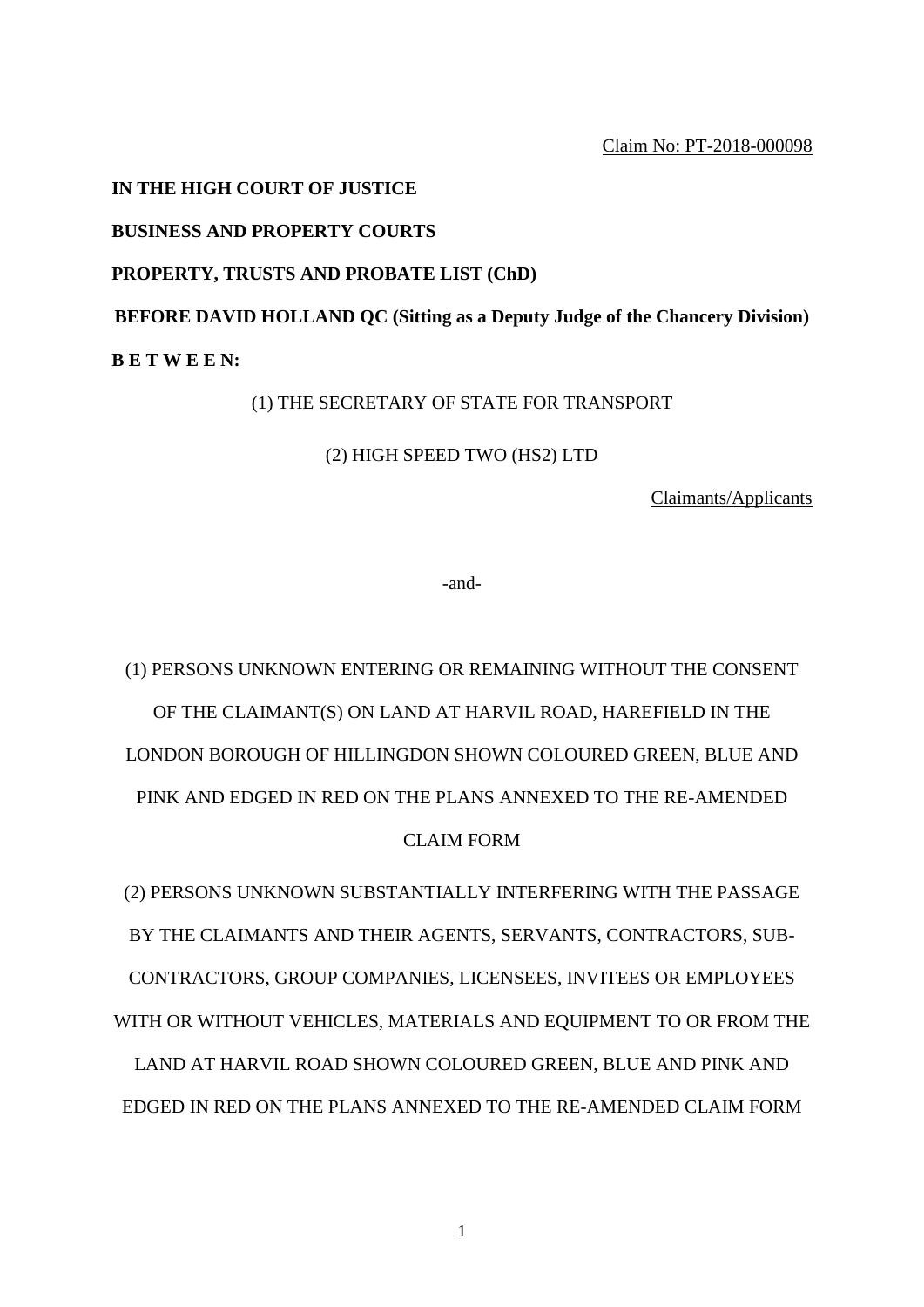# (3) TO (35) THE NAMED DEFENDANTS LISTED IN THE SCHEDULE TO THE ORDER OF MR DAVID HOLLAND QC DATED 22 JUNE 2020

# (36) PERSONS UNKNOWN CUTTING, DAMAGING, MOVING, CLIMBING ON OR OVER, DIGGING BENEATH OR REMOVING ANY ITEMS AFFIXED TO ANY TEMPORARY OR PERMANENT FENCING OR GATES ON OR AT THE PERIMETER OF THE HARVIL ROAD SITE, OR DAMAGING, APPLYING ANY SUBSTANCE TO OR INTEFERING WITH ANY LOCK OR ANY GATE AT THE PERIMETER OF THE HARVIL ROAD SITE WITHOUT THE CONSENT OF THE CLAIMANTS

Defendants / Respondents

# **Representation:**

**Tom Roscoe** and **Daniel Scott** (instructed by Eversheds Sutherland LLP) for the Claimants. **Paul Powlesland** (instructed under the Public Access scheme) for the Fourth Defendant. **The Eighth, Ninth, Tenth, Thirteenth, Eighteenth, Twenty Second, Twenty Third, Twenty Fifth, Twenty Sixth, Twenty Seventh, Twenty Eight, Thirty First and Thirty Second Defendants** appeared in person.

# **APPROVED JUDGMENT**

**David Holland QC**

### **Introduction and background**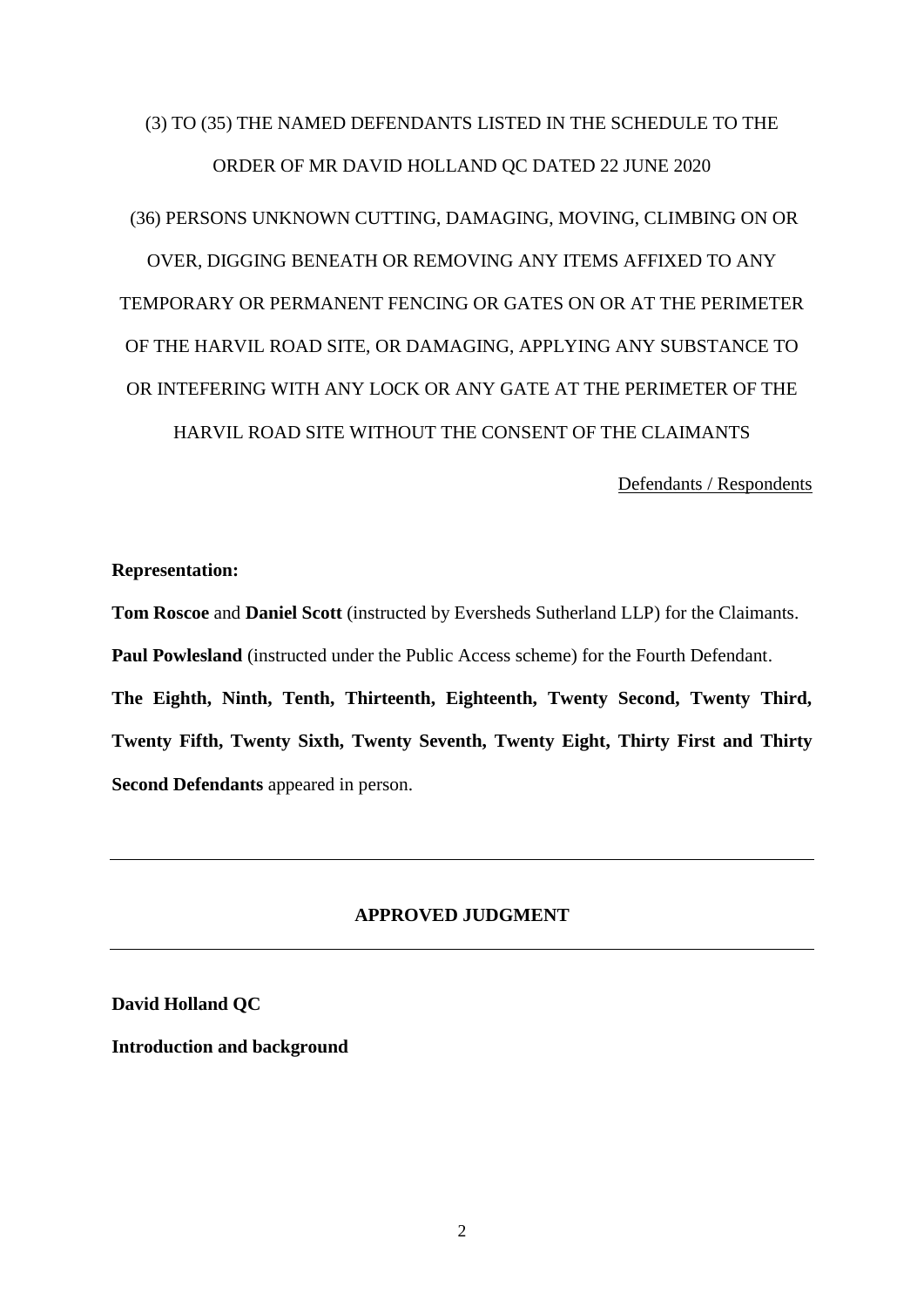- 1. This is the Claimants' application issued on  $15<sup>th</sup>$  June 2020 to continue injunctive relief to prevent what they assert is unlawful protest action against the High Speed 2, or HS2, railway project at a site off the Harvil Road in Hillingdon, West London.
- 2. The First Claimant is the Secretary of State for Transport. The Second Claimant ("HS2") is the statutory undertaker under the High Speed Rail (London-West Midlands) Act 2017 ("the Act") responsible for the implementation of the HS2 project.
- 3. This is the second hearing of that application. This hearing was listed pursuant to paragraph 21 of an order made by myself on 22nd June 2020. I have to consider:
	- (i) whether interim injunctive relief should be continued;
	- (ii) the appropriate temporal limit for such continued injunctive relief; and
	- (iii) the exact form of that relief in terms of the geographical coverage of the injunction.
- 4. The Claimants, in short, seek the continuation of interim injunctive relief in materially the same form as that granted by me on  $22<sup>nd</sup>$  June 2020. This, in summary, prevents trespass on and obstruction of access to the Site. They seek such relief for a further period of two years. They say that the totality of the development site is now slightly larger than it was when I granted the injunction on 22 June 2020. The Claimants therefore ask that any continued injunction also now apply to the totality of the site including this land ("the Additional Land") at the date of this hearing.
- 5. The land which is currently covered by the injunction granted on 22<sup>nd</sup> June 2020 ("the Land") is shown on the plan at page [D973] of the hearing bundles. The new land the right to possession of which has been acquired by HS2 since 22nd June 2020 and is not currently covered by the injunctive relief ("the Additional Land"), is shown on the plan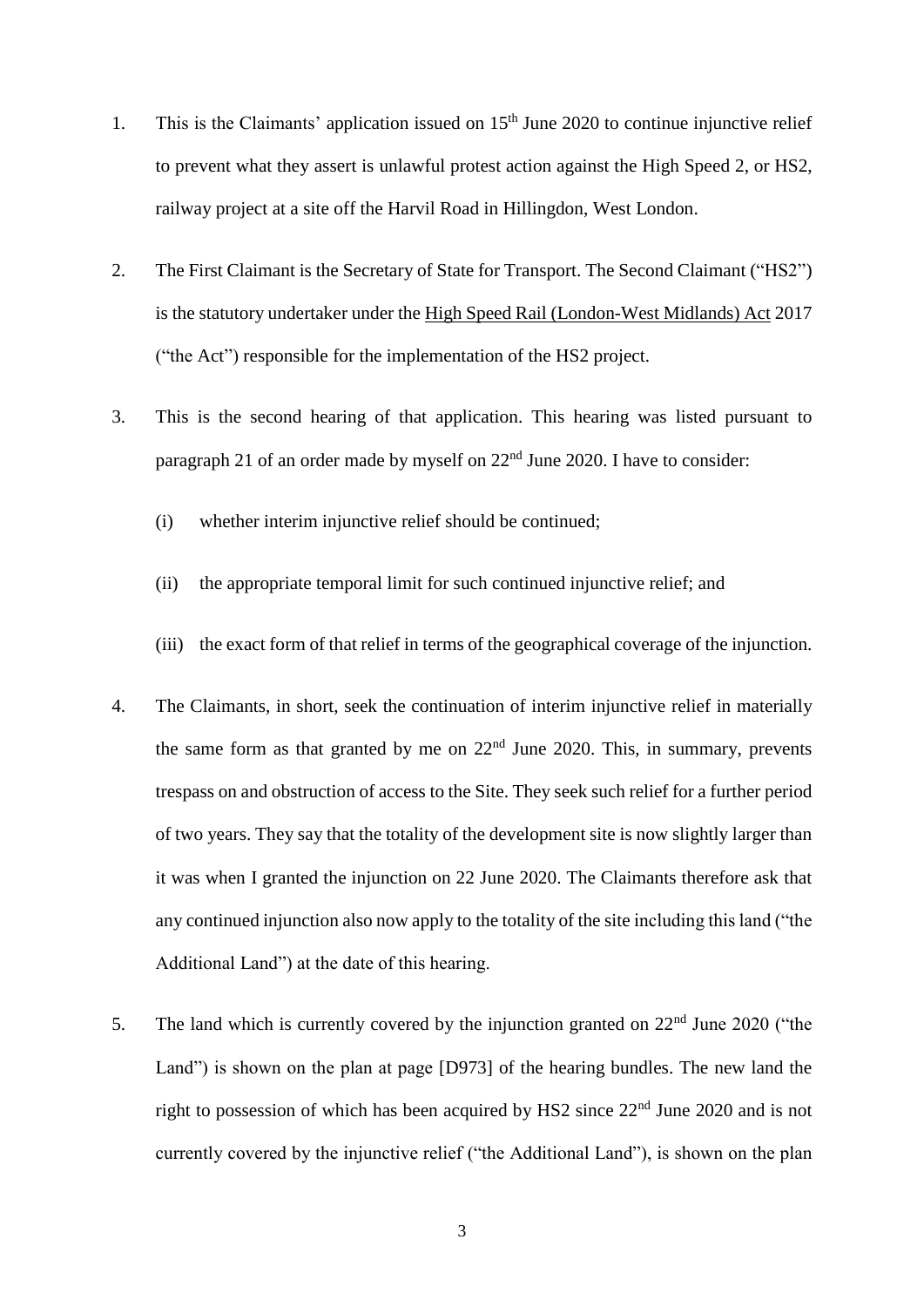at page [D974]. A composite plan shown the Land and the Additional Land ("the Site") is at [D975].

- 6. Hereafter where I refer in general terms to the land in the vicinity of Harvil Road which is in the possession of the Claimants and on which construction work is or has been taking place I will refer "the Harvil Road Site". I shall refer to individual Defendants as "D" followed by the number given to them in the Schedule attached to my order of  $22<sup>nd</sup>$  June 2020. Hence Mr Kier will be referred to as "D4".
- 7. The hearing took place remotely via Skype.

# **The Claimants and their evidence**

- 8. I heard from Mr Roscoe leading Mr Scott on behalf of the Claimants.
- 9. I read the following witness statements filed on behalf of the Claimants:
	- (i) First Statement of Shona Ruth Jenkins dated  $18<sup>th</sup>$  May 2020;
	- (ii) Second statement of Rohan Perinpanayagam dated  $15<sup>th</sup>$  June 2020 (RP2)
	- (iii) Second statement of Richard Joseph Jordan dated  $15<sup>th</sup>$  June 2020 (Jordan 2)
	- (iv) Third statement of Rohan Perinpanayagam dated  $27<sup>th</sup>$  July 2020 (RP3)
	- (v) Third statement of Richard Joseph Johnson dated  $27<sup>th</sup>$  July 2020 (Jordan 3)
	- (vi) Fourth Statement of Rohan Perinpanayagam dated  $13<sup>th</sup>$  August 2020 (RP4)

# **The Defendants**

10. There is a Schedule of the various Defendants named and unnamed annexed as a Schedule to the order dated 22<sup>nd</sup> June 2020.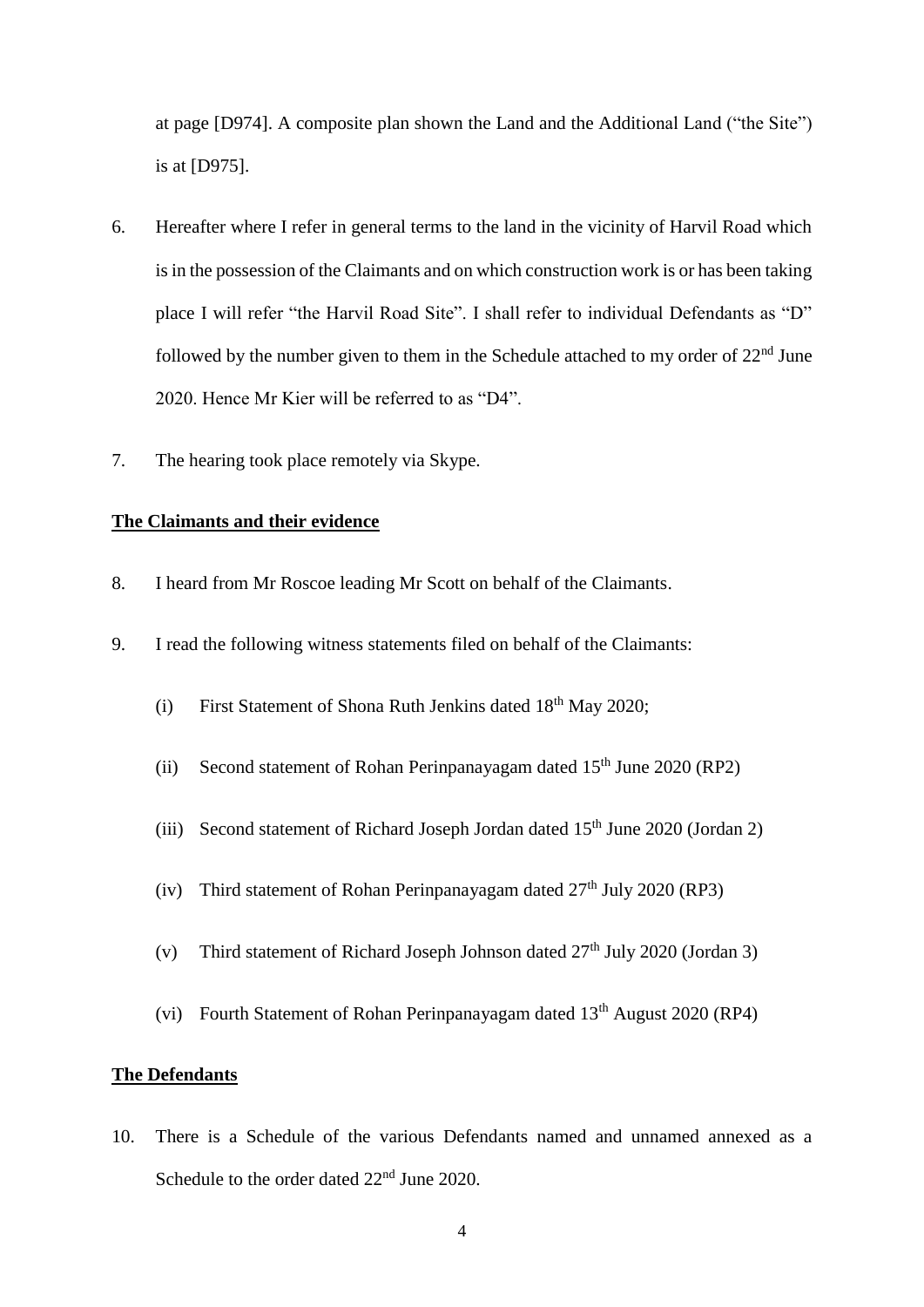- 11. As will be apparent, D1, D2 and D36 are Persons Unknown of various descriptions.
- 12. Ms Green (D3) had previously been engaged in these proceedings. However, the Claimants reached an accommodation with her and, at the outset of the hearing on  $24<sup>th</sup>$ August 2020, I approved a signed consent order dated  $17<sup>th</sup>$  August 2020 by which she ceased to be a party on terms. Nevertheless I read three statements that she had produced dated  $1^{st}$  June 2020,  $17^{th}$  June 2020 and  $13^{th}$  July 2020.
- 13. So far as the remaining Defendants are concerned:
	- (i) D4, Mr Kier, made an undated statement and was represented at the hearing by Mr Powlesland of counsel who made submissions to me.
	- (ii) D8, Mr Mordechaj, sent an email to the court dated  $2<sup>nd</sup>$  June 2020 and addressed me;
	- (iii) D9, Mr Oliver, sent an email to the court dated  $2<sup>nd</sup>$  June 2020 and addressed me;
	- (iv) D10, Mr Curcuirean, addressed me;
	- (v) D13, Mr Breen, addressed me;
	- (vi) D18, Victoria Zieniuk, sent an email to the court dated  $24<sup>th</sup>$  August 2020 and addressed me;
	- (vii) D22, Dr Maxey, provided an email to the court dated 21st August 2020 and addressed me;
	- (viii) D23, Sebastian Roblyn Maxey (D22's son) addressed me.
	- (ix) D25, Ms Dorton, provided an email dated  $21<sup>st</sup>$  August 2020 and addressed me;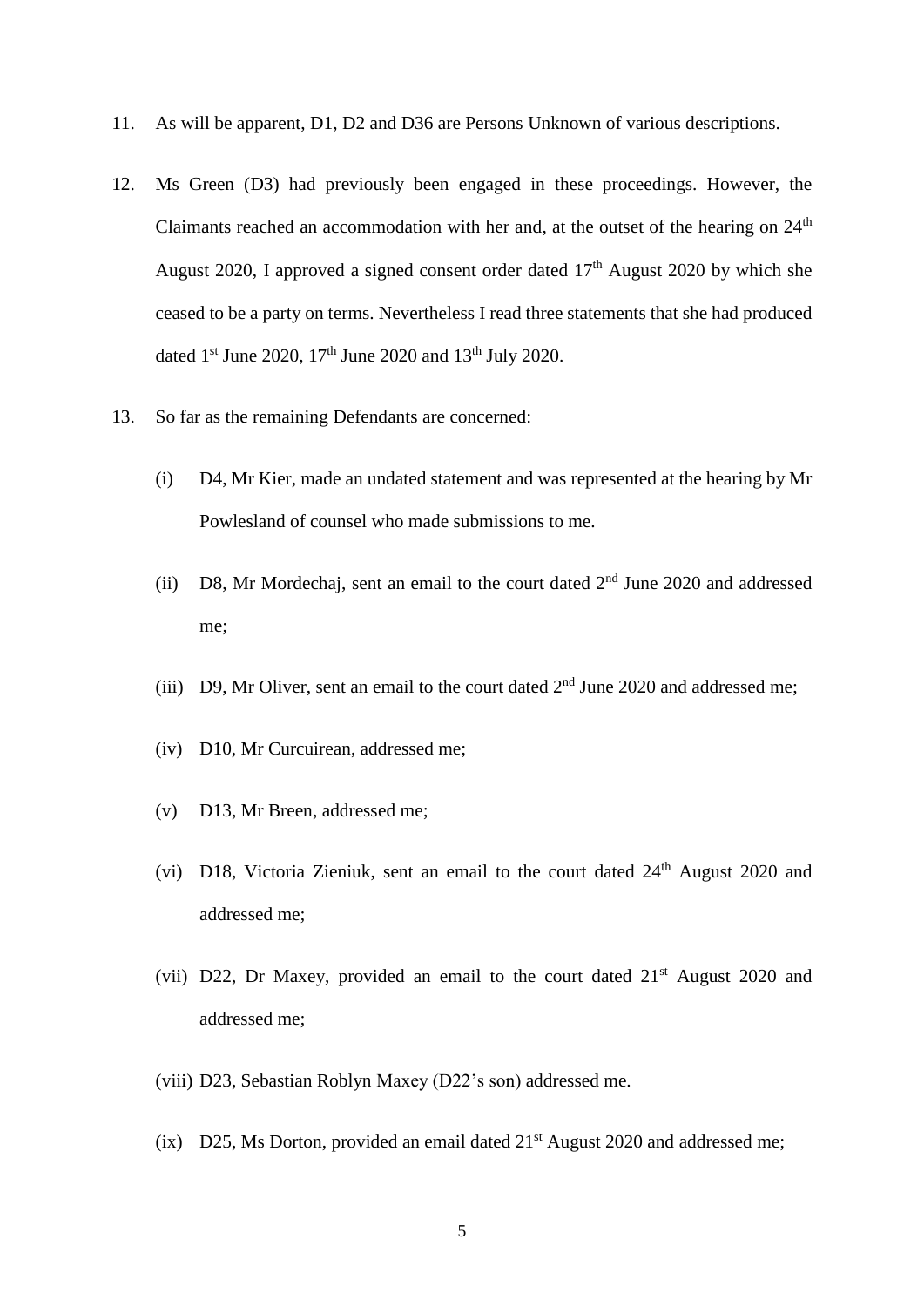- (x) D26, Mr Collins addressed me.
- (xi) D27, Sam Goggin, relied on the evidence supplied by Ms Green (formerly D3) and provided two written documents as well as a report from a Mr Talbot at [D1383] and addressed me.
- (xii) D28, Ms Pitwell, provided an undated statement and addressed me.
- (xiii) D31, Ms Farbrother, addressed me;
- (xiv) D32, Ms Smithson, provided a written statement which I read.
- 14. I allowed each of the named and unrepresented Ds to address me orally even if they had failed to comply with the directions in paragraphs 23 and/or 24 of the Order dated 22<sup>nd</sup> June 2020. Given their number, in the interest of case management I felt the need to limit the time allocated to each for their oral address. No doubt there are some who feel that they could have said more and would have done if they had been allowed to do so. However I believe that I have listened to and understood the arguments which each of the Defendants who addressed me raised (many of which were similar if not identical to those raised by many others).
- 15. In addition I allowed Mr Powlesland to speak last in order that he, as counsel, could amplify and expand upon any argument raised by any of the other Defendants.
- 16. No doubt the Claimants felt constrained by the guidance given by the Court of Appeal in CANADA GOOSE V PERSONS UNKNOWN [2020] EWCA Civ 303 ("Canada Goose") at para 82 to join as many named Defendants as they could. The problem with that guidance is that, in a case such as this, there is a distinct risk that, unless carefully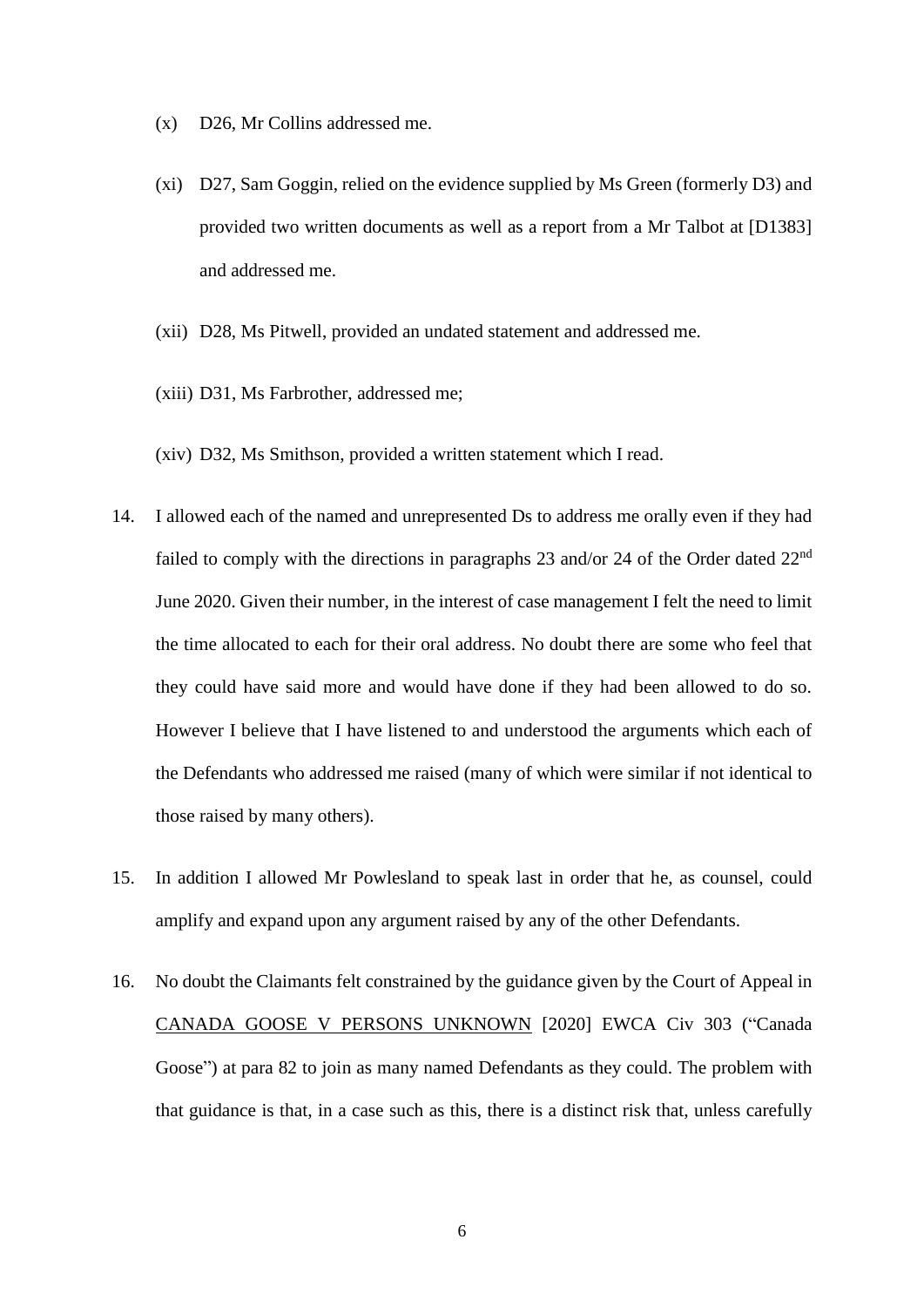and strenuously case managed, the hearing of any application becomes unwieldy and disproportionately long.

#### **Procedural History**

- 17. This is at least the sixth occasion in which protest action at the Harvil Road Site has been the subject of a hearing before this court. The Claimants have been the same on each occasion as have some of the named Defendants.
- 18. Injunctive relief has been in place to protect the Claimants and their site from unlawful protest activity since February 2018. It has been renewed from time-to-time as earlier, temporally-limited, injunctive relief was due to expire as the evidence showed that a risk of unlawful conduct continued. As the Claimants point out, many of the issues which the Defendants have raised before me at this hearing have already been considered in the earlier hearings.
- 19. Briefly:
	- (i) Injunctive relief was first granted by Mr Justice Barling on 19 February 2018 for the reasons set out in his judgment of that date ([2018] EWHC 1404 Ch-"the Barling judgment"). The relief he granted was time-limited to  $1<sup>st</sup>$  June 2019, with liberty to apply.
	- (ii) Pursuant to those liberty to apply provisions, the Claimants successfully applied to extend the injunction for a further year (and to encompass further land). That extended relief was granted by me in a judgment that I gave on  $16<sup>th</sup>$  May 2019 ([2019] EWHC 1437 Ch-"my first judgment"). The interim relief granted was to last until  $1<sup>st</sup>$  June 2020, again with liberty to apply ("the 2019 Injunction").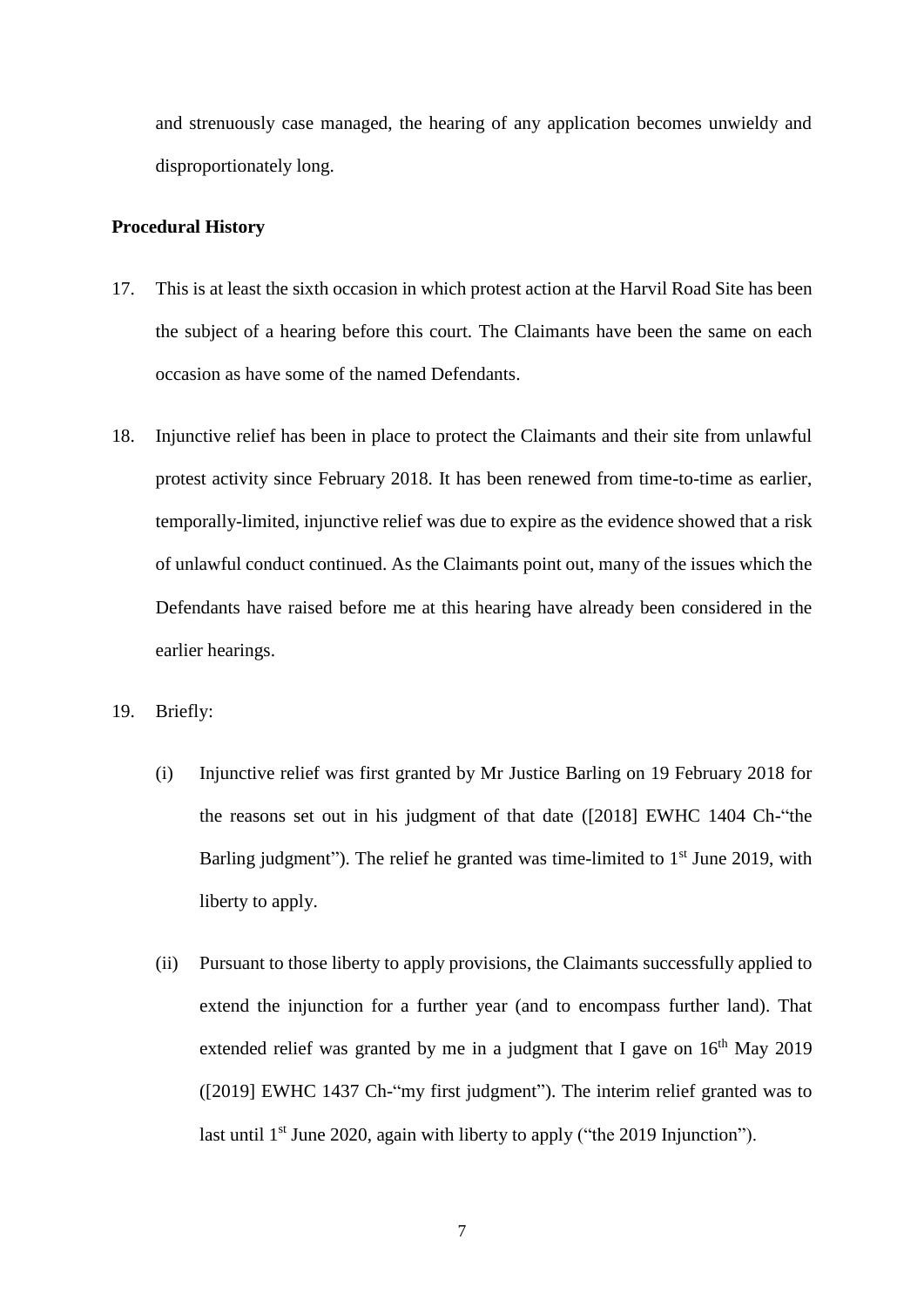- (iii) During the currency of the 2019 Injunction, separate possession proceedings were brought by HS2 alone to recover possession of part of (what is now) the Land from protestors who were in occupation of it. Those proceedings were determined in the Claimant's favour by me for the reasons set out in my judgment of 28 November 2019 ("my second judgment"). An approved transcript of my second judgment was before the court at this hearing but it has not yet been allocated a neutral citation number.
- (iv) The Claimants wished to seek the further renewal of the 2019 Injunction, but were not in a position to do so substantively before  $1<sup>st</sup>$  June 2020. To avoid the 2019 Injunction lapsing without any form of replacement, an "Extension Application" was issued on 18 May 2020 to seek a temporary extension of the 2019 Injunction to allow this application to be brought (as it now has been). That application was granted by Fancourt J on 21<sup>st</sup> May 2020, for the reasons recorded in a judgment a brief (and unapproved) note of which is in the hearing bundles. By Fancourt J's judgment, a significant number of Named Defendants were added to the proceedings – to reflect the importance of naming defendants where their identity can be established following the Court of Appeal's recent guidance in Canada Goose.
- (v) The return date of that Extension Application was listed before me on 22 June 2020. By the date of that hearing, this Application had also been issued. At that hearing, I continued injunctive relief to the date of this hearing but expanded the geographical scope of the injunction to cover the whole of the Land.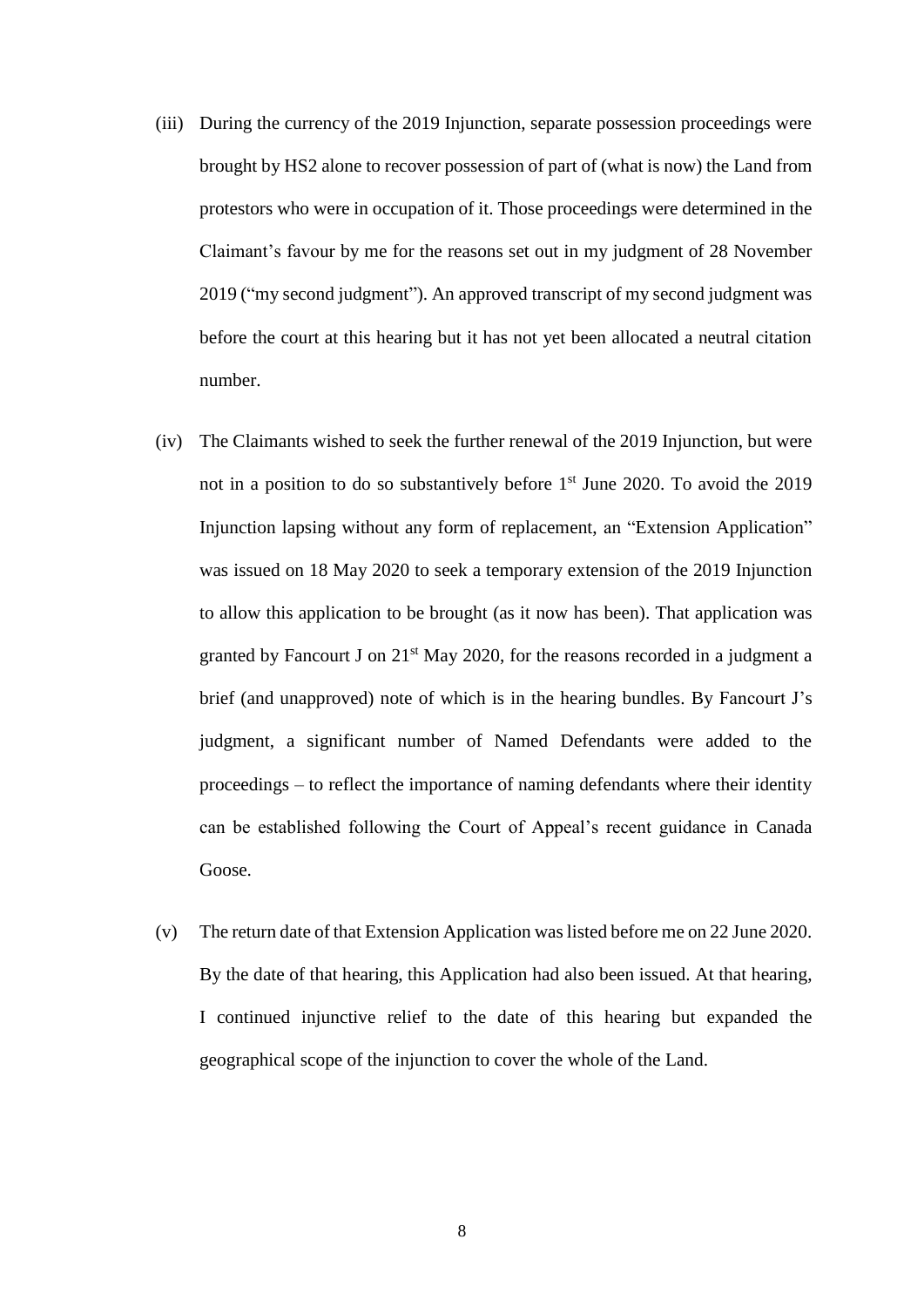- 20. Many of the procedural and case management directions sought by the substantive Amendment Application were dealt with by me in the Current Injunction Order dated 22nd June 2020.
- 21. It is also worth noting two other court hearings which have dealt with protests at or near the Harvil Road Site.
- 22. On 13<sup>th</sup> May 2020 Stuart Ackroyd and Wiktoria Zieniuk (D18 in this case), as Claimants, brought proceedings against HS2 and its appointed security contractor High Court Enforcement Group Ltd T/A National Eviction Team ("NET"), as Defendants, in the Queen's Bench Division of the High Court seeking injunctive relief to prevent HS2 from evicting those Claimants and others from a building on the Harvil Road Site known as RMC or Ryall's Garage where some of those opposed to HS2 had apparently been living. The Claimants in that case were represented by Mr Powlesland: the Defendants by Mr Roscoe. That application came before Swift J on  $13<sup>th</sup>$  May 2020 who, in a judgment given on that day ([2020] EWHC 1460 QB-"the Swift judgment"), dismissed it.
- 23. In the meantime proceedings were issued by the London Borough of Hillingdon against Persons Unknown and 23 named Defendants (including Mr Kier, Dr Maxey, Sebastian Roblyn Maxey, Ms Dorton, Mr Mordechaj, and Mr Goggin who are Defendants before me) seeking injunctive relief in respect of an area of land owned by Hillingdon adjacent to the Harvil Road Site. On 13<sup>th</sup> July 2020 Kerr J granted injunctive relief to prevent the Defendants in that case from: camping overnight on the relevant land; carrying on obstructive behaviour or making excessive noise.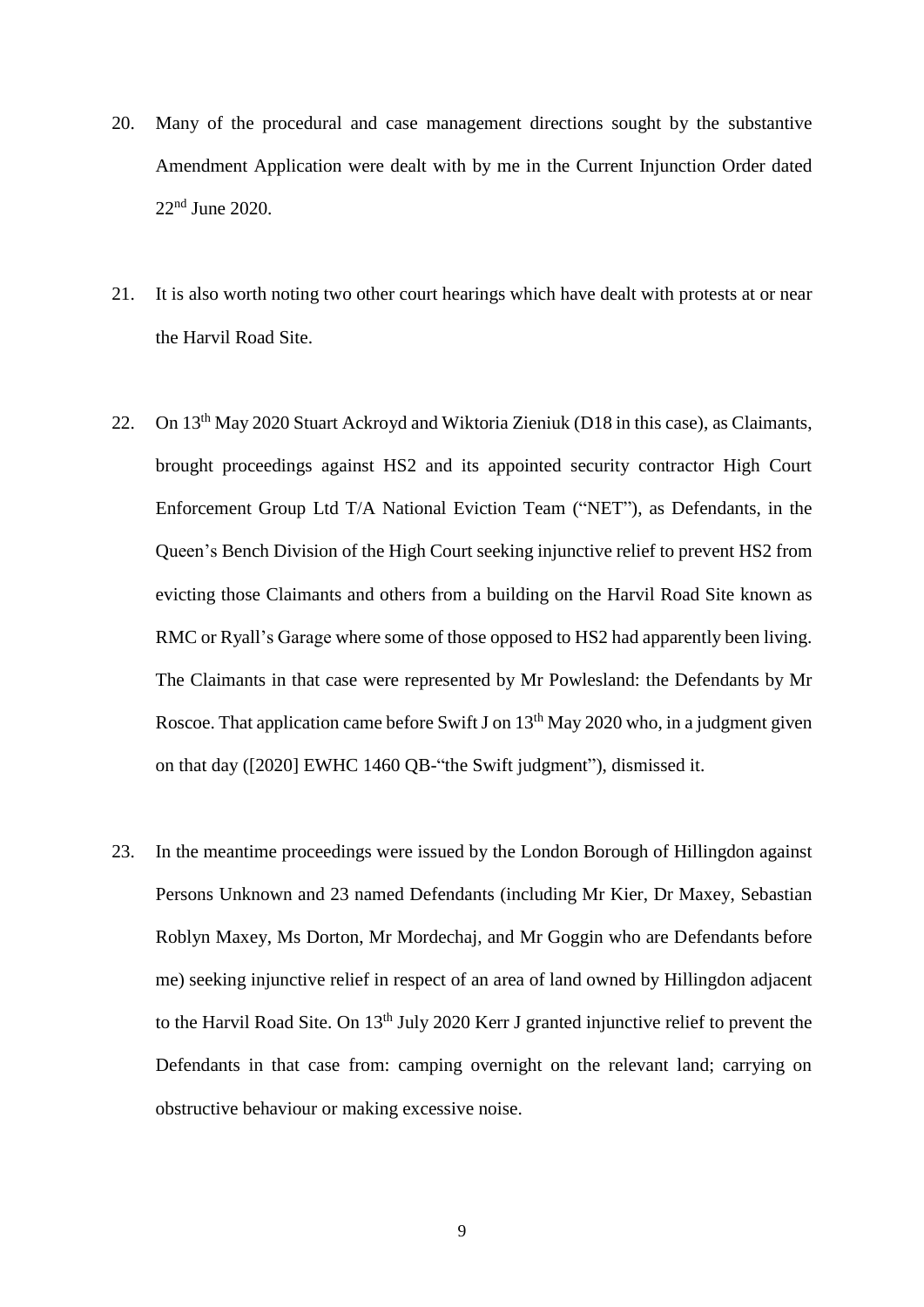24. The nature of the continued relief which the Claimants submit it is appropriate for the Court to make at this hearing is as set out in the Draft Order provided by them and contained in the Hearing Bundles.

#### **The Harvil Road site and the HS2 works**

- 25. As stated, the Site, in respect of which injunctive relief is now sought, is shown on the Plan at [D975].
- 26. By dint of the High Speed Rail (London-West Midlands)(Nomination) Order 2017, from 24th February 2017, HS2 is the "nominated undertaker" under section 45 of the Act.
- 27. The Harvil Road Site was described in paragraphs 2 and 7 of my first judgment. It consists of a large site required for the purposes of construction of the HS2 scheme. It is notorious that the HS2 scheme is a controversial project and that there are many people who would much prefer if it was not built. As will have been apparent from the procedural history described above, the Harvil Road Site in particular has attracted protesters concerned at the potential environmental damage which the works proposed at that site might cause.
- 28. In paragraph 7 of my first judgment I identified three different categories of land over which the injunction was sought (and granted). Those three categories continue to apply. First of all, there is land within the freehold ownership of the First Claimant that is coloured blue on the plans referred to above, and is referred to as "the blue land". Secondly, there is land acquired by the First Claimant pursuant to its compulsory purchase powers in the Act. That land is coloured pink on the various plans and is referred to as "the pink land". Thirdly, there is land in the temporary possession of HS2 by reason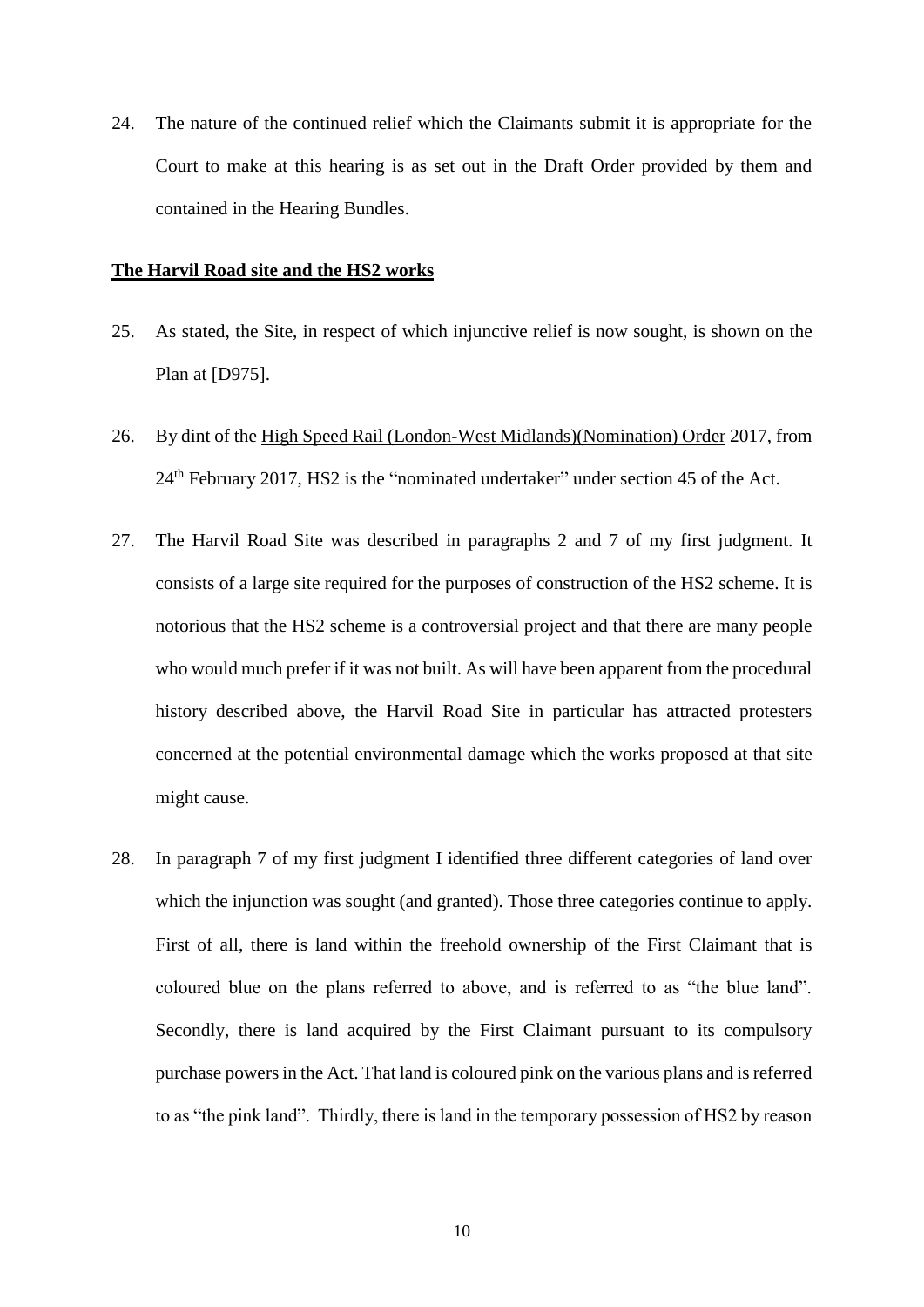of the exercise of its powers pursuant to section 15 and Schedule 16 of the Act. That land is coloured green on the plans and is referred to as "the green land".

- 29. I set out the relevant provisions of the Act in paragraphs 42 to 52 of my second judgment. I shall not recite them separately in this judgment.
- 30. I note the following features from the various Plans at [D973-975]:
	- (i) Harvil Road runs approximately north / south just to the left of centre of the plan.
	- (ii) "Dews Lane" is a private road which adjoined the Harvil Road to the west. The 2019 Injunction did not seek to prevent persons from using that lane (even though it might otherwise have constituted trespass).
	- (iii) There were three entrances to the Harvil Road Site off the Harvil Road, then known as "West Gate 3 Entrance", "North Compound Entrance" and "South Compound Entrance".
	- (iv) Opposite the North Compound Entrance there is shown a "Protestor Encampment". At the time, that encampment was both on the verge of the public highway (i.e. the part that is shown on the plans as the "roadside camp"), but also spilled onto the field behind which was – at the time of my first judgment – not part of the Site but is now.
	- (v) Running parallel to the northern edge of a field (just in the field marked C111\_112) there is a path marked by a single black line. That is footpath U34, which featured in my second judgment. As I found in that judgment, that footpath had by that date been closed.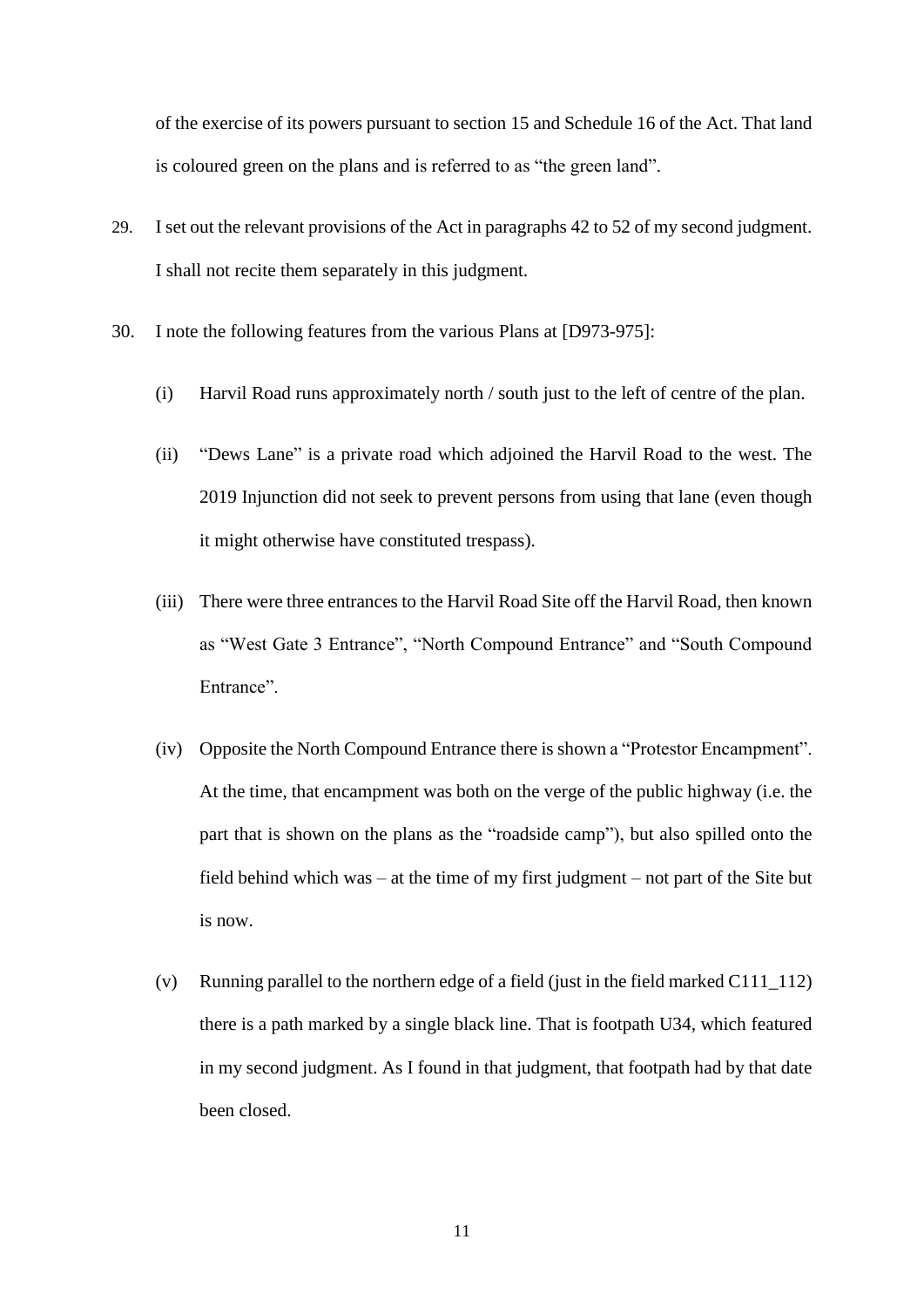- 31. Since the date of my first judgment, further land had been brought into the Claimants' possession for the purposes of the works on the Harvil Road Site. At the 22nd June 2020 hearing, I extended the geographical scope of the injunction to cover the relevant additional land which had been brought into the Site at that time: that land is described in RP 2 at paragraphs 23 to 28. That is the Land as set out in the plan at [D973]. In particular:
	- (i) A new "Gate 4" has been added for access to the northern part of the site off the Harvil Road.
	- (ii) There are now entrances to the east and west sides of Dews Lane ("Fusion Dews Lane Compound HQ", off the Harvil Road, and "Dews Lane West", off adjacent land owned by Hillingdon Council).
	- (iii) The North and South Compound entrances have now been re-named Gate 2 and Gate 1 respectively.
	- (iv) The "Ryall's Garage" camp or building referred to in the evidence was just to the south of Dews Lane on land which was not, but is now, part of the Site.
- 32. As stated, since the date of my order on  $22<sup>nd</sup>$  June 2020 possession of yet further land has been acquired by HS2 under the statutory scheme (thus it is green land). I have referred to this as the Additional Land and it is shown on the plan at [D974].
- 33. I described the nature of the works which are currently being carried out and are proposed to be carried out at the Harvil Road Site in paragraph 26 of my second judgment. A more up to date description is set out in at paragraphs 49 to 51 of RP 2. These works include not only site clearance, preparatory and survey/investigation works but also: the installation of a new high pressure gas main; the decommissioning of an existing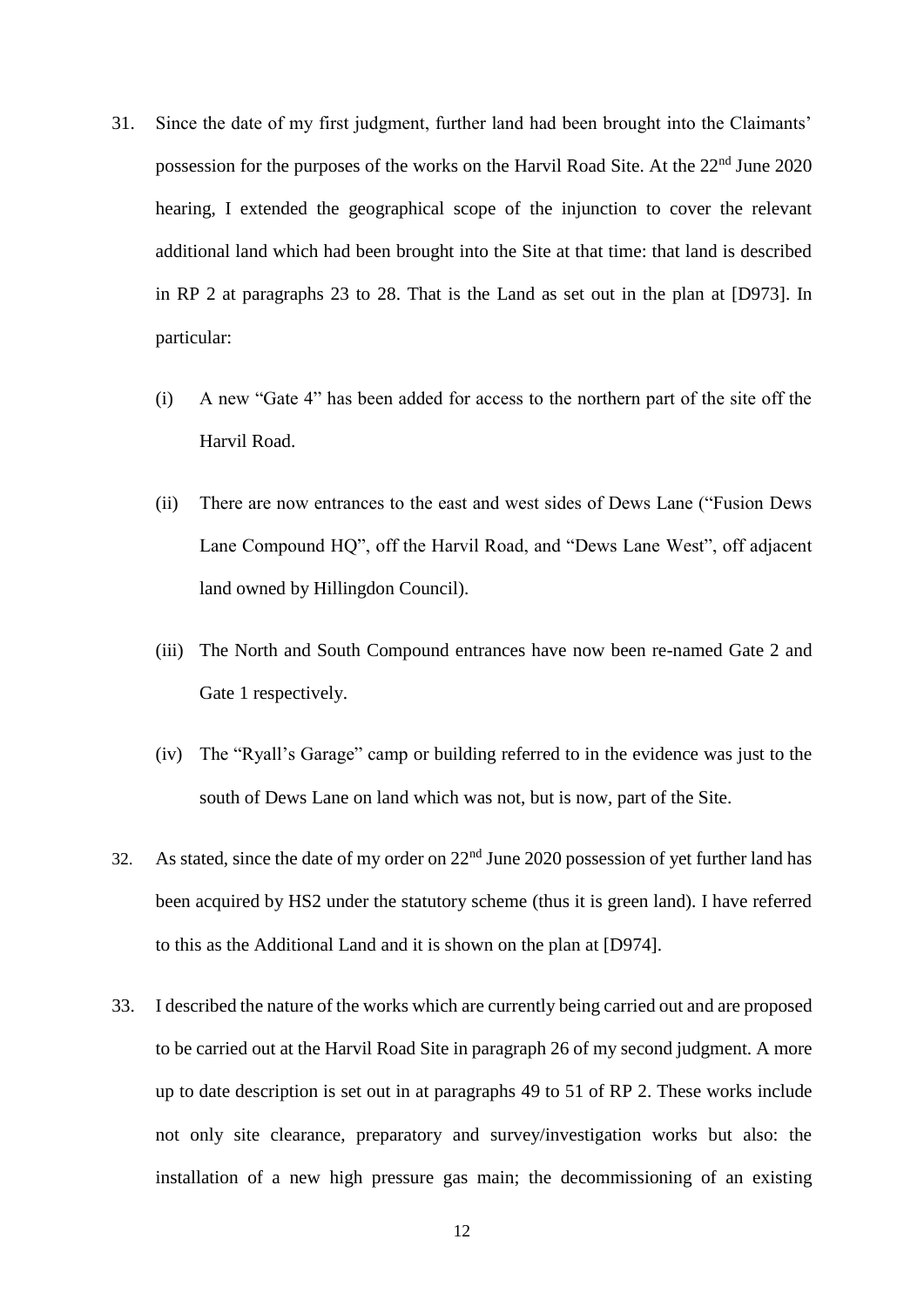overhead power line and the installation of a new and diverted overhead power line; the construction of new utility conduits; the realignment of Harvil Road and Dews Lane; the construction of a viaduct to carry the new railway line; the construction of part of a tunnel also to carry the new railway line.

34. These are complex works, involving teams of different contractors and, according to the Claimants, due to certain restraints (including ecological constraints) they must be carried out pursuant to a quite regimented timetable, with delays having serious onward consequences. Many of the works require the use of heavy machinery, such that the presence of unauthorised persons on the site necessarily prevents works. The current works timetable extends to 2024 (see paragraphs 49 of RP 2 and the Schedules at [D685- 686]). In paragraphs 53 and 54 of RP 2 he says this:

> *It is imperative that the Claimants and their contractors have uninterrupted use of the Harvil Road Site without obstruction in order that can work in accordance with and maintain their programme and ultimately the Scheme timetable. To date, protester action has caused considerable impact (and cost) to the Scheme. My colleagues and I have sought to put together a broad estimate of the additional cost of the development at the Harvil Road Site by reason of the delays and additional security expenses caused by protest activity at the site (aside from legal costs). These come to almost £16 million, and are broken down in a short schedule with more detailed narrative comments at p.71. I should indicate that these are necessarily relatively broad estimates, but indicate that the protest activities at the site are causing very serious detail and financial impact - which is ultimately being paid for by the public*.

At paragraph 17(i) of Jordan 2 Mr Jordan states

*The HS2 Site is an active construction works site. The works time-table requires coordination between numerous different contractors and subcontractors of different specialisations. The mere presence of unauthorised protestors on the Harvil Road Site is unsafe when heavy works are planned, and usually requires those works to be paused. Where, as is often the case, protestors actively interfere with works, the problem is even more acute. The knock-on effect and cumulative effect of these delays is severe. They serve to increase costs, and require increased security and legal costs. All of these costs are ultimately borne by the public purse.*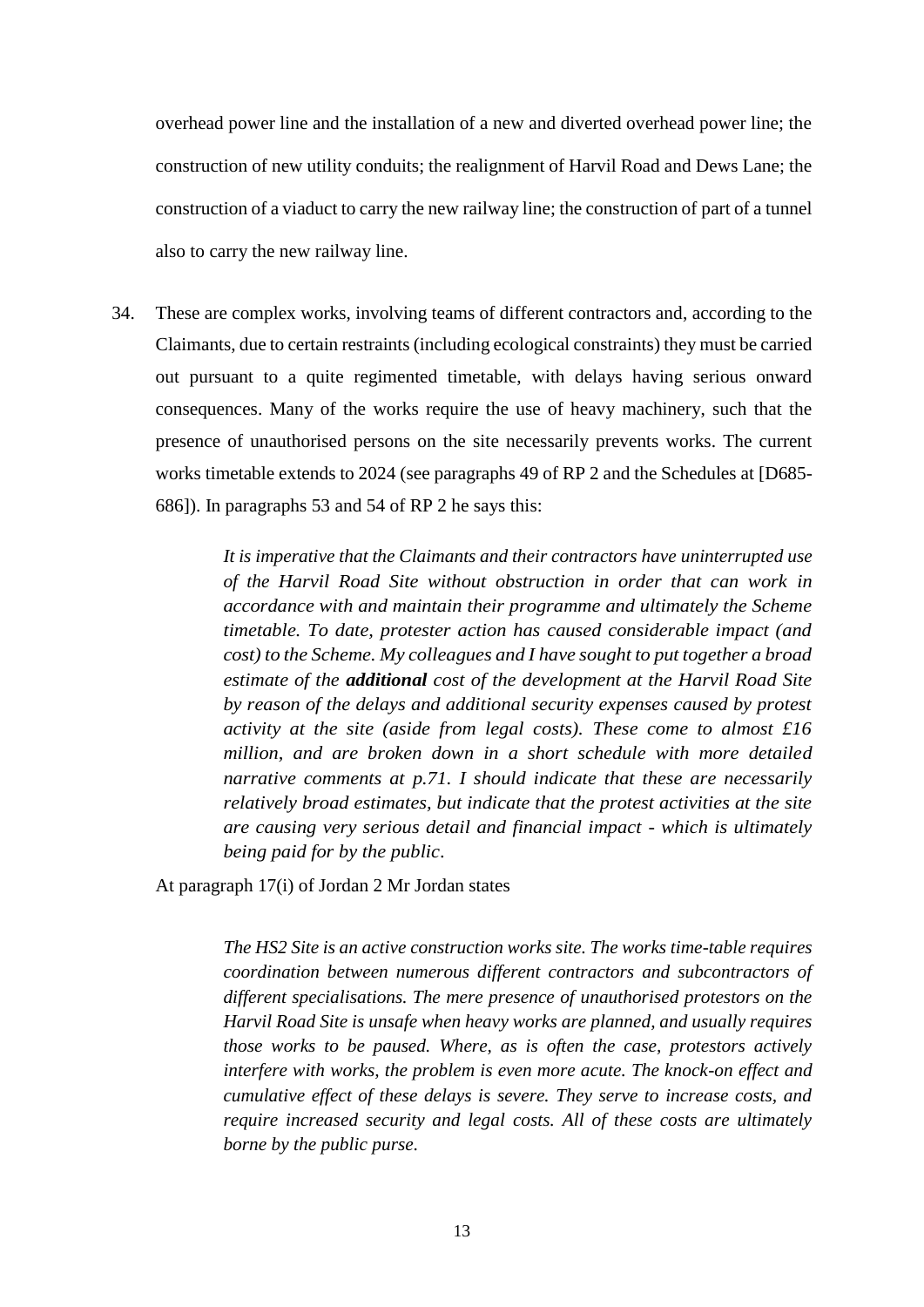#### **The Claimants' submissions**

- 35. The Claimants submit that, whilst the HS2 project is controversial, it has been authorised by the Act following considerable public consultation.
- 36. The Parliamentary process which lead to the Act is set out in more detail in my first judgment at paragraphs 15 to 23.
- 37. A further description of both the Parliamentary procedure and the overall scheme of the Act is at paragraphs 7 to 17 of the judgment of the Administrative Court in the case of R (OAO PACKHAM) V SECRETARY OF STATE FOR TRANSPORT [2020] EWHC 829 (Admin) and in paragraphs 12 to 19 of the judgment of the Court of Appeal in the same case ([2020] EWCA Civ 1004) ("the Packham case").
- 38. The powers given to the Claimants under the Act, as I have stated, include powers to take temporary possession of land and acquire land permanently.
- 39. Details as to the rights of the Claimants over the Land and the Additional Land are set out as follows:
	- (i) so far as the Land is concerned, in paragraphs 20 to 27 of RP 2;
	- (ii) so far as the Additional Land is concerned, paragraphs 5 to 9 of RP 4.

In addition there are exhibited to these statements Schedules (at pages [D663] and [D976] of the bundles) which set out the various dates on which HS2 is deemed to have taken possession of the various tracts of green land under Schedule 16 of the Act. I also note the assertion made in paragraph 63 of Jordan 2 relating to the Claimants' rights over the Additional Land at the dates of the various incidents.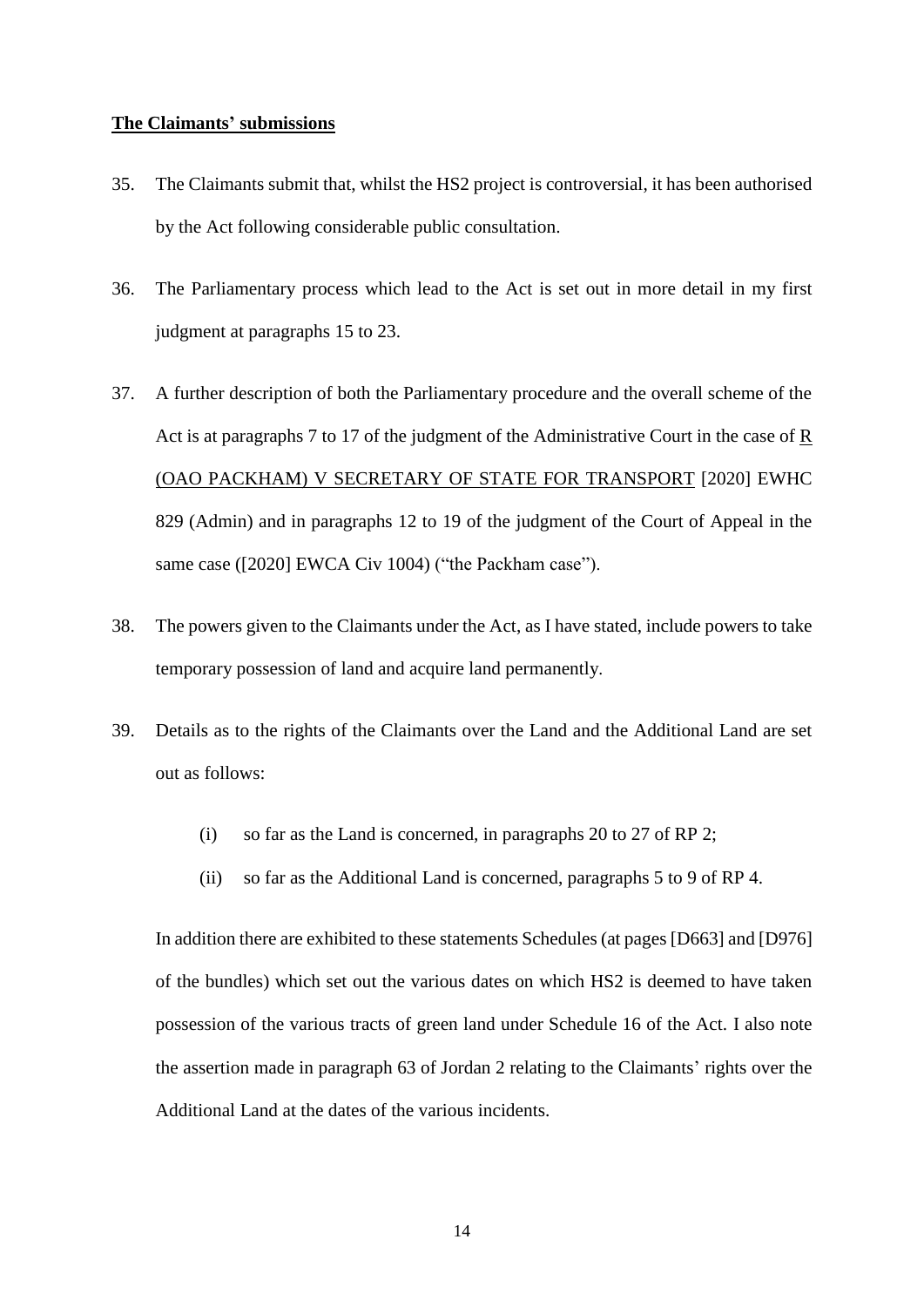- 40. So far as the Land is concerned, I have of course already held in my first judgment that the Claimants are entitled to possession of large parts of it.
- 41. However, so far as both the Land and the Additional Land are concerned, I accept the evidence set out in RP2 and RP4 (which was not seriously challenged) and hold that the Claimants are, as a matter of law, entitled to apply for possession of, or to bring a claim for trespass in respect of, all three categories of land as shown on the plan at [D975].
- 42. I say that the evidence was not seriously challenged but Dr Maxey, in his oral address to me, pointed to what he said were certain inaccuracies in the account of certain events and urged on me that the evidence in RP2 and RP4 as to ownership was not to be accepted at face value. I reject that challenge. I see no reason to doubt the assertion of the Claimants as to their rights over the Land and the Additional Land.
- 43. As I described in my first judgment, the Claimants claims are put in trespass, in respect of unauthorised incursions into and onto the Land and the Additional Land, and in private nuisance in respect of obstruction on the public highway of entrance into and exit from the Land and the Additional Land. Again there was no challenge to the Claimants assertion that, as a matter of law, if they proved that they had the rights they claimed over the Land and the Additional Land, then they were entitled to bring such claims. I hold that they are.
- 44. Mr Roscoe submitted that the names of all the persons engaged in unlawful protest activities were not, and are still not, known. That is why three categories of "persons unknown" have been named as Defendants: D1, D2 and D36 (with D36 being added as a new category of defendant by me on  $22<sup>nd</sup>$  June 2020, to address the particular problem of protestors damaging security fencing on the site). Those categories, he submitted, reflect the two categories of tortious conduct: trespass (D1); and the nuisance of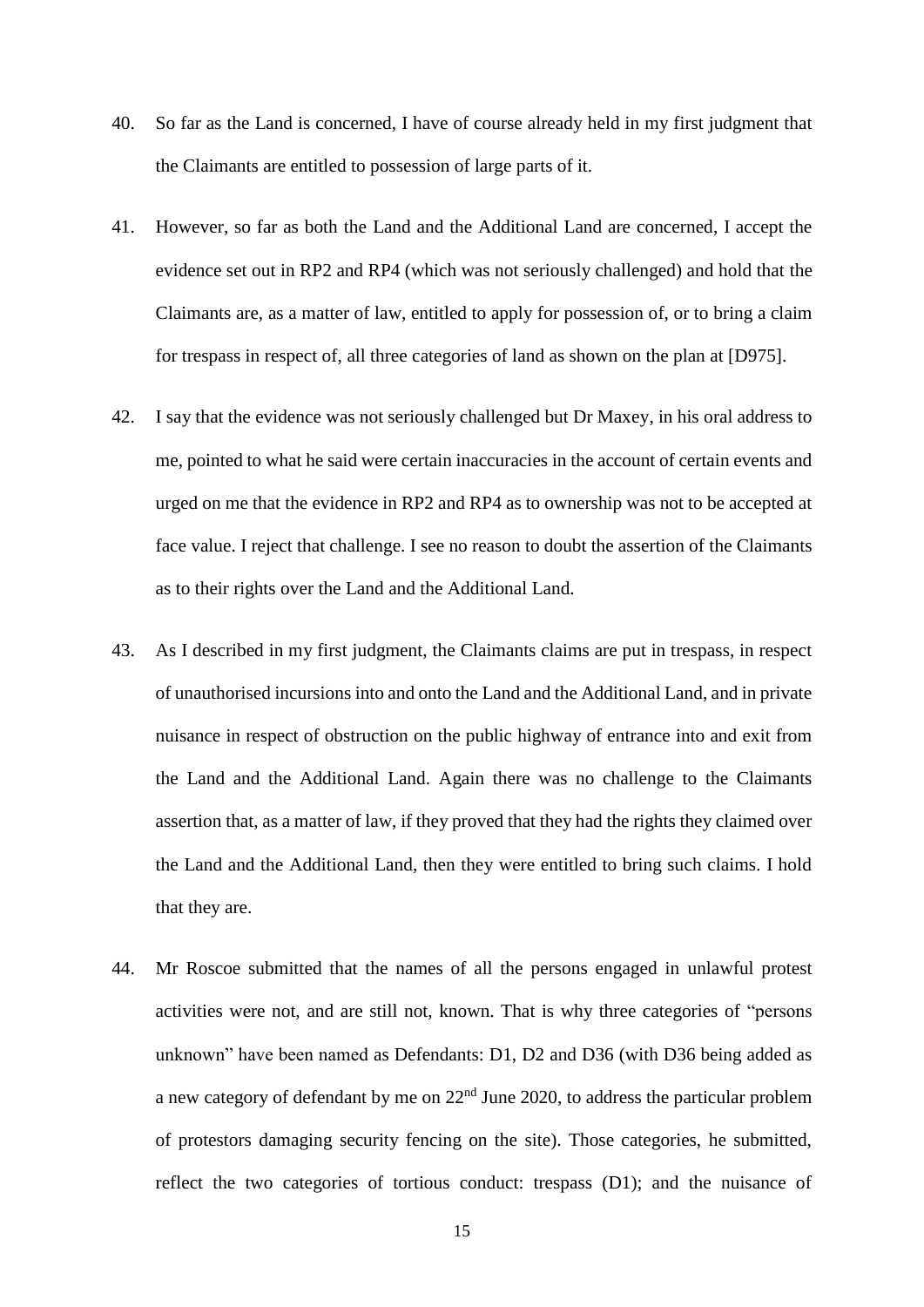obstruction of access (D2) whilst D36 is an amalgam of both. That was and remains, he said, an appropriate means of seeking relief against unknown categories of people in circumstances like this. He cited the Court of Appeal's judgment in  $\frac{BOYD \& ANOR V}{AQ}$ INEOS UPSTREAM LTD & ORS [2019] EWCA Civ 515 at [18]-[34]. No one suggested that these submissions were wrong or that the three categories of Persons Unknown were inappropriate or insufficiently precise. I agree with Mr Roscoe on this point.

45. So far as service was concerned, Mr Roscoe noted the application of section 12 of the Human Rights Act 1998 (cited at paragraph 121 of my first judgment). This provides:

*"(1) This section applies if a court is considering whether to grant any relief which, if granted, might affect the exercise of the Convention right to freedom of expression.*

*(2) If the person against whom the application for relief is made ("the respondent") is neither present nor represented, no such relief is to be granted unless the court is satisfied – (a) that the applicant has taken all practicable steps to notify the respondent; or (b) that there are compelling reasons why the respondent should not be notified.*

*(3) No such relief is to be granted so as to restrain publication before trial unless the court is satisfied that the applicant is likely to establish that publication should not be allowed."*

- 46. There was no difficulty, he said, in giving notice of an injunction to the three categories of persons unknown: it could and has been publicised at the site and online, and orders to this effect have been made in all of the preceding injunctions in these proceedings. He submitted that the Claimants had taken all practicable steps to notify these Defendants. No one suggested otherwise and I agree.
- 47. It is the Claimants' case that, since the date of the 2019 injunction, and in spite of it, incidents of incursion and obstruction have continued. The various incidents relied on are set out in paragraphs 9 and following of Jordan 2 and paragraphs 11 and following of RP4. In paragraph 14 of Jordan 2, Mr Jordan states that, between the grant of the 2019 injunction and  $31<sup>st</sup>$  May 2020 there were 35 incidents of incursion and/or obstruction in relation to the Land and 31 incidents of incursion and/or obstruction in relation to the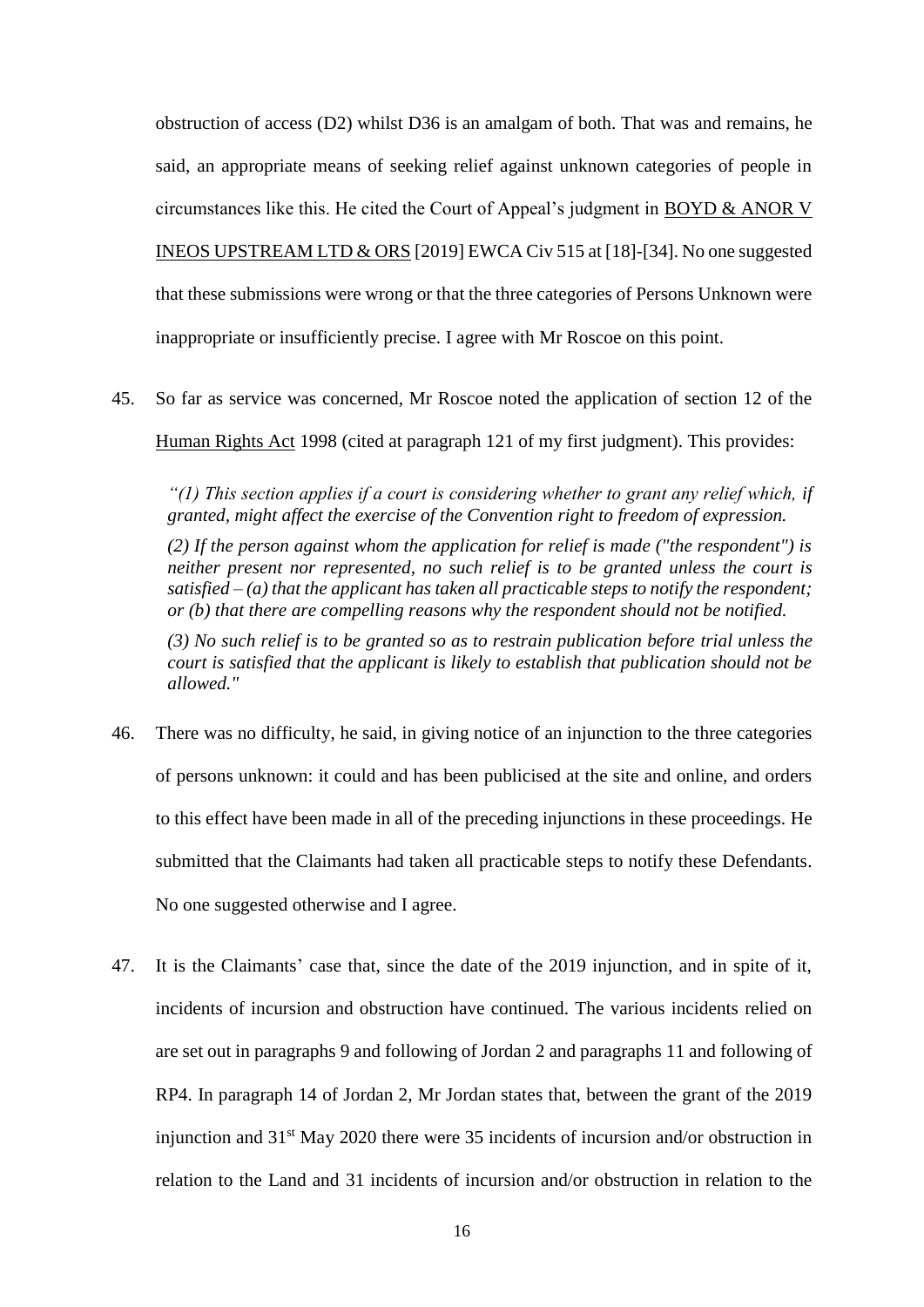Additional Land. He describes the various incidents in relation to the Land in paragraphs 30 to 62 of Jordan 2 and those in relation to the Additional Land in paragraphs 63 to 100 of Jordan 2.

- 48. In addition, in paragraphs 11 to 32 of RP4, there are described further incidents of incursion and obstruction which have taken place in relation to the Land and the Additional Land since  $31<sup>st</sup>$  May 2020 and up to  $31<sup>st</sup>$  July 2020.
- 49. There is neither the time nor the need to set out the details of these various incidents in this judgment. There is not the need because, although several of the named Defendants sought to contradict the account put forward by the Claimants' witnesses of certain of the incidents in certain respects, no one sought to deny that any of the incidents had in fact occurred or that the description of any of them was wholly inaccurate.
- 50. To give a flavour, the various incidents have involved: climbing over or cutting through the fences at the Harvil Road Site; unauthorised incursions into the Site by individuals, small groups, or larger groups of 12-15 people; obstruction by one or more people of the "bellmouths" between the various gates and the public highway to prevent vehicular access into or out of the Site; damage to locks on the various gates to prevent their being opened; the placing of padlocks and chains around the gates to prevent their being opened; people sitting on or in front of machinery on the Site to prevent its operation; people attempting to lock themselves onto gates and machinery to prevent opening or operation; walking slowly in front of vehicles on the Harvil Road to prevent vehicular passage; the climbing of trees both on and in the vicinity of the Site and the construction of tree platforms; the rigging of lines between trees on and off the Site.
- 51. In addition to the constant presence of private security guards, NET, at the Harvil Road Site, the police have been called out on numerous occasions.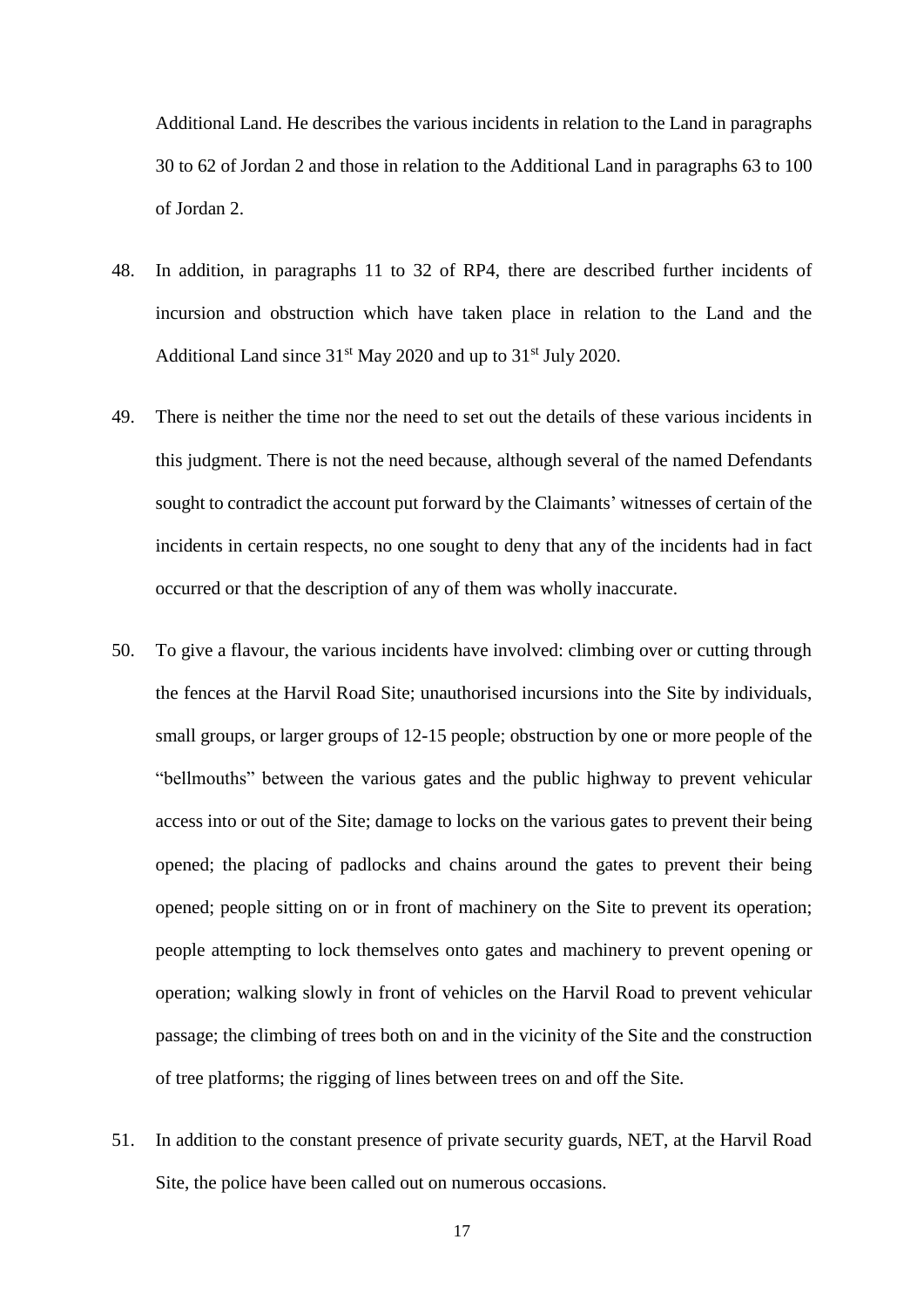- 52. Just as importantly, it is clear from the evidence that many of these incidents have been accompanied by threats and aggressive behaviour. There are allegations that protesters have assaulted HS2 and NET employees. At the very least the constant presence of protesters at and around the Harvil Road Site and the constant prospect of incursions and obstructions must render the job of those carrying out works on the site much less pleasant.
- 53. In paragraphs 15 and 17 (ii) to (v) of Jordan 2 Mr Jordan states:

*On average, the number of protesters on or in the vicinity of the Harvil Road Site who are visibly opposed to the HS2 Scheme range between about five and 25 a day, and since the establishment of the camp at the west end of Dews Lane, numbers have increased to approximately 35 to 40. These persons, when not engaged in protest activities elsewhere on the site, are in occupation of the various protest camps mentioned above…*

*(ii) The acts of trespass and obstruction are often accompanied by incidents of verbal harassment and physical intimidation of contractors including some violent acts.*

*(iii) Very considerable police resources have been required to assist with incidents on the Harvil Road Site, again at considerable public expense.*

*(iv) Attempts to maintain order at the Harvil Road Site are further hindered by the fact that temporary metal Heras-style fencing is regularly moved, damaged or tampered with – and the Court-mandated notices warning of the existence of the 2019 Injunction are regularly defaced or torn down.*

*(v) The Covid-19 pandemic has not noticeably reduced the level of protest at the site. It has, however, made it difficult for the Claimants' security contractors to seek to engage constructively with trespassers and ask them to leave – as protestors are often complaining about the lack of "social distancing" by the security personnel in those circumstances.*

54. In paragraph 36.3(i) and (ii) of his Opening Skeleton Mr Roscoe says this:

*The Court is invited to review this full account of that position on the ground. Such is the volume of incidents, any attempt to summarise it would omit the important impression to be gained from the scale of events. This is not a case about protests from time-to-time which inevitably cause a degree of disruption to the wider public: such protests are part and parcel of a democratic society, and must of course be tolerated. This is an attempt, not to articulate views, but a hardfought and continuous campaign to try to compel the Claimants to stop the work they are mandated to do by an Act of Parliament. It is no exaggeration to say that the protestors appear to be seeking to engage in a war of attrition with the*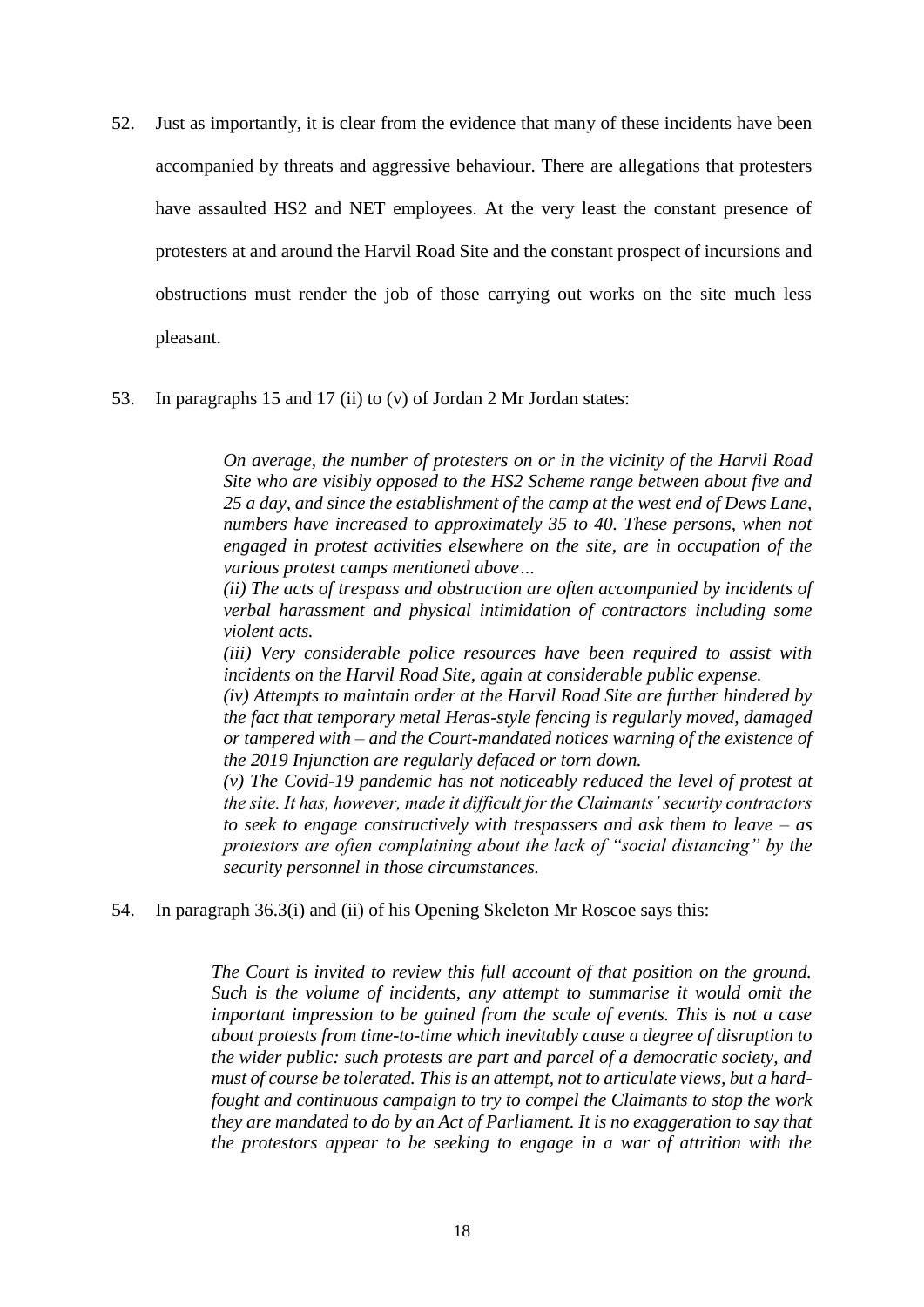*Claimants – of which the security personnel at the Site are at the front line. The very considerable deployment of police resources has also been required.*

Nothing said by or on behalf of any of the Defendants sought to contradict this submission. Nothing in what I have seen or heard falsifies it. Indeed Mr Powlesland accepted the description that this was a "war of attrition" between HS2 and the protesters.

- 55. Thus it is quite clear to me that, whatever the nature of the protests at the Harvil Road Site at the outset of the works in 2018, the protests have now developed into a concerted and long-running campaign by, at the very least, a core group of protesters who are in the vicinity of the site on virtually a full-time basis. The aim of this campaign is not only to draw attention to what the protesters see as the environmental damage caused by the work at the site and by the HS2 project in general but is also to attempt to hinder or prevent work at the site as frequently as possible.
- 56. Mr Roscoe submits that the evidence illustrates a serious ongoing risk of both trespass and obstruction of access to the Site. Whilst there are people who continue to defy the injunctions currently in place, the clear inference is that, absent injunctive relief, the unlawful direct-action protests at the Site would become considerably worse. I agree.
- 57. He also submitted, and I agree, that the protests at the Harvil Road Site will probably continue until the HS2 scheme of works at Hillingdon is complete. The current works time-table extends to at least 2024 (see paragraph 49 of RP 2).
- 58. Mr Roscoe sought an extension of the injunctive relief to cover the Site and for further period of two years.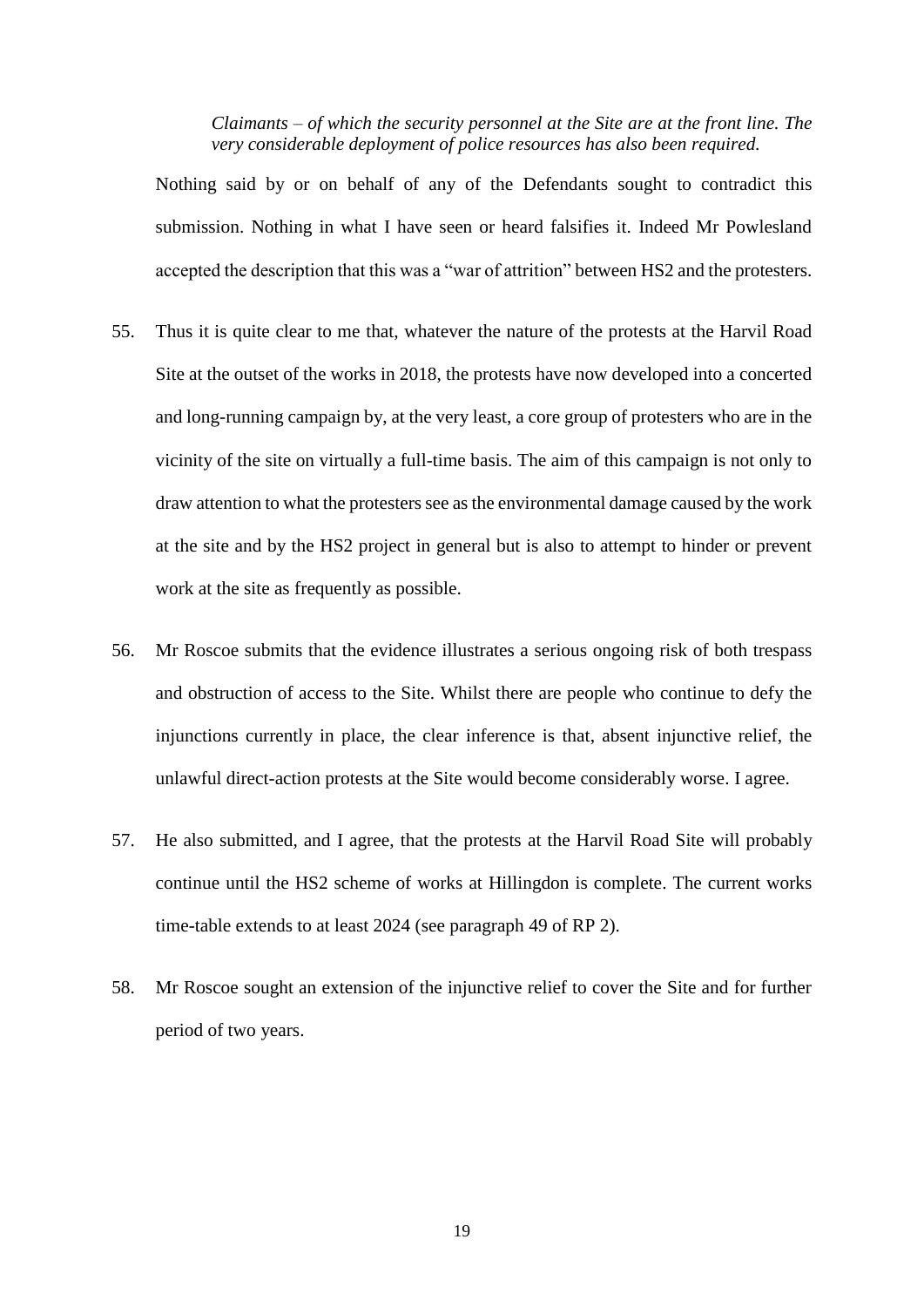#### **The arguments of the Defendants**

- 59. Given the number of Defendants, it would make this judgment overly long to attempt to set out in detail the points they made to me individually. There is no need to do so however as there are overarching common themes.
- 60. The first theme or argument is that the Earth faces a "climate emergency" due to the increasingly rapid onset of Climate Change. The construction and operation of the HS2 project will only serve to increase carbon emissions and thus it ought to be stopped. This point was made most eloquently and forcibly by Dr Maxey who told me that the planet was facing what he called the  $6<sup>th</sup>$  mass extinction and that there was a real danger of imminent societal collapse. He quoted the Chair of the UN IPCC in that regard. HS2 was, he said, the most environmentally destructive scheme ever embarked upon in the UK and it had to be stopped.
- 61. The second theme echoes the first. Virtually all of the Defendants who addressed me emphasized how destructive HS2 as a whole was to the natural environment and how, in particular, the works at the Harvil Road Site were destructive of the flora and fauna in the area. Concern was expressed particularly for ancient woodland, bats and newts which were said to be at or around the site.
- 62. Many of the Defendants emphasised their clear belief that HS2 was carrying out environmentally destructive works illegally without obtaining proper licences and without proper supervision. Echoing a point made to me previously by Mr Powlesland and considered in my second judgment (at paragraphs 88-9 and 137-146) it was said that it is vital that concerned members of the public such as the protesters here be permitted to monitor what is being done in the interests of the wider public.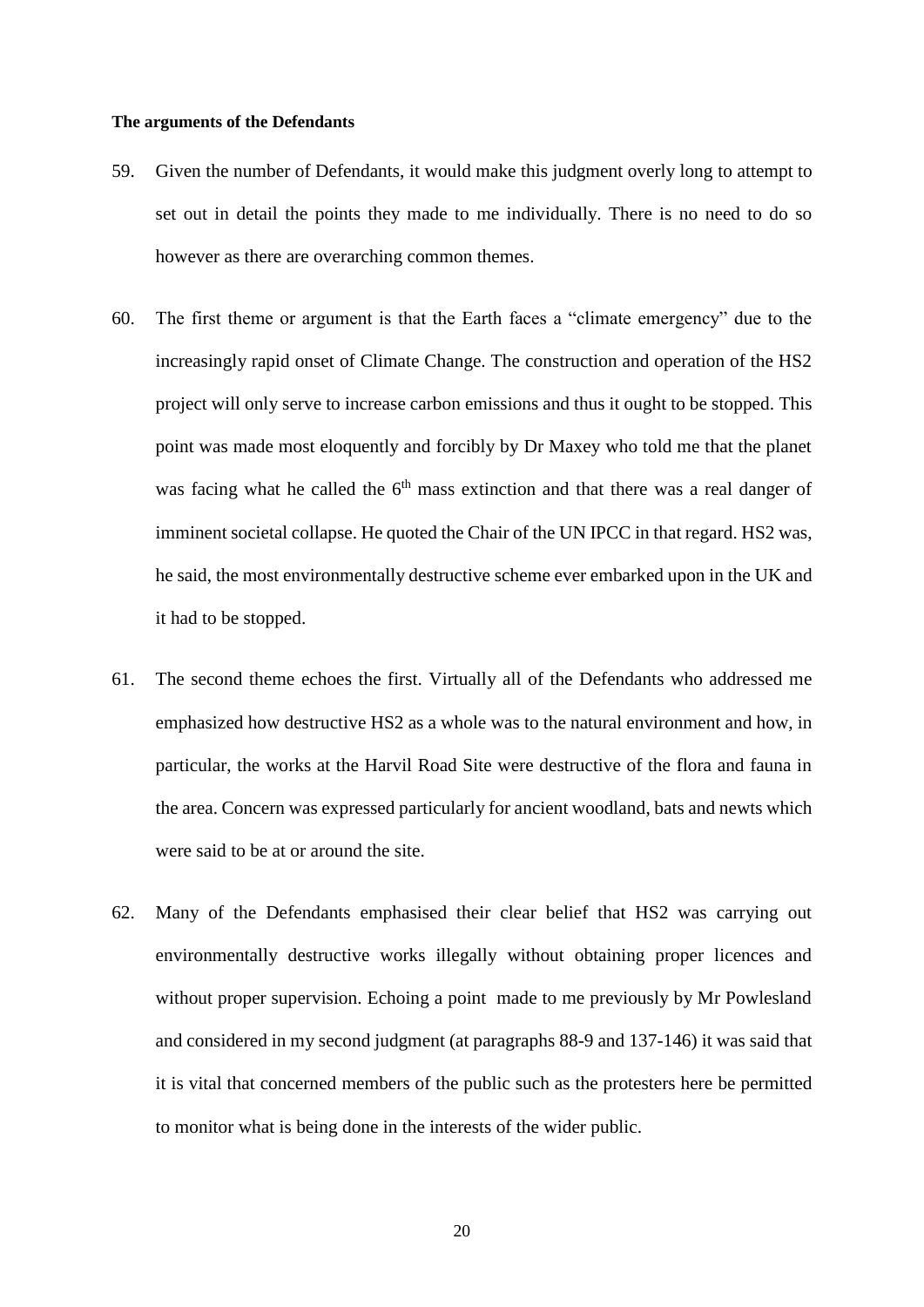- 63. Insofar as what was being done by the protesters was a trespass or a nuisance vis-a-vis the Claimants, then it was argued that this was justifiable as an act of peaceful civil disobedience. Dr Maxey drew my attention to the speech of Lord Hoffmann in R V JONES [2007] 1 AC 136 in which he said (at paragraph 89) that "civil disobedience on conscientious grounds has a long and honourable history". A number of the Defendants suggested that, in relation to significant issues such as slavery, emancipation of women and racial discrimination, those who carried out acts of civil disobedience had proved to be on the "right side of history". This was another one of those occasions they said.
- 64. Almost all the Defendants emphasised to me how unpopular the HS2 scheme was with the public in general and the local people in particular. They were, they said, by their actions simply reflecting popular opinion.
- 65. Many of the Defendants were also highly critical of the Parliamentary procedure which led to the Act and the more recent Notice to Proceed with the project given by HM Government following the Oakervee Review (details of which are set out in paragraphs 18 to 31 of the Packham case in the Administrative Court and in paragraphs 21 to 38 of the Court of Appeal judgment in that case). There had been, it was said, an almost complete lack of public consultation and transparency. The process was, they said, fundamentally undemocratic. Some went so far as to urge this court to ignore Parliament and follow "the clear will of the people".
- 66. Many of the Defendants were also bitterly critical of the actions of NET. There was a litany of complaints: their employees did not have the appropriate statutory licences (under the Private Security Industries Act 2001 and the [Private Security Industry Act](https://uk.westlaw.com/Document/I63065A81E42311DAA7CF8F68F6EE57AB/View/FullText.html?navigationPath=Search%2Fv1%2Fresults%2Fnavigation%2Fi0ad73aa6000001742b1355d1a31de868%3FNav%3DLEGISLATION_PRIMARY_SECONDARY_WLUK%26fragmentIdentifier%3DI63065A81E42311DAA7CF8F68F6EE57AB%26parentRank%3D0%26startIndex%3D1%26contextData%3D%2528sc.Search%2529%26transitionType%3DSearchItem&listSource=Search&listPageSource=74c472d8a2f391670b981dd1bbdbc31d&list=LEGISLATION_PRIMARY_SECONDARY_WLUK&rank=45&sessionScopeId=409495c05a797b2d4113ab536b54fdb2f23a16f46a99de940811b61d3c5b1a85&originationContext=Search+Result&transitionType=SearchItem&contextData=%28sc.Search%29&comp=wluk)  [2001 \(Designated Activities\) Order](https://uk.westlaw.com/Document/I63065A81E42311DAA7CF8F68F6EE57AB/View/FullText.html?navigationPath=Search%2Fv1%2Fresults%2Fnavigation%2Fi0ad73aa6000001742b1355d1a31de868%3FNav%3DLEGISLATION_PRIMARY_SECONDARY_WLUK%26fragmentIdentifier%3DI63065A81E42311DAA7CF8F68F6EE57AB%26parentRank%3D0%26startIndex%3D1%26contextData%3D%2528sc.Search%2529%26transitionType%3DSearchItem&listSource=Search&listPageSource=74c472d8a2f391670b981dd1bbdbc31d&list=LEGISLATION_PRIMARY_SECONDARY_WLUK&rank=45&sessionScopeId=409495c05a797b2d4113ab536b54fdb2f23a16f46a99de940811b61d3c5b1a85&originationContext=Search+Result&transitionType=SearchItem&contextData=%28sc.Search%29&comp=wluk) 2005/234); they had pretended to be High Court Enforcement Officers when they were not actually enforcing High Court orders; they had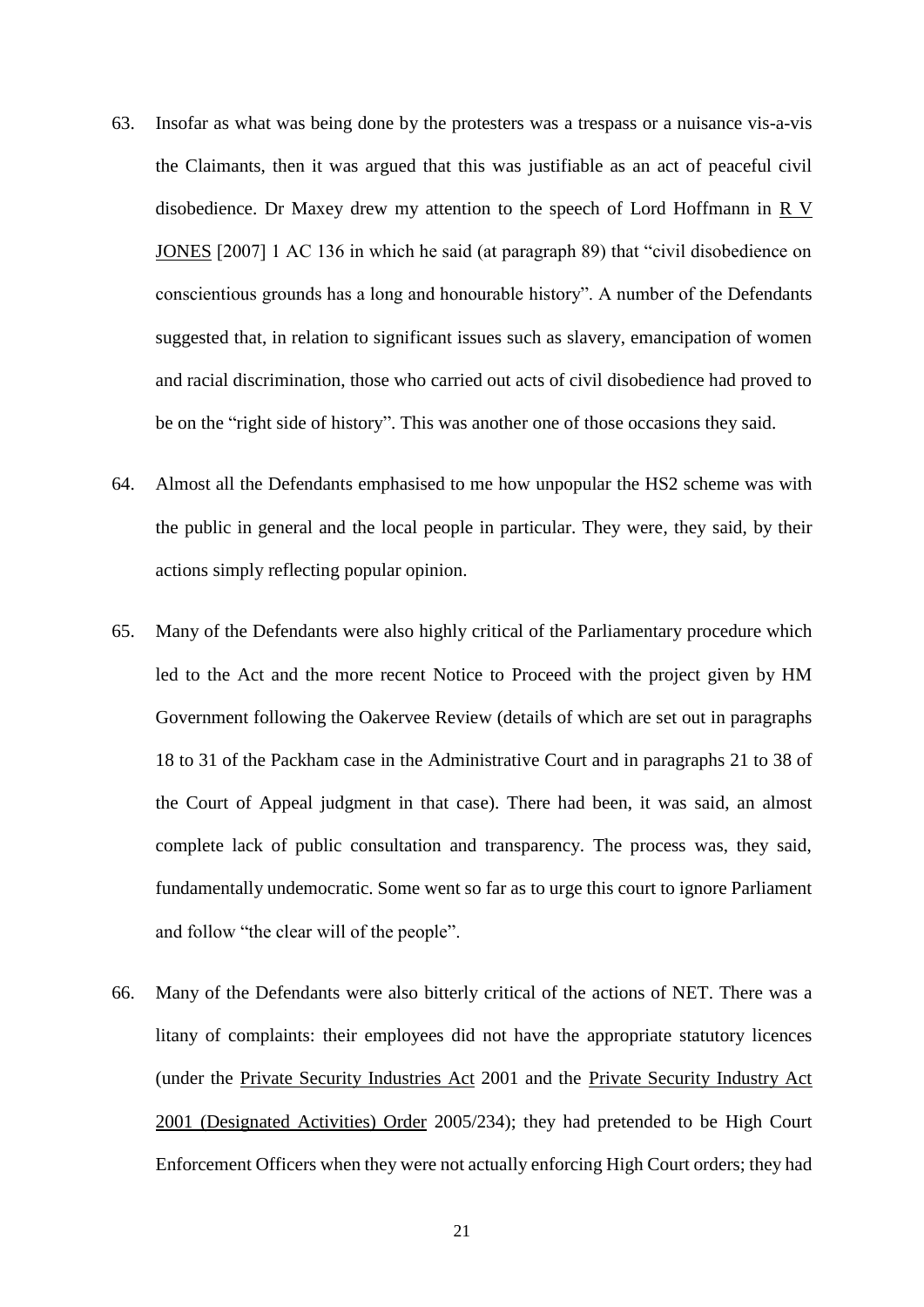repeatedly assaulted protesters and used unnecessary force and violence; they had confiscated and unlawfully refused to return protesters belongings (including Mr Mordechaj's Hungarian identity papers and plane ticket). They had in short abused any powers they had.

- 67. It was constantly said that, if I granted the injunction sought, not only would it give the court's stamp of approval to the HS2 project but it would legitimise the violent and unlawful conduct of NET and embolden its employees to carry out further wrongful acts.
- 68. Particular complaint was made by a number of the Defendants about the eviction of a number of the protesters from the Ryall's Garage compound on the Land, which of course formed the backdrop to the Swift Judgment. It was said that there had been a clear breach of section 6 of the Criminal Law Act 1977 by NET and HS2. This, so far as is relevant, reads as follows:

*(1) Subject to the following provisions of this section, any person who, without lawful authority, uses or threatens violence for the purpose of securing entry into any premises for himself or for any other person is guilty of an offence, provided that— (a) there is someone present on those premises at the time who is opposed to the entry which the violence is intended to secure; and*

*(b) the person using or threatening the violence knows that that is the case.*

*(2) Subject to subsection (1A) above, the fact that a person has any interest in or right to possession or occupation of any premises shall not for the purposes of subsection (1) above constitute lawful authority for the use or threat of violence by him or anyone else for the purpose of securing his entry into those premises.*

*(4) It is immaterial for the purposes of this section—*

*(a) whether the violence in question is directed against the person or against property; and*

*(b) whether the entry which the violence is intended to secure is for the purpose of acquiring possession of the premises in question or for any other purpose.*

*(5) A person guilty of an offence under this section shall be liable on summary conviction to imprisonment for a term not exceeding six months or to a fine not exceeding level 5 on the standard scale or to both.*

Mr Powlesland went so far as to describe NET employees on this occasion as acting as

"lawless thugs".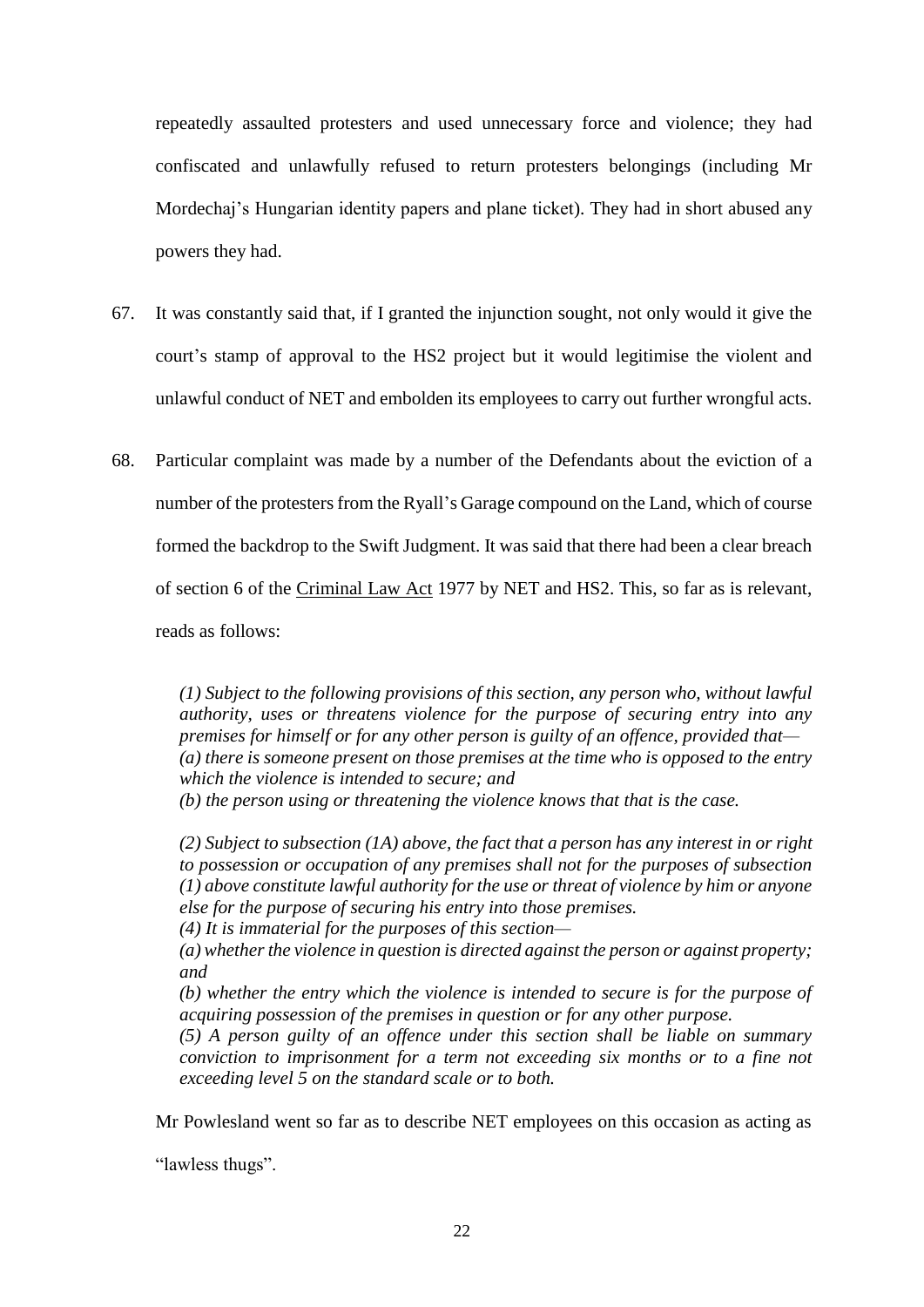- 69. Mr Powlesland, Dr Maxey and others also pointed to incidents on  $23<sup>rd</sup>$  and  $24<sup>th</sup>$  July 2020 when it was said that NET operatives had injured and endangered the lives of peaceful protesters who had climbed trees by seeking to bring these people to the ground by wholly unsafe means. This was yet another example of unlawful conduct by NET, it was said, which would be seen to be sanctioned if I granted the injunction sought.
- 70. Ms Zieniuk and Mr Goggin also pointed to the material filed by Ms Green before she ceased to be a named Defendant. These arguments were the same as those she made to me and are recited in paragraphs 86 to 89 of my first judgment and paragraphs 80 to 81 of my second judgement. In short there is a significant risk that the pile driving works on part of the Harvil Road Site will damage an important aquifer and expose it to toxic pollutant from a nearby landfill site.
- 71. Mr Powlesland for D4 also made the following points.
- 72. Accepting, as the court had stated in exchanges, that we live in a parliamentary democracy, I should not second guess Parliament by ordering an injunction to prevent a civil wrong the breach of which was potentially punishable by committal to prison for up to two years. Parliament had seen fit to enact specific statutes to criminalise certain acts in certain circumstances allotting specific criminal penalties. He drew attention to the offence of aggravated trespass under section 68 of the Criminal Justice and Public Order Act 1994 and the offence under section137 of the Highways Act 1980. No such specific offence had been enacted by Parliament to deal with the situations which arise here. The power to grant an injunction under section 37 of the Senior Courts Act 1980 was a wide one but, he said, the court should not effectively and by means of the grant of an injunction punishable by up to two years in prison for contempt of court, seek to add to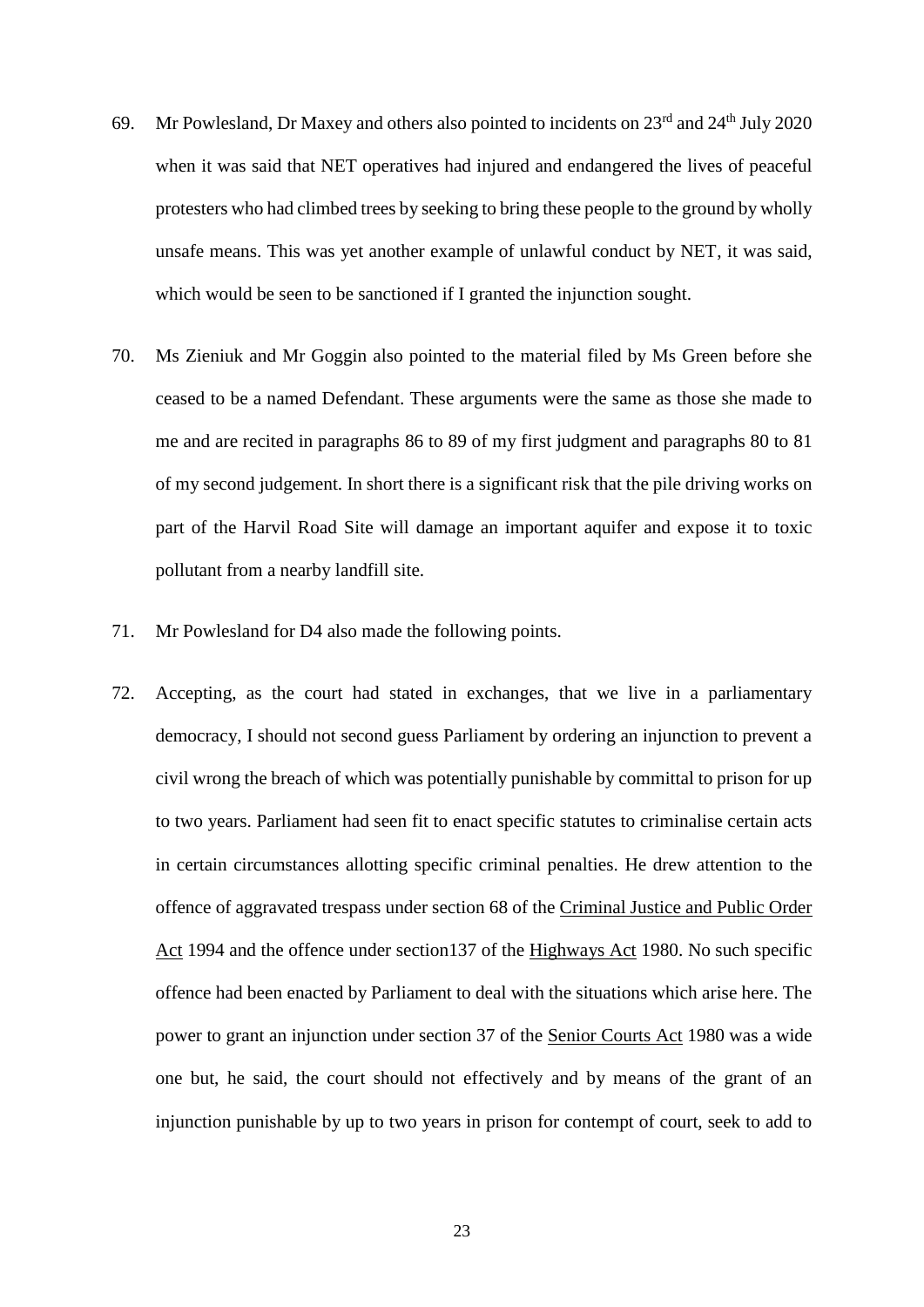the "quasi-criminal arsenal" of a private landowner in circumstances in which Parliament has chosen not to legislate.

73. He also pointed out that due to the many instances of unlawful conduct on the part of its agents NET, HS2 did not come to court "with clean hands" and an injunction should on that ground alone be refused.

### **Discussion and conclusions**

- 74. I begin this section by repeating two points that I made in both my first and second judgments.
- 75. As I emphasised in paragraph 108 of my first judgment, both the named and unnamed Defendants are protesting against the activities on the Land and the Additional Land, not from any immediate self-interest but, rather, because of their genuine and passionate concern for the environment and their genuine fear that the activities of the Claimants on the Site risk causing irreparable harm to it. My impression is that they are intelligent and articulate people many of whom have given up much to pursue what they see as a just cause in respect of which urgent action is necessary.
- 76. However, as I also emphasised in both my previous judgments, this court is not here to give a view on the merits or demerits of HS2. No doubt it remains highly controversial. As far as this court is concerned, however, it is a lawful scheme mandated by statute which statute was passed, as both the Administrative Court and the Court of Appeal in the Packham case have outlined, after a lengthy Parliamentary procedure during which those who objected had a chance to explain their reasons.
- 77. When considering whether to grant an interim injunction, as is sought here, the court will usually apply the well-established test from AMERICAN CYANAMID CO V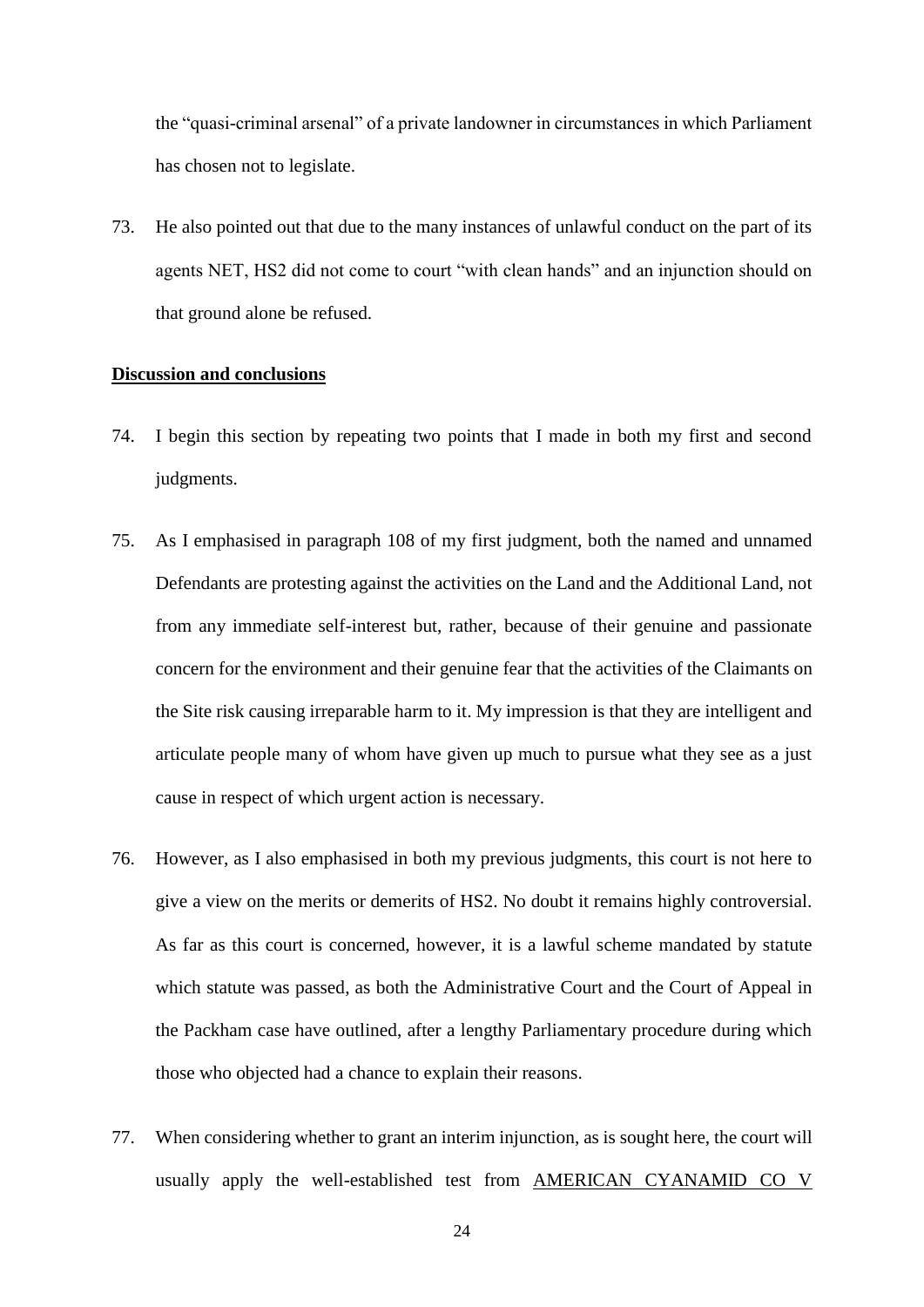ETHICON LTD [1975] AC 396: (a) Is there a serious issue to be tried? (b) Would damages be an adequate remedy? (c) Does the balance of convenience favour the grant of an injunction?

- 78. However, a more exacting test is required in this type of case. Where the injunction sought may interfere with freedom of expression, the test is not that under *American Cyanamid* but that provided in section 12(3) of the 1998 Act (which I have already set out) namely: is the court satisfied that the applicant is likely to establish that publication should not be allowed?
- 79. "Likely" in section 12(3) means "more likely than not": CREAM HOLDINGS LTD V BANERJEE [2005] 1 AC 253. In YXB v TNO [2015] EWHC 826 (QB*)* Warby J summarised the position for the court at the interim stage (at paragraph at 9):

*"The test that has to be satisfied by the claimant on any application for an injunction to restrain the exercise of free speech before trial is that he is 'likely to establish that publication should not be allowed': Human Rights Act ('HRA'), section 12(3). This normally means that success at trial must be shown to be more likely than not: Cream Holdings … ordinarily a claimant must show that he will probably succeed at trial, and the court will have to form a provisional view of the merits on the evidence available to it at the time of the interim application."* 

- 80. In paragraphs 122 to 127 of my first judgment I adopted a test of whether the threat of further trespass and obstruction was "imminent and real".
- 81. Having considered all the evidence in these proceedings, it is clear that:
	- (i) The Defendants (both unnamed and named) have committed acts of trespass and nuisance by way of obstruction on (collectively) a very significant number of occasions in the past.
	- (ii) That course of conduct continues.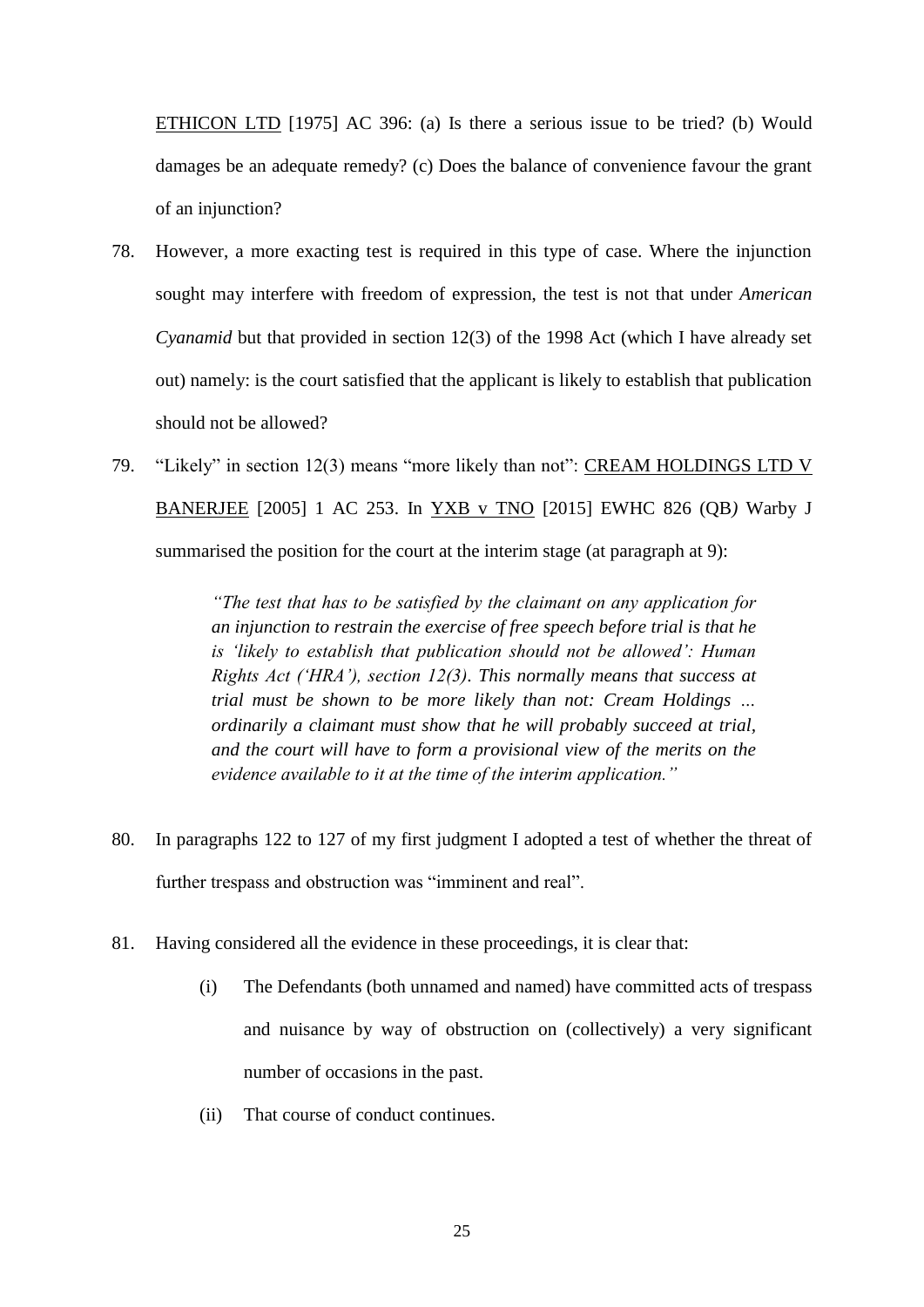- (iii) As stated, there is in my view now at the Harvil Road Site a group of protesters who are determined to continue to wage a ceaseless campaign against what they see as the pernicious effects of the HS2 project.
- (iv) That campaign has involved, and in my view will continue to involve, acts of trespass and nuisance as described. Its aim is not only to express disapproval of the HS2 project but also to seek by acts of "civil disobedience" to hinder or delay it.
- (v) Nothing has changed since the grant of relief in 2018, 2019 or 2020 which would tend to make it *less* likely that the Claimants would be granted relief at trial. Quite the opposite.
- (vi) The final words of Mr Collins D26 when he addressed me were *"You can stick your injunction up your arse"*. However amusing he might have thought those words were, they are clearly indicative of a determination on the part of the protesters to keep up their present activities come what may.
- 82. Thus I am clear that the risk of further acts of trespass and nuisance is imminent and real.
- 83. Further, not only do I think it is likely that the Claimants will establish their case for a final injunction at trial, at the moment, I cannot see that the Defendants have any valid defence at all.
- 84. At common law, a landowner whose title is not disputed (such as the Claimants here) is prima facie entitled to an injunction to restrain a threatened or apprehended trespass on his land even if the trespass will not harm him or cause him loss (see PATEL V WH SMITH (EZIOT) LTD [1987] 1 WLR 853).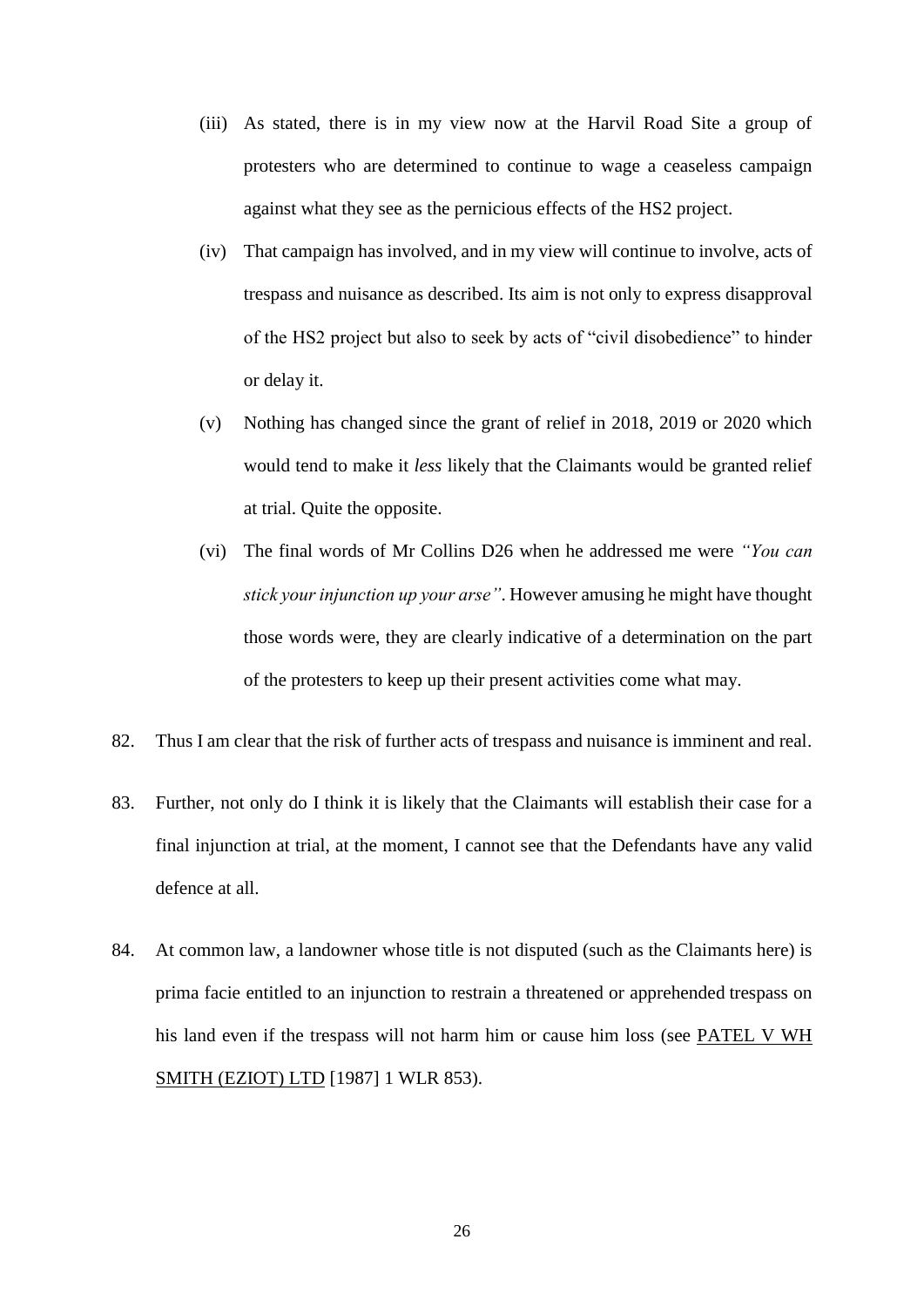- 85. It is not said by any of the Defendants that they somehow have a better title to any part of the Land or the Additional Land than the Claimants. Nor could it be. Many have effectively or actually admitted that they have been trespassers.
- 86. So far as there being breaches by HS2 of environmental laws or requirements and the consequences, it is worthwhile reading certain passages from the judgments in the Packham case. That was an attempt, by the well-known naturalist and television presenter Chris Packham, to judicially review the decision of the Secretary of State to give the Notice to Proceed in respect of the HS2 scheme. Of course, the Administrative Court is if anything a more appropriate forum than this court for challenging the validity or lawfulness of the HS2 scheme. The challenge failed on all grounds. In their judgment, in the course of describing the statutory scheme under the Act, the Court of Appeal said this (at paragraphs 16 to 19):

*16. Section 68(5)(a) of the 2017 Act refers to a "statement deposited" in connection with the Phase One Bill in November 2013 under Standing Order 27A of the Standing Orders of the House of Commons "relating to private business (environmental assessment)". Section 68(5)(b) refers to "statements containing additional environmental information" published in connection with the Phase One Bill – supplementary environmental statements – in 2014 and 2015. Both the environmental statement and the supplementary environmental statements were subject to public consultation in accordance with Standing Order 224A. A report prepared by an "independent assessor" under Standing Order 224A, summarising the issues raised by comments made on the environmental statement, was presented to MPs before the Second Reading of the Bill in the House of Commons, and, in the case of the supplementary environmental statements, before the Third Reading.* 

*17. Both the environmental statement and the supplementary environmental statements contained detailed descriptions and assessment of the environmental effects of the Phase One works – for example, their effects on wildlife, including European Protected Species and their habitats, and on designated ancient woodlands and other areas of woodland affected by the works authorised by the 2017 Act. Both set out detailed arrangements for the mitigation of those effects where they could not be avoided, and for compensation – for example, by extensive tree planting – where they could not be fully mitigated. Their content was the subject of petitions to both Houses. Among the petitioners were local authorities, and many organisations*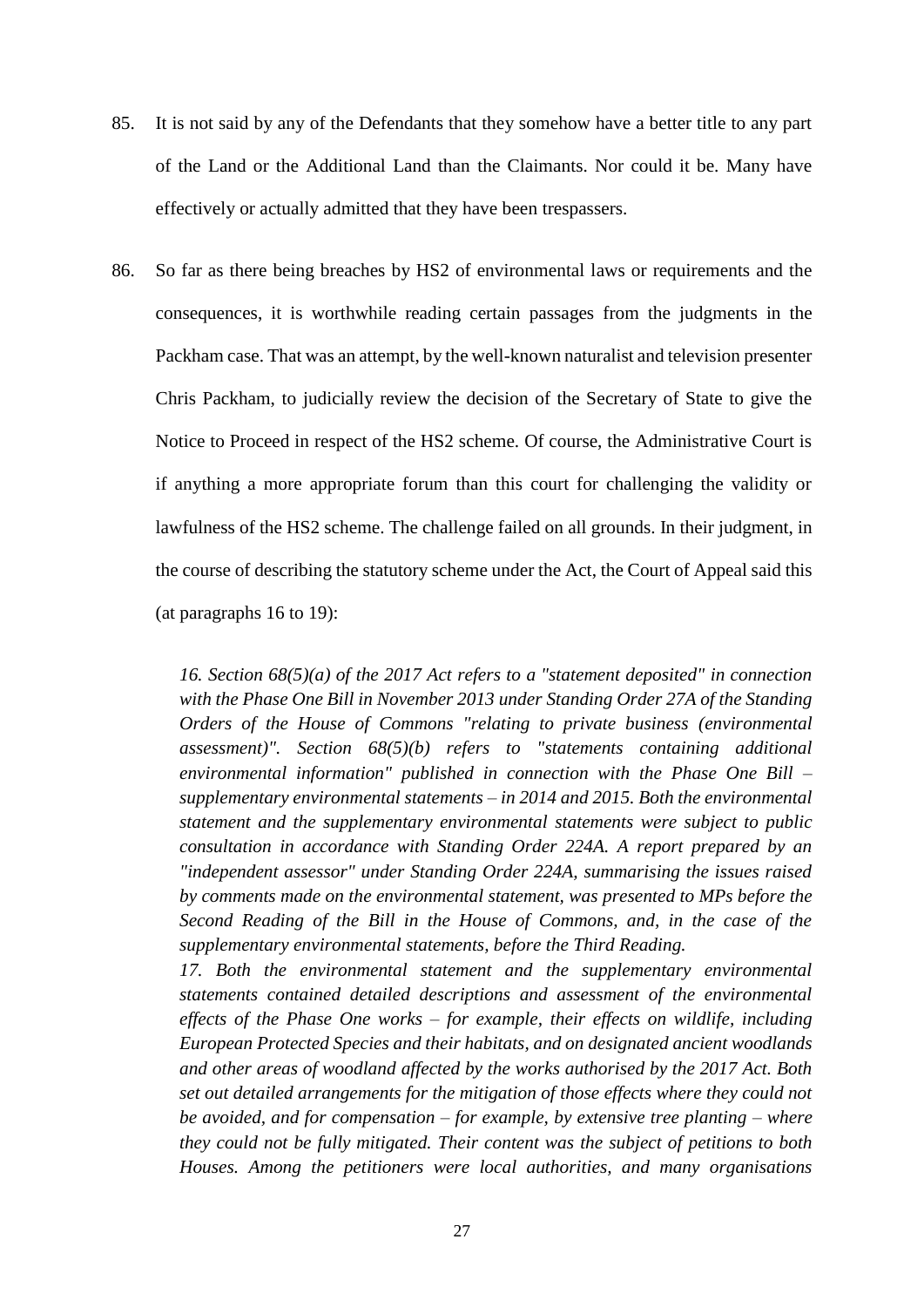*concerned with the environment – for example, national and local wildlife trusts and the Woodland Trust. The environmental statement also provided an assessment of the performance of Phase One, as proposed to be authorised under the Bill, against the then current legislative, regulatory and policy requirements and objectives relating to climate change.*

*18. As nominated undertaker for Phase One of the project, HS2 Ltd. is under a contractual duty in the HS2 Phase One Development Agreement to comply with the published Environmental Minimum Requirements ("EMRs") for construction of Phase One of HS2. The EMRs are intended to ensure that Phase One is delivered in accordance with the deemed planning permission granted under section 20 of the 2017 Act, with the environmental statement and supplementary environmental statements, and with the requirements of Parts 3 and 4 of the Conservation of Habitats and Species Regulations 2017 ("the Habitats Regulations").* 

*19. The HS2 Phase One Code of Construction Practice, issued in February 2017, is a component of the EMRs. Section 9 of the Code of Construction Practice imposes obligations on HS2 Ltd. for the protection of ecological interests, including protected species, statutorily protected habitats, and other habitats and features of ecological importance – such as ancient woodlands. HS2 Ltd. also published, in August 2017, an Ancient Woodland Strategy for Phase One, setting out detailed arrangements for managing the impact of the construction of Phase One on the areas of designated and other ancient woodland in which works are authorised under the 2017 Act.*

87. In considering the challenge brought by Mr Packham on the ground that "the Governments decision [was] flawed by a failure to consider environmental effects" (referred to as "ground 2"), the Court of Appeal said this (at paragraphs 54, 55, 58 and

61-63):

*54. Before the Divisional Court it was common ground that the Phase One works were lawful. They had been authorised under the 2017 Act. An environmental impact assessment of that phase had been undertaken, in accordance with EU and domestic legislation, including public consultation, during the process of Parliamentary scrutiny. Petitions against the Bill had been brought by local authorities and by national and local wildlife and woodland trusts, and had been heard by Select Committees appointed by each House. The works were subject to regulation by Natural England as competent authority through the operation of the licensing procedures in Parts 3 to 5 of the Habitats Regulations. And they had to be carried out in accordance with the published HS2 Phase One Code of Construction Practice.*

*55. The Divisional Court regarded these propositions as "self-evidently correct" (paragraph 47 of the judgment)…*

*58. Specifically on ground 2 of the claim, the Divisional Court said it would be impossible to construct a project on the scale of HS2 Phase One without causing "interference with and loss of significant environmental matters, such as ancient*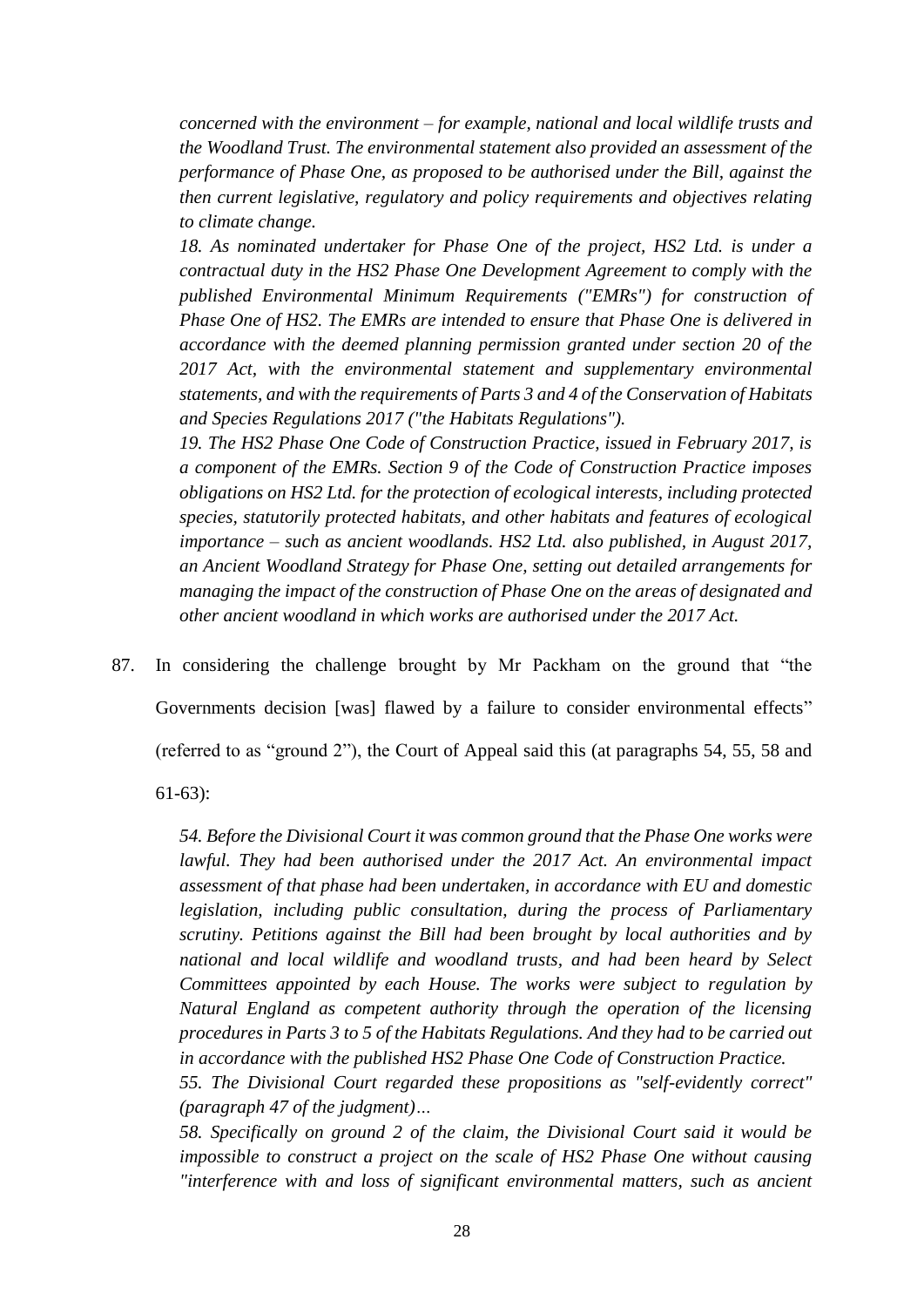*woodland", and this had been authorised in the 2017 Act (paragraph 81). The environmental impacts of Phase One had been assessed in detail in the Parliamentary process…*

*61…We agree with the conclusions of the Divisional Court. We do not accept that it misunderstood Mr Wolfe's submissions, but in any event we see no merit in the argument as it was presented to us.*

*62. HS2 is an infrastructure project of national significance, with a long and wellpublicised history. When the Government made its decision to proceed with the project in February 2020, the factual context in which the Oakervee review had come to be set up in August 2019 was a matter of record. Phase One of the project had passed through a lengthy process of consultation, assessment – including environmental impact assessment – and statutory approval. The process had been punctuated by challenges in the courts, and its lawfulness had been confirmed. Statutory authorisation for Phase One was embodied in the 2017 Act, which referred in several of its provisions to the environmental impact assessment that had been carried out. The Parliamentary process was well advanced for Phase 2a, and would soon begin for Phase 2b.*

*63. The deemed planning permission for Phase One of the project depended on the assessment of environmental impacts and mitigation and compensation measures set out in the environmental statement and the supplementary environmental statements. HS2 Ltd., as nominated undertaker, was under a contractual duty to comply with the EMRs and to ensure that both the construction and operation of Phase One were controlled in accordance with that assessment. It was an appropriately extensive and thorough assessment. Matters raised in representations in the course of the Oakervee review, and to which Mr Packham refers in these proceedings – such as the effects of tunnel boring on water quality and water supply and the possible dewatering of the River Misbourne and Shardeloes Lake, and ecological effects of various kinds – had already been raised in petitions against the Bill. Such effects were addressed in the environmental statement and controlled under the EMRs. These are merely a few examples. But they serve to illustrate the comprehensive coverage of environmental impacts within the approval process.*

88. These passages serve to emphasise the points which I have made (albeit in much less detail) in my previous judgments. So far as this Court is concerned, HS2 is a lawful scheme mandated by the Act. The works carried out under the HS2 scheme by HS2 are lawfully carried out. Parliament carefully considered the likely environmental impacts of the scheme before it sanctioned the works by means of the Act. There are environmental safeguards mandated by Parliament and built into the scheme which Parliament has deemed to be sufficient to avoid or mitigate any environmental damage caused.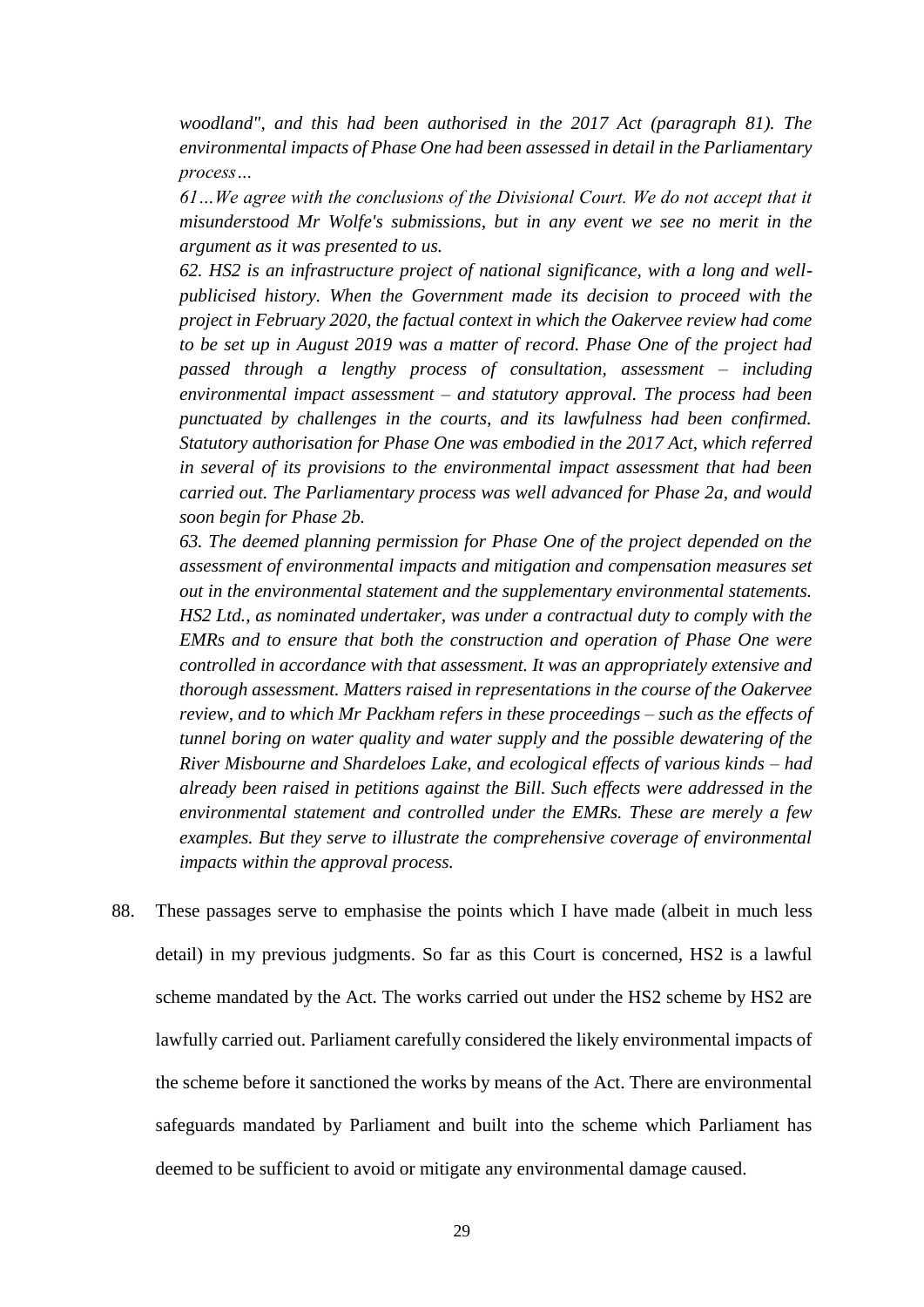- 89. Thus any challenge to HS2 or the works being carried out on the grounds that they are somehow in breach of UK or EU environmental legislation or have not been the subject of adequate Parliamentary scrutiny, is bound in my view to fail.
- 90. I have already rejected a submission to the effect that the Defendants' Article 10 or 11 rights include a right to stand on a public highway to monitor HS2's activities on its own land (see paragraphs 88 and 141-147 of my second judgement). I see no reason to change my mind on that point. Further, having rejected the argument in relation to the Defendants standing on a public right of way (onto which, a fortiori, they are lawfully permitted to go) my rejection becomes all the more emphatic when, as now, it is sought to say that this alleged right extends to monitoring by trespassing on private land such as the Harvil Road Site.
- 91. Further, as the courts pointed out in the Packham case, there is built into the Parliamentary scheme what Parliament regards as sufficient environmental safeguards and it is not for interested members of the public to seek to second-guess what Parliament has decreed to be adequate.
- 92. Further, as Mr Roscoe was at pains to point out, it is the Claimants' case that all the relevant environmental requirements have been complied with and all the relevant permits and licences obtained. He pointed me to various licences relating to water and bats at the following pages in the hearing bundles [D692], [D782], [D789], [D820], [D827] and [D833] and to paragraphs 55-59 of RP2.
- 93. Further, even if it was to be established that HS2 was breaking the law in some way (and I hasten to add that it has not been established) I do not see how this could amount to a defence to a claim in trespass and nuisance as advanced by the Claimants against the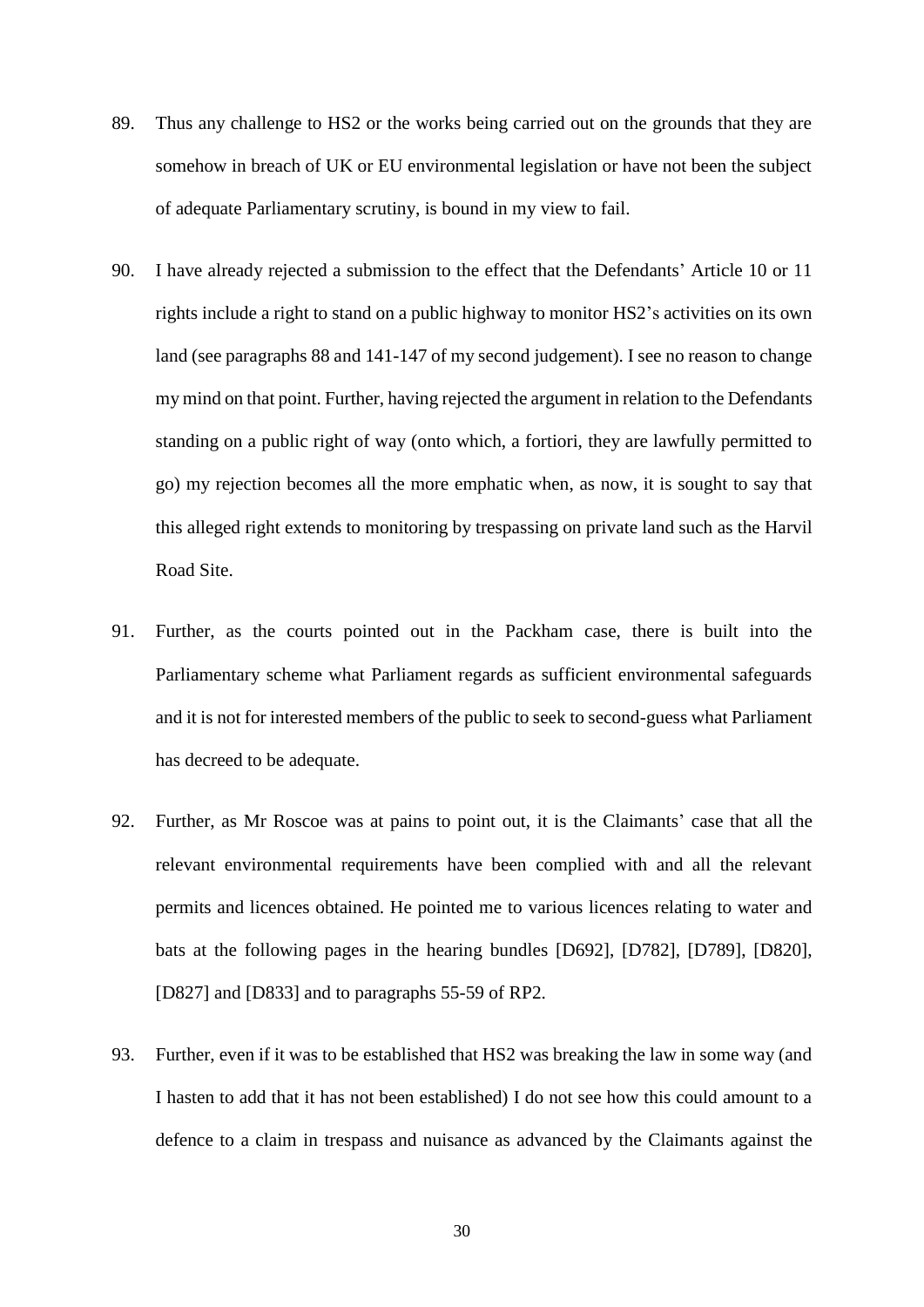Defendants. I venture to repeat the points I made at paragraphs 132 to 135 of my second judgment.

- 94. I do not accept any submission made by the Defendants to the effect that the risk or prospect of the Claimants committing a criminal offence or breach of statutory provision if the injunction is granted, could possibly amount to a defence. This is for a number of reasons:
	- (i) Firstly, on the facts, there is is no clear proof that any criminal offence or breach of statute will occur if the injunction is granted. The Claimants deny that it will. The Defendants assert that it will. However, the Defendants have not produced any formal statements or specifically prepared expert reports and none of them are experts. I do not therefore accept that there is any strong evidence to the effect that the Claimants are likely to commit any crime or breach of statutory provision if the injunction is granted.
	- (ii) Further, even if I was to accept that the evidence showed that there **was** a risk or even a likelihood that the Claimants would carry out some unlawful activity if the injunction was granted, I would not hold that this was a defence to a claim for injunctive relief. As set out above, the Claimants are entitled, by reason of statute, to possession of the Land and the Additional Land. There was, and is, nothing unlawful about the acquisition of the Claimants' rights. The Defendants cannot and do not assert any countervailing right to possession of the Land or the Additional Land. There is no necessary connection between the grant of an injunction to protect the Claimant's rights over the Site and the subsequent commission on the Site of any crime or breach of statutory provision: the latter is not the inevitable consequence of the former.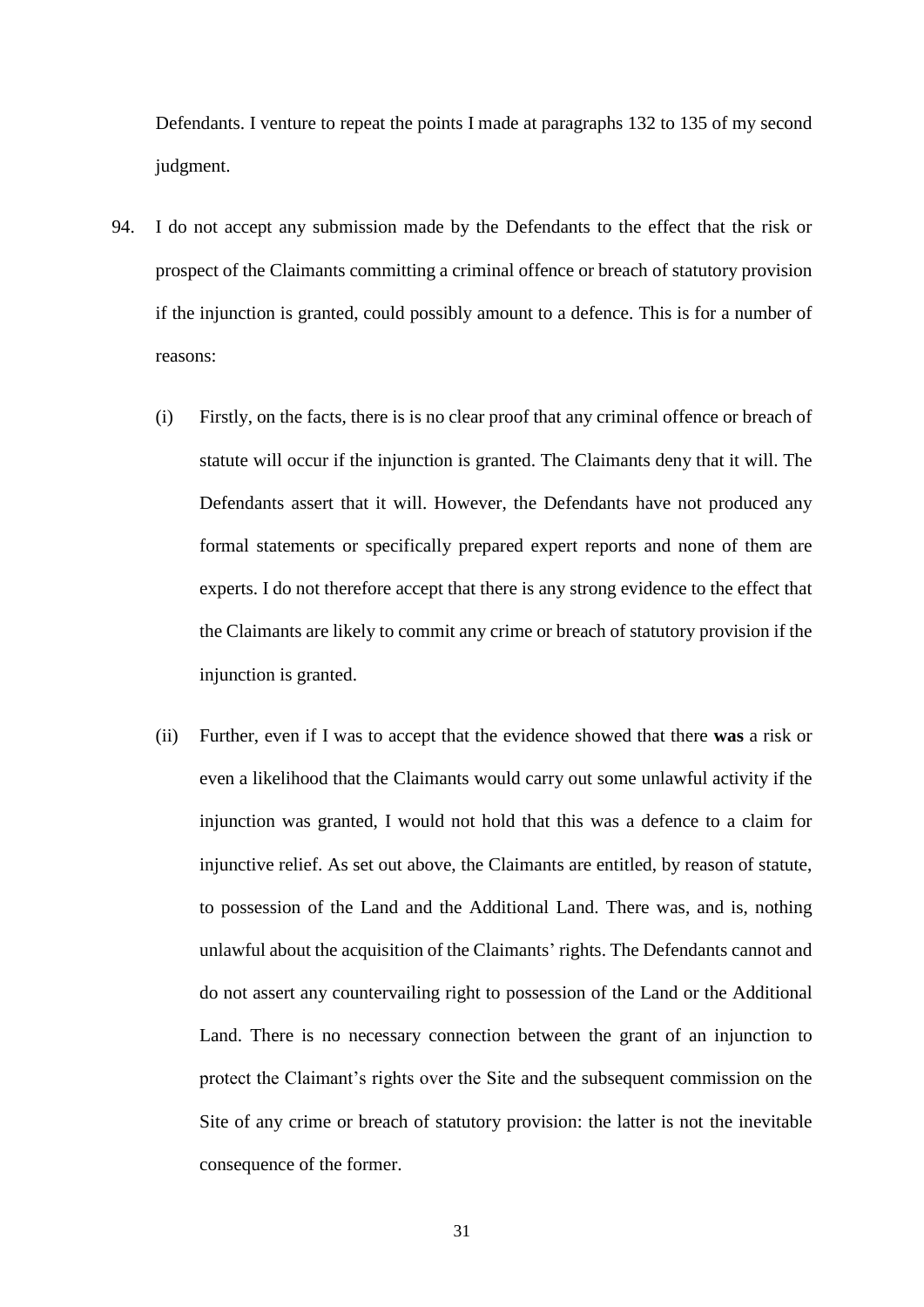- (iii) In the words of Lord Toulson in **PATEL V MIRZA** [217] AC 467, the public interest in maintaining the integrity of the justice system does not, in my view, result in the denial of the remedy which the Claimants seek in these circumstances. If, following the grant of an injunction, the Claimants carry out unlawful activities on the Site, then there are sufficient other remedies available to the law.
- 95. So far as concerns the submission to the effect that I should refuse to grant an injunction in recognition of the fact that the Defendants are engaged in a principled form of socalled "civil disobedience", that argument is doomed to failure.
- 96. It is quite true that in paragraph at paragraph 89 in R v Jones Lord Hoffmann did say that "civil disobedience on conscientious grounds has a long and honourable history". However that quote must not be taken out of context. In that case demonstrators against the Iraq war sought to justify the commission of criminal acts by their opposition to what they asserted was an illegal war. At paragraph 78 of his judgment in that case Lord Hoffmann said this:

In principle, therefore, the state entrusts the power to use force only to the *armed forces, the police and other similarly trained and disciplined law enforcement officers. Ordinary citizens who apprehend breaches of the law, whether affecting themselves, third parties or the community as a whole, are normally expected to call in the police and not to take the law into their own hands. In Southwark London Borough Council v Williams [1971] Ch 734 , 745 Edmund Davies LJ said: "the law regards with the deepest suspicion any remedies of self-help, and permits those remedies to be resorted to only in very special circumstances."* 

He continued at paragraphs 83 to 86:

*83. The right of the citizen to use force on his own initiative is even more circumscribed when he is not defending his own person or property but simply wishes to see the law enforced in the interests of the community at large. The*  law will not tolerate vigilantes. If the citizen cannot get the courts to order the *law enforcement authorities to act (compare R v Comr of Police of the*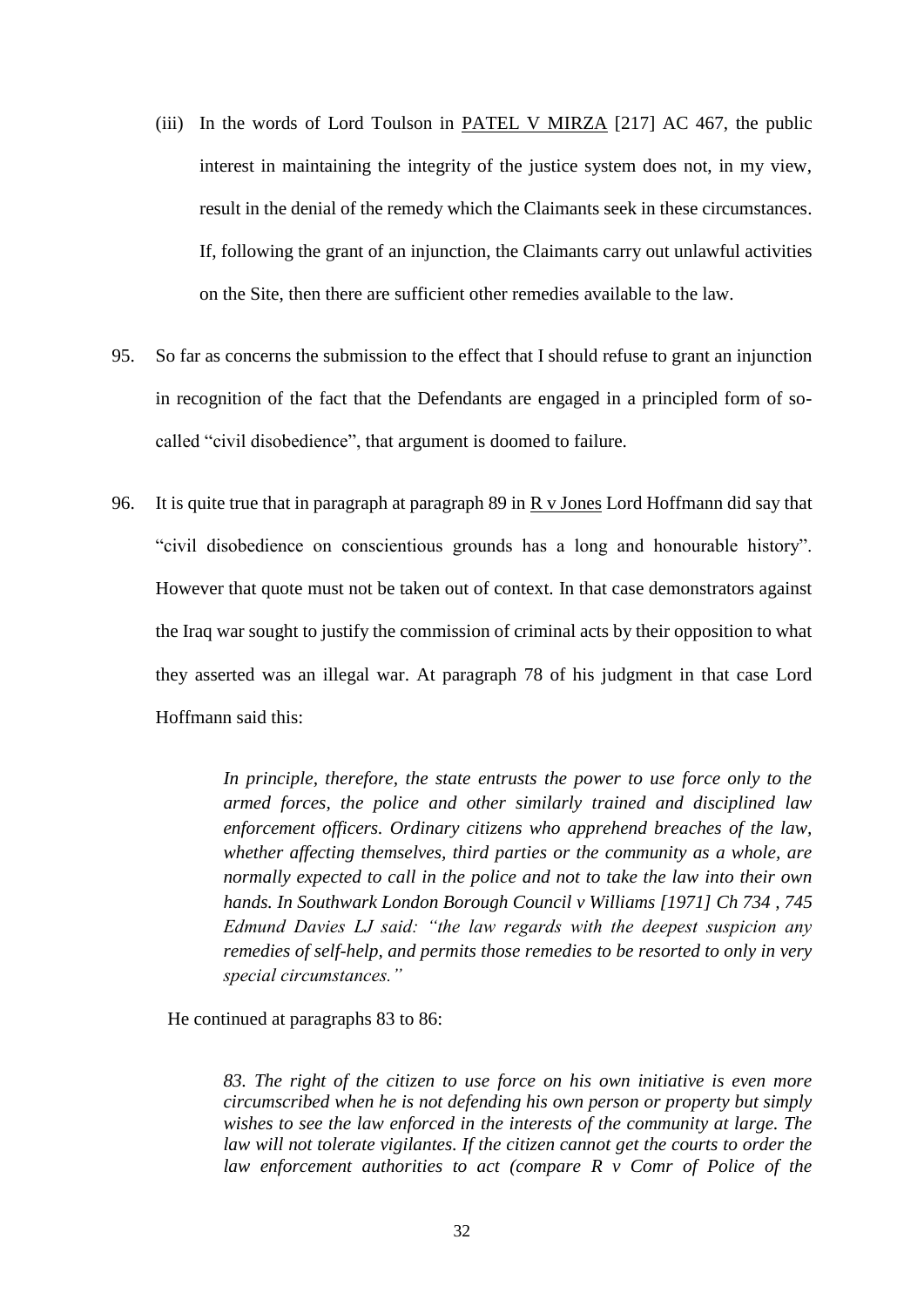*Metropolis, Ex p Blackburn [1968] 2 QB 118) then he must use democratic methods to persuade the government or legislature to intervene.* 

*84. Often the reason why the sovereign power will not intervene is because it takes the view that the threatened action is not a crime. In such a case too, the citizen is not entitled to take the law into his own hands. The rule of law requires that disputes over whether action is lawful should be resolved by the courts. If the citizen is dissatisfied with the law as laid down by the courts, he must campaign for Parliament to change it. So in Monsanto v Tilly [2000] Env LR 313 a landowner claimed an injunction against protesters who threatened to trespass upon his land and dig up genetically modified crops. They claimed to be acting in the public interest and to protect third parties from damage which the crops might cause. The Court of Appeal said that this was no defence. Mummery LJ said, at p 338:* 

*"trespass by the individual, in the absence of very exceptional circumstances, cannot be justified as necessary or reasonable, if there exists a public authority responsible for the protection of the relevant interests of the public. In this case the Department of the Environment has that responsibility. In such cases the right of the individual to trespass out of necessity, whether as defender of his own or a third party's interest or as champion of the public interest, without attempting to enlist the assistance of the public authority, is obsolete."*

*85. It was clear that the department, if called upon, would have done nothing to stop the growing of the genetically modified crops. It had granted Monsanto a licence under the relevant legislation for the specific purpose of enabling them to be grown. But, as Stuart-Smith LJ pointed out, at p 329, the protesters' remedy, if any, was to challenge the legality of the licence by judicial review. Or, if that failed, they could seek to have the law changed. But that must be effected by lawful means. Whatever the honest apprehension of danger to the community, it is not reasonable to resort to force.* 

*86. My Lords, to legitimate the use of force in such cases would be to set a most dangerous precedent. As Lord Prosser said in Lord Advocate's Reference (No 1 of 2000) 2001 JC 143 , 160:* 

*"What one is apparently talking about are people who have come to the view that their own opinions should prevail over those of others … They might of course be persons of otherwise blameless character and of indubitable intelligence. But they might not. It is not only the good or the bright or the balanced who for one reason or another may feel unable to accept the ordinary role of a citizen in a democracy."*

The quote relied on by Dr Maxey is at paragraph 89. However that is then followed by

this (at paragraph 90 to 93):

*The protesters claim that their honestly held opinion of the legality or dangerous character of the activities in question justifies trespass, causing damage to property or the use of force. By this means they invite the court to adjudicate upon the merits of their opinions and provide themselves with a platform from which to address the media on the subject. They seek to cause expense and, if possible,*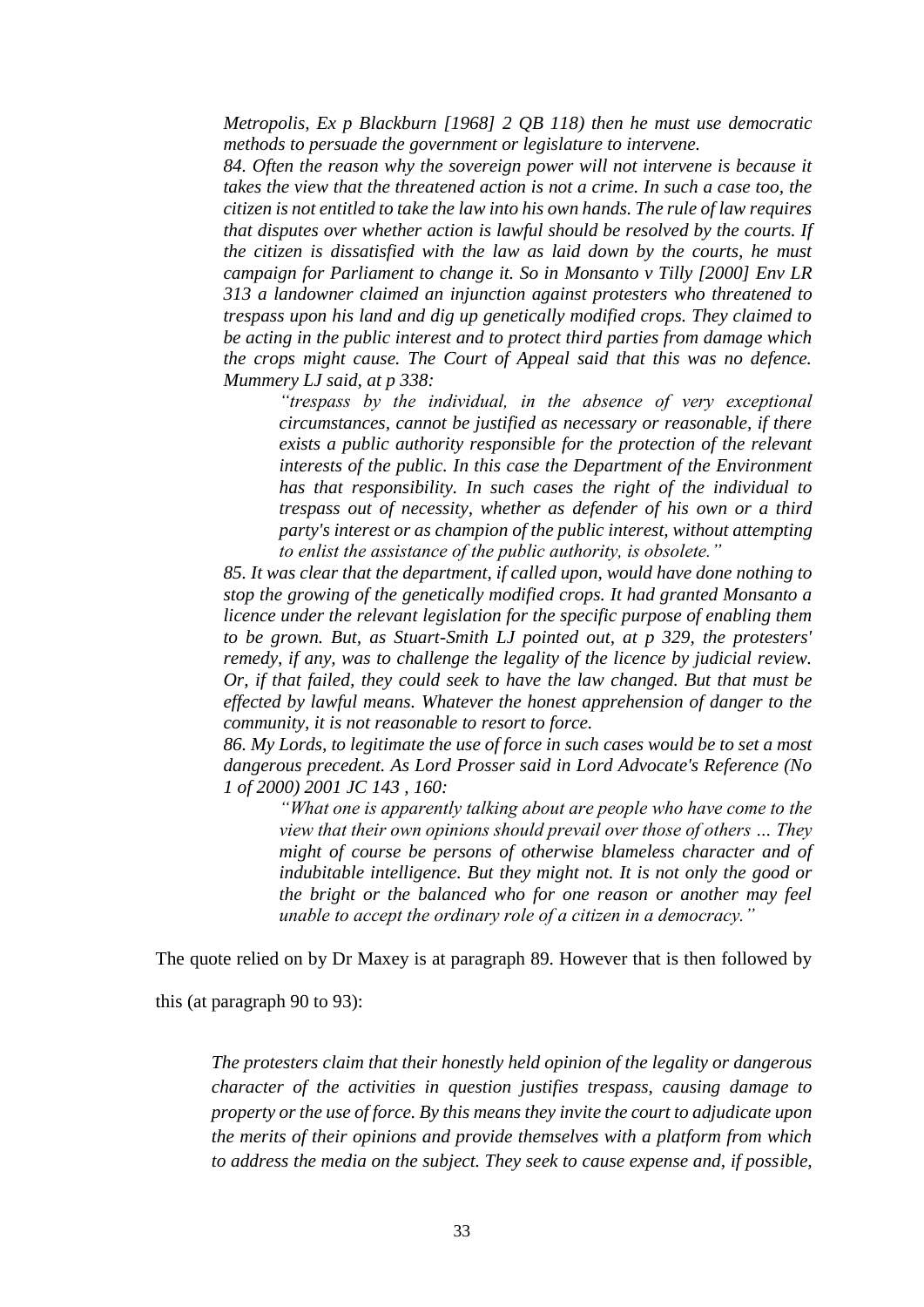*embarrassment to the prosecution by exorbitant demands for disclosure, such as happened in this case.* 

*91. In Hutchinson v Newbury Magistrates' Court (2000) 122 ILR 499 , where a protester sought to justify causing damage to a fence at Aldermaston on the ground that she was trying to halt the production of nuclear warheads, Buxton LJ said, at p 510:* 

*"there was no immediate and instant need to act as Mrs Hutchinson acted, either [at] the time when she acted or at all: taking into account that there are other means available to her of pursuing the end sought, by drawing attention to the unlawfulness of the activities and if needs be taking legal action in respect of them. In those circumstances, self-help, particularly criminal self-help of the sort indulged in by Mrs Hutchinson, cannot be reasonable."*

*92. I respectfully agree. The judge then went on to deal with Mrs Hutchinson's real motive, which ("on express instructions") her counsel had frankly avowed. It was to "bring the issue of the lawfulness of the Government's policy before a court, preferably a Crown Court". Buxton LJ said, at p 510:* 

*"in terms of the reasonableness of Mrs Hutchinson's acts, this assertion on her part is further fatal to her cause. I simply do not see how it can be reasonable to commit a crime in order to be able to pursue in the subsequent prosecution, arguments about the lawfulness or otherwise of the activities of the victim of that crime."*

*93. My Lords, I do not think that it would be inconsistent with our traditional respect for conscientious civil disobedience for your Lordships to say that there will seldom if ever be any arguable legal basis upon which these forensic tactics can be deployed.*

His judgment ends with the follow passage (at paragraph 94):

*In a case in which the defence requires that the acts of the defendant should in all the circumstances have been reasonable, his acts must be considered in the context of a functioning state in which legal disputes can be peacefully submitted to the courts and disputes over what should be law or government policy can be submitted to the arbitrament of the democratic process. In such circumstances, the apprehension, however honest or reasonable, of acts which are thought to be unlawful or contrary to the public interest, cannot justify the commission of criminal acts and the issue of justification should be withdrawn from the jury. Evidence to support the opinions of the protesters as to the legality of the acts in question is irrelevant and inadmissible, disclosure going to this issue should not be ordered and the services of international lawyers are not required*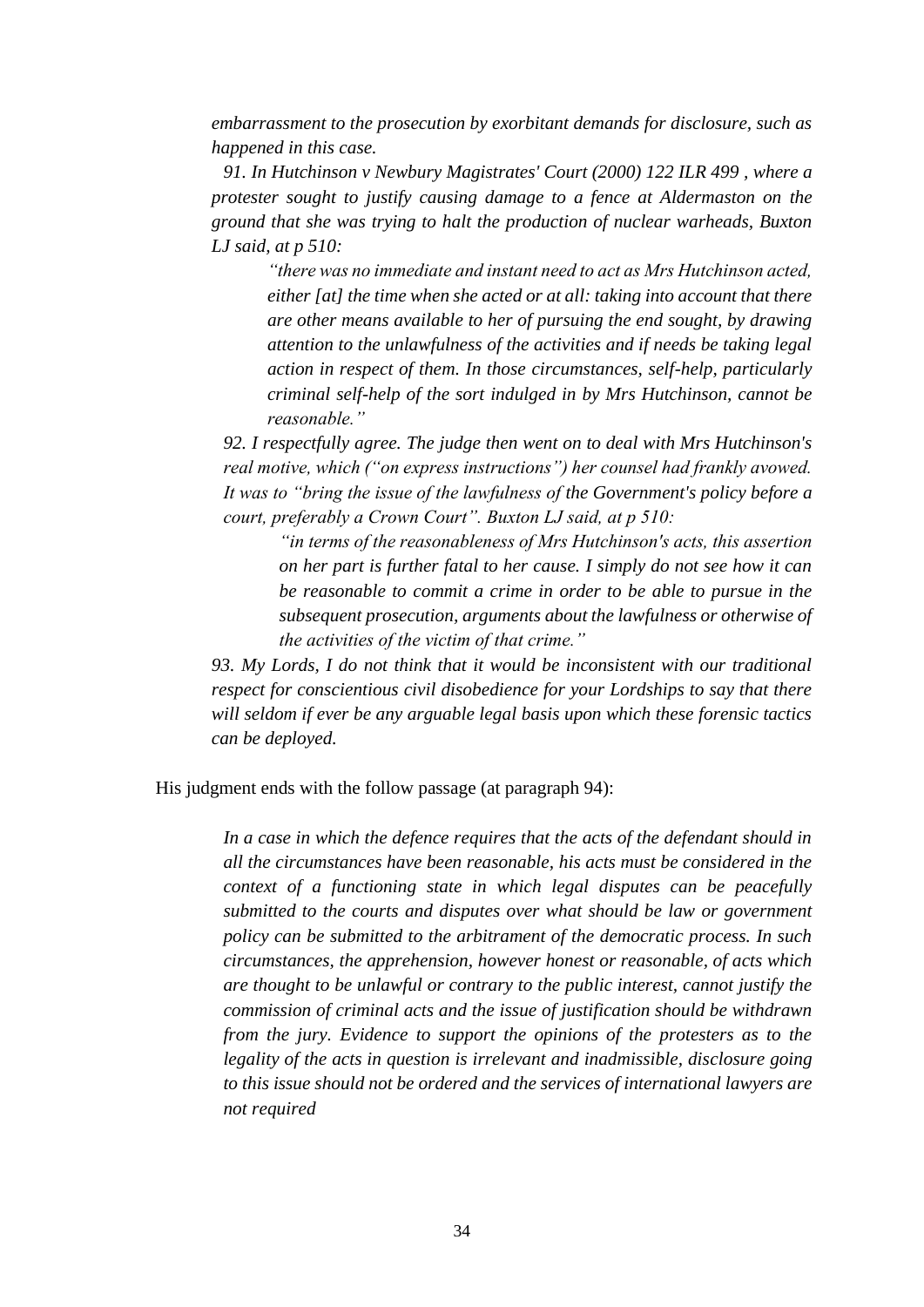- 97. Thus, far from setting the seal of approval on unlawful acts carried out on conscientious grounds, Lord Hoffmann and the rest of the House of Lords were emphasising the **illegality** of such acts and the dangerous precedent it would set in a Parliamentary democracy for the courts to be seen to condone them. The quoted remarks of Mummery LJ in the Tilley case are particularly apt here*.* It is not for this, or any Court, to adopt a moral attitude and to pick and choose which Acts of Parliament or aspects of the civil law it will or will not enforce.
- 98. These passages from the Jones case seem to me to deal a fatal blow to most of the points made by the Defendants.
- 99. So far as the actions of NET are concerned, I cannot at this stage of the proceedings, make any findings as to whether any of the allegations made by the Defendants are true.
- 100. I will note however that the courts have repeatedly recognised a right on the part of a landowner to use reasonable force by way of self-help in order to prevent a trespass on his land. In MEIER V ENVIRONMENT SECRETARY [2009] 1 WLR 2788 Lady Hale said this (at paragraph 27):

*In considering the nature and scope of any judicial remedy, the parallel existence of a right of self-help against trespassers must not be forgotten, because the rights protected by self-help should mirror the rights that can be protected by judicial order, even if the scope of self-help has been curtailed by statute. No civil wrong is done by turning out a trespasser using no more force than is reasonably necessary: see Hemmings v Stoke Poges Golf Club [1920] 1 KB 720. In Cole on Ejectment (1857), a comprehensive textbook written after the Common Law Procedure Act 1852 (15 & 16 Vict c 76), there is considerable discussion (in chapter VII ) of the comparative merits of self-help and ejectment. Any person with a right to enter and take possession of the land might choose simply to do that rather than to sue in ejectment*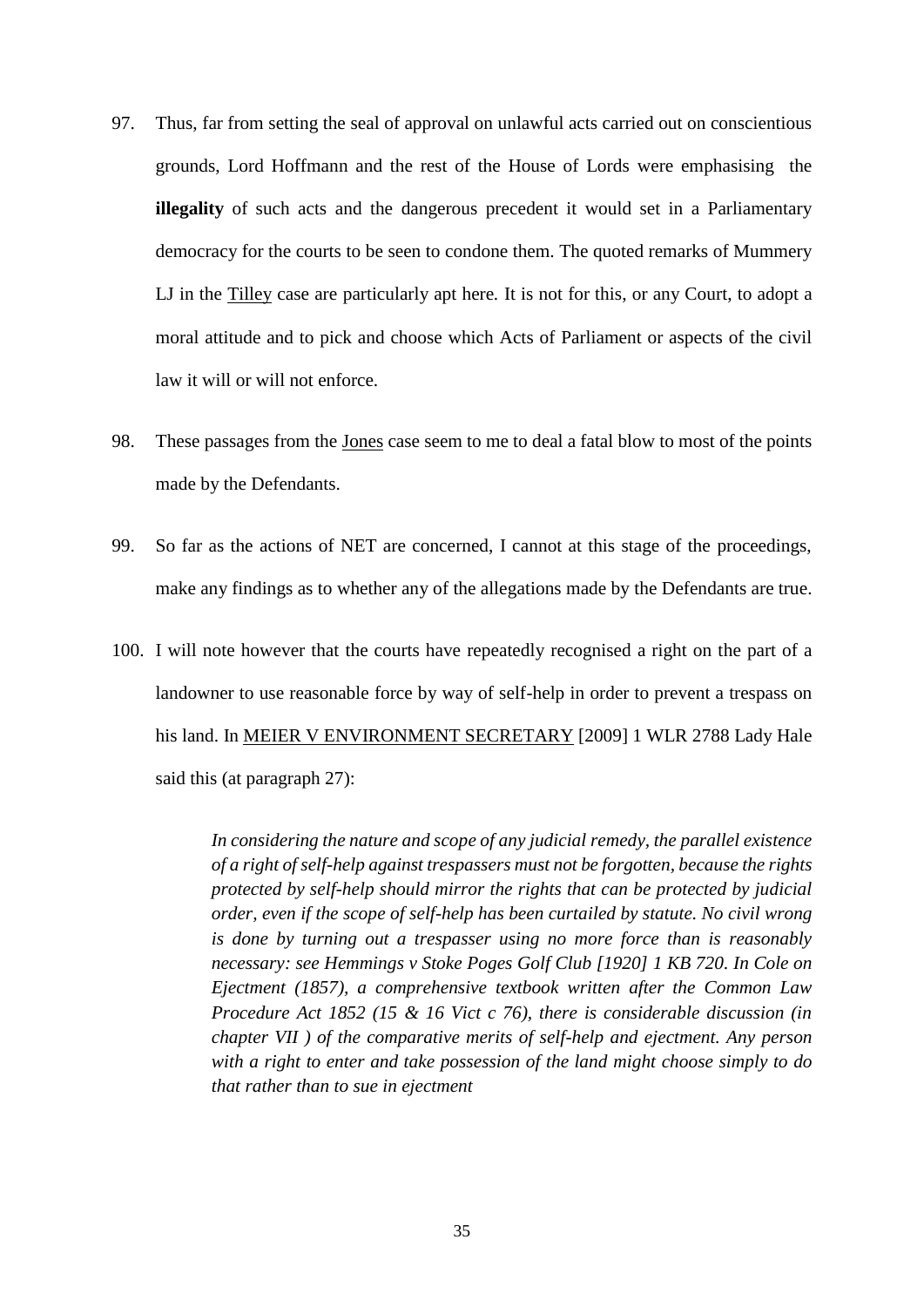Thus there is nothing wrong with HS2 through the agency of NET seeking to evict trespassers from its land without resorting to the Courts provided that no more than reasonable force is used.

- 101. I am not in a position to come to any view as to whether more than reasonable force has been used on any particular occasion.
- 102. However, if, by granting injunctive relief, I can discourage persons from trespassing in the first place then it seems to me that this will at least go some way to avoiding any such arguments in the future.
- 103. So far as NET being in breach of section 6 of the CLA 77 is concerned, I note the following:
	- (i) The civil injunction action failed not least because the court held that a breach of section 6 gave rise to no civil remedy (see paragraph 6 of the Swift judgment).
	- (ii) It was accepted by both sides in front of Swift J that the Police were in fact present during the eviction of the protesters from Ryall's Garage (see paragraph 14 of the Swift judgment).
	- (iii) There is, and has been, no criminal prosecution of HS2 or NET for a section 6 offence and they are entitled to rely on the presumption of innocence.
- 104. Further even if NET **had** been guilty of using unreasonable force or of an offence under section 6 of the CLA 1977 or have not been lawfully licensed pursuant to statue, I do not see how that can possibly constitute a defence to an otherwise clear claim for injunctive relief to prevent trespass and nuisance. I repeat what has been set out above about illegality. Further, as Mr Roscoe points out, the actions of NET as instructed by HS2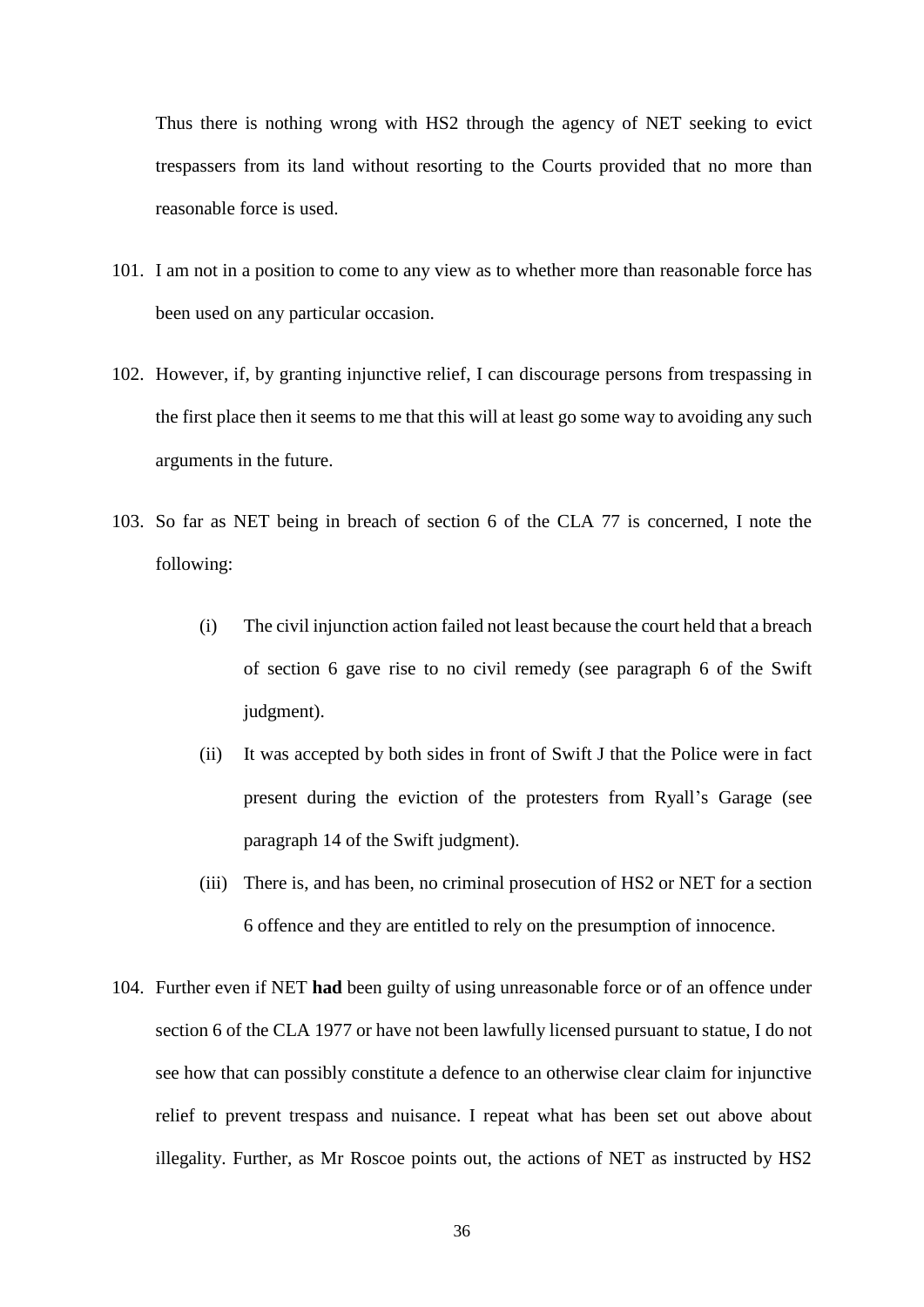derive from the common law right of self-help. They do not derive from the injunction, the remedy for breach of which is committal for contempt. If I refused to grant an injunction, then HS2 and its agents, NET, would still be entitled to seek to use self-help. Indeed I am convinced that, should I refuse an injunction, then it would render it much more likely that they would have to do so.

- 105. Thus I decline to refuse the grant of an injunction for that reason.
- 106. I also decline to accept the argument that I should refuse to grant an injunction because the Claimants do not come to equity "with clean hands". This principle is tightly circumscribed and is not a "magic wand" which can be waved by a Defendant to a claim for an injunction who can identify any type of wrong done by the Claimant. In ROYAL BANK OF SCOTLAND V HIGHLAND FINANCIAL PARTNERS [2013] EWCA Civ 328 (at paragraph 159) Aikens LJ said this:

*It was common ground that the scope of the application of the "unclean hands" doctrine is limited. To paraphrase the words of Lord Chief Baron Eyre in Dering v Earl of Winchelsea the misconduct or impropriety of the claimant must have "an immediate and necessary relation to the equity sued for". That limitation has been expressed in different ways over the years in cases and textbooks…Spry: Principles of Equitable Remedies, suggests that it must be shown that the claimant is seeking "to derive advantage from his dishonest conduct in so direct a manner that it is considered to be unjust to grant him relief". Ultimately in each case it is a matter of assessment by the judge, who has to examine all the relevant factors in the case before him to see if the misconduct of the claimant is sufficient to warrant a refusal of the relief sought*

107. As I have stated, there is nothing unlawful about the work being carried out by HS2 at the Site. The behaviour said to disentitle the Claimants from obtaining the relief they seek is the alleged violent conduct on the part of NET. However, even if it was proved, I do not think that, in all the circumstances, any such violent conduct on the part of NET would persuade me to refuse the grant of an injunction. The Claimants' right to an injunction stems from the trespass and nuisance being committed by the Defendants. An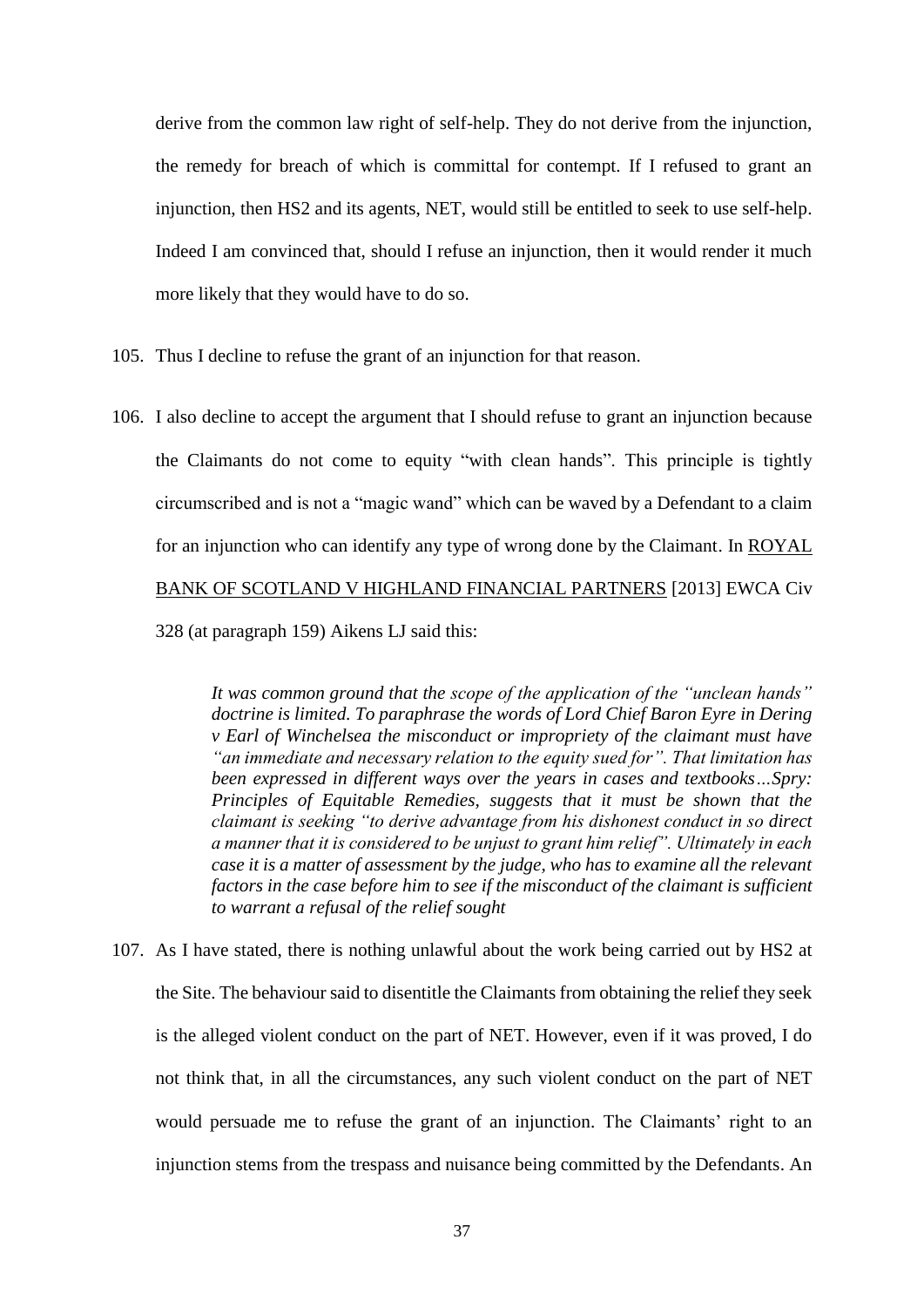argument by those committing trespass and nuisance that the applicant for an injunction to prevent these torts has exercised its remedy of self-help using unreasonable force ought, it seems to me, to incline the Court towards the grant rather than the refusal of injunctive relief. Given the inadequacy of damage as a remedy in this case, to refuse relief in these circumstances would effectively leave the Claimants without any remedy at all.

108. So far as Mr Powlesland's point on the absence of a specific statutory offence, I think that it is unsustainable. I note that in Bennion on Statutory Interpretation ( $7<sup>th</sup>$  edition) the following principle is enunciated at section 25.1:

> *An Act must be read and applied in the context of the general body of law into which it is assimilated. Ordinary rules and principles of the common law will generally apply to, and may impliedly qualify, the express statutory provisions. Moreover in appropriate circumstances the common law may be used to supplement an Act that is found lacking in some respect.*

This is supported by a quotation from the judgment of Lord Hope in the case of WISELY

# V FULTON, WADEY V SURREY CC [2000] 2 All ER 545 (at 548):

*As a general rule Parliament must be taken to have legislated against the background of the general principles of the common law. It may be found on an examination of the statute that Parliament has decided not to follow the common*  law. In that situation the common law must give way to the provisions of the *statute. But an accurate appreciation of the relevant common law principles is nevertheless a necessary part of the exercise of construing the statute.*

In section 25.6 the following principle is stated:

*(1) In accordance with the doctrine of Parliamentary sovereignty, Parliament may abolish, modify or displace any existing common law rule.*

*(2) But there remains a general presumption that Parliament does not intend to make changes to the common law.*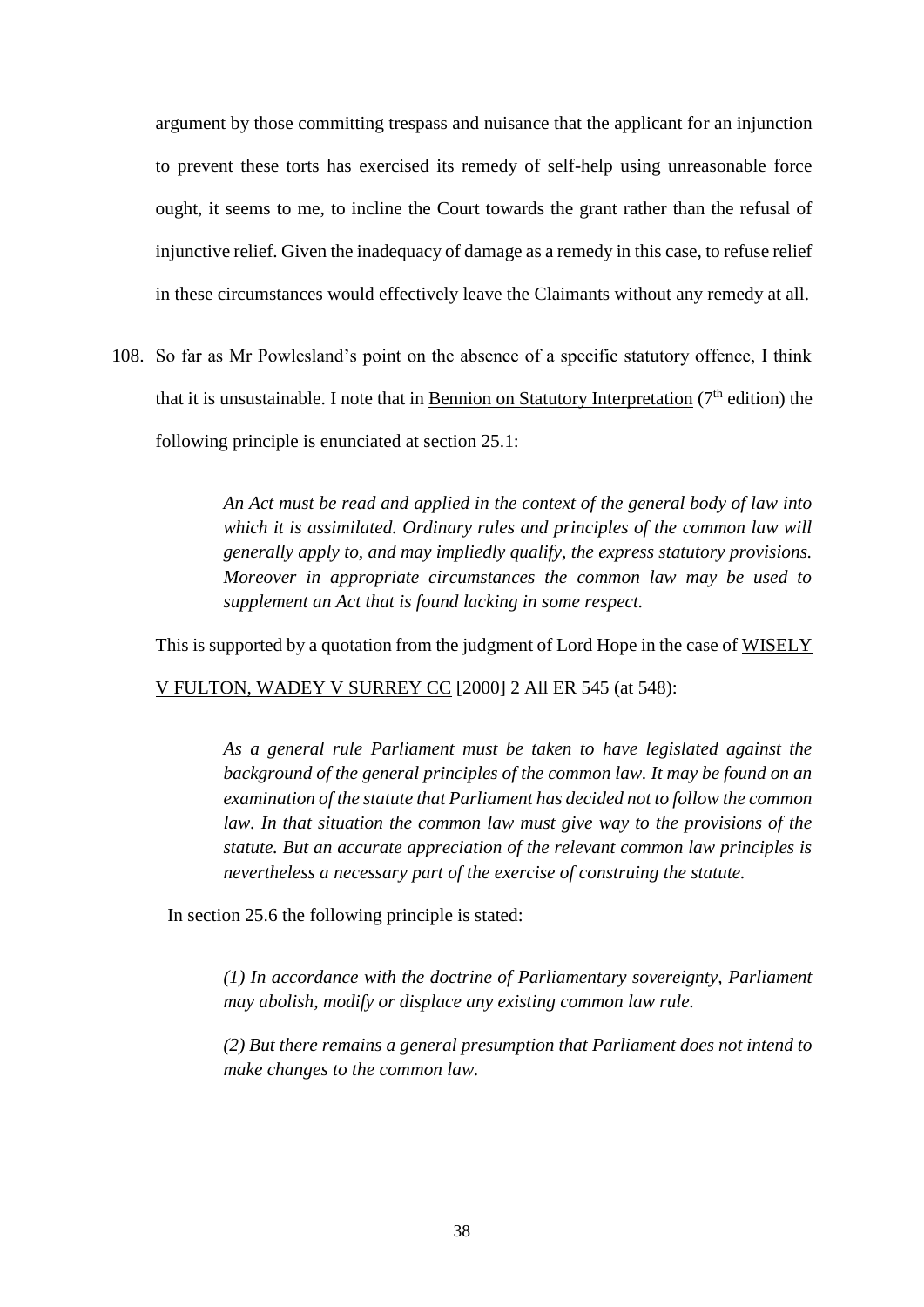This is in turn is supported by a quotation from Lord Browne-Wilkinson in  $R V$ SECRETARY OF STATE FOR THE HOME DEPARTMENT (EX PARTE PIERSON) [1998] AC 539 (at 573):

*It is well established that Parliament does not legislate in a vacuum: statutes are drafted on the basis that the ordinary rules and principles of the common law will apply to the express statutory provisions. Parliament is presumed not to have intended to change the common law unless it has clearly indicated such intention either expressly or by necessary implication.*

- 109. Thus statutes are enacted against the background of the common law. Unless a statute expressly or impliedly alters or abrogates the common law, it remains in force. Here the common law (fused with equity) grants injunctive relief at the suit of a landowner to prevent trespass or nuisance. That position has been neither altered nor abrogated by any statute. There is absolutely no warrant for the court refusing to grant an injunction to prevent trespass or nuisance in one set of circumstances simply because Parliament has decreed that certain types of trespass or trespasses in other circumstances are criminal offences as well as torts.
- 110. Finally there is an argument that I should not grant an injunction because its terms will be ignored as, indeed, it is clear that the terms of the previous and indeed the existing injunctions have been ignored by certain, if not all, of the Defendants.
- 111. In paragraph 141 of my first judgment I quoted from the speech of Lord Rodger in the Meier case where he said this (at paragraph 17):

*Nevertheless, as Lord Bingham of Cornhill observed in South Bucks District Council v Porter [2003] 2 AC 558 , at para 32, in connection with a possible injunction against gipsies living in caravans in breach of planning controls:* 

*"When granting an injunction the court does not contemplate that it will be disobeyed … Apprehension that a party may disobey an order should not deter the court from making an order otherwise appropriate: there*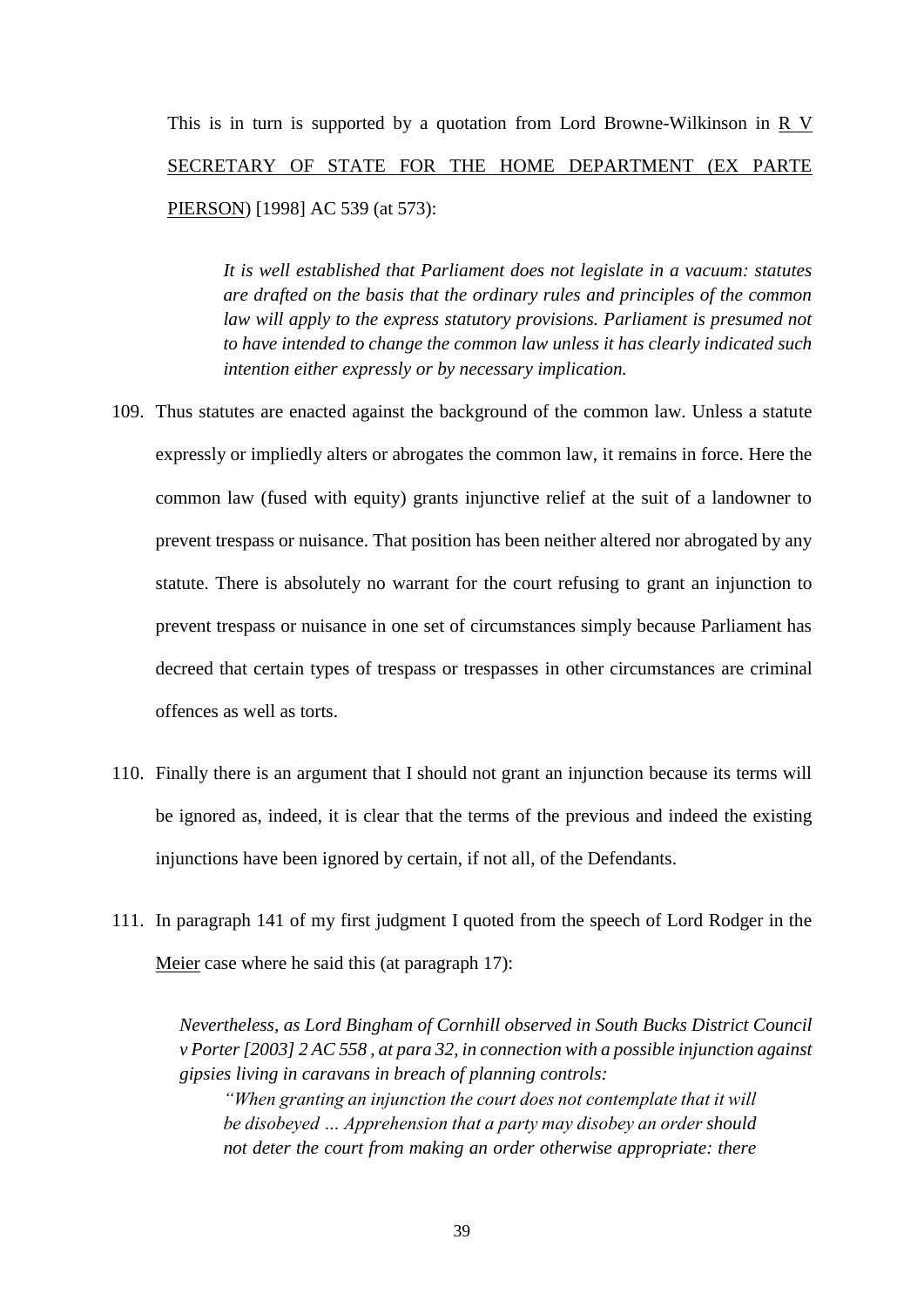*is not one law for the law-abiding and another for the lawless and truculent."*

I note also that Lord Neuberger in the same case said this (at paragraphs 79 to 81 and

83):

*Obviously, the decision whether or not to grant an order restraining a person from trespassing will turn very much on the precise facts of the case. None the less, where a trespass to the claimant's property is threatened, and particularly where a trespass is being committed, and has been committed in the past, by the defendant, an injunction to restrain the threatened trespass would, in the absence of good reasons to the contrary, appear to be appropriate.*

*80. However, as Lord Walker said during argument, the court should not normally make orders which it does not intend, or will be unable, to enforce. In a case such as the present, if the defendants had disobeyed an injunction not to trespass on any of the other woods, it seems highly unlikely that the two methods of enforcement prescribed by CPR Sch 2 , CCR Ord 29 and section 38 of the County Courts Act 1984 ( RSC Ord 45, r 5(1) in the High Court) would be invoked. The defendants presumably have no significant assets apart from their means of transport, which are also their homes, so sequestration would be pointless or oppressive… in the same paragraph of his opinion, Lord Bingham also said that "[a]pprehension that a party may disobey an order should not deter the court from making an order otherwise appropriate". A court may consider it unlikely that it would make an order for sequestration or imprisonment, if an injunction it was being invited to grant were to be breached, but it may none the less properly decide to grant the injunction. Thus, the court may take the view that the defendants are more likely not to trespass on the claimant's land if an injunction is granted, because of their respect for a court order, or because of their fear of the repercussions of breaching such an order. Or the court may think that an order of imprisonment for breach, while unlikely, would nonetheless be a real possibility, or it may think that a suspended order of imprisonment, in the event of breach, may well be a deterrent (although a suspended order should not be made if the court does not anticipate activating the order if the terms of suspension are breached).*

*In some cases, it may be inappropriate to grant an injunction to restrain a trespassing on land unless the court considers not only that there is a real risk of the defendants so trespassing, but also that there is at least a real prospect of enforcing the injunction if it is breached. However, even where there appears to be little prospect of enforcing the injunction by imprisonment or sequestration, it may be appropriate to grant it because the judge considers that the grant of an injunction could have a real deterrent effect on the particular defendants. If the judge considers that some relief would be appropriate only because it could well assist the claimant in obtaining possession of such land if the defendants commit*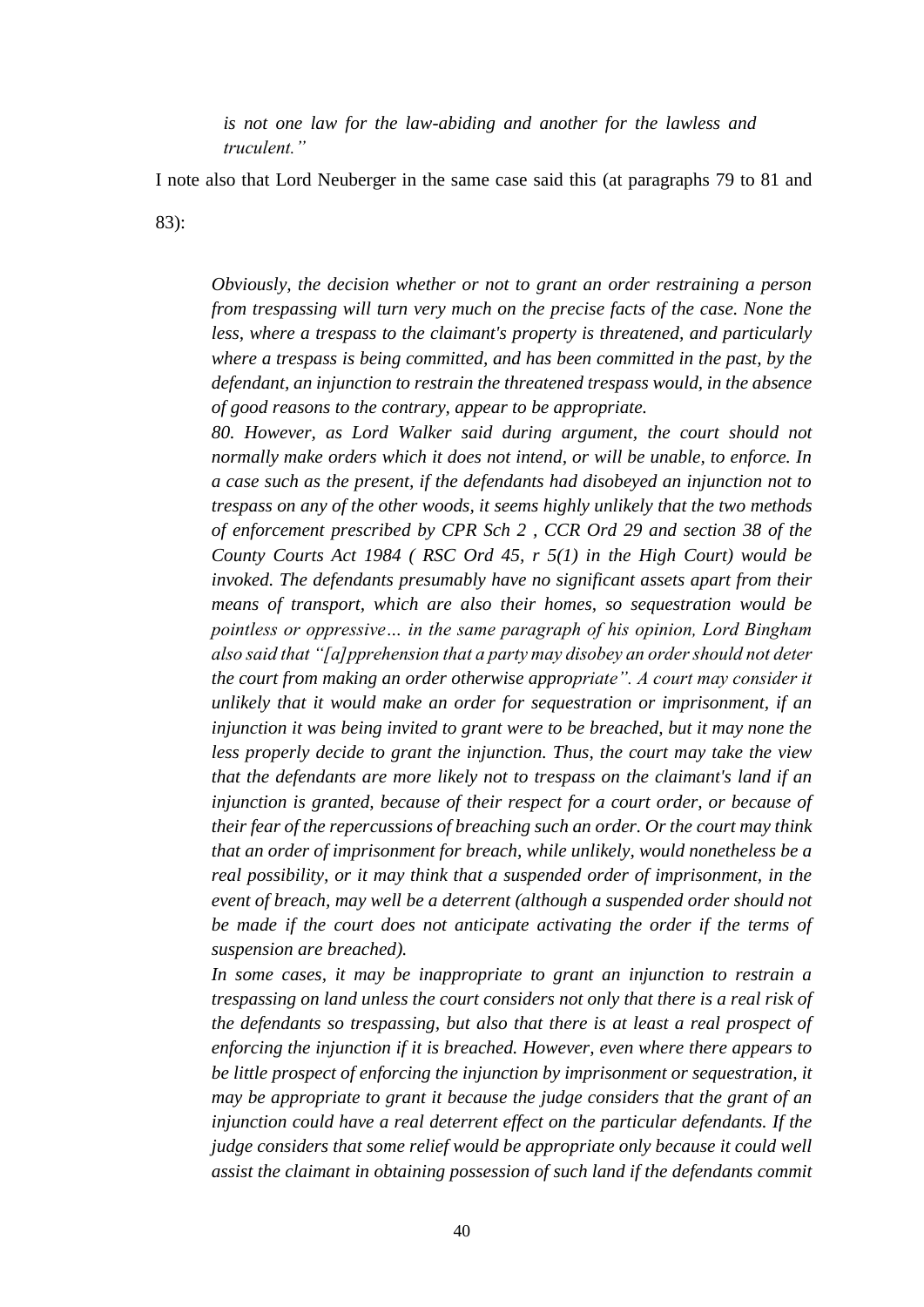*the threatened trespass, then a declaration would appear to me to be more appropriate than an injunction.*

112. In this context, I note from the evidence at RP 2 para 61 to 64, the following is stated:

*61. As well as the impact to the scheme of works I outline above, the constant presence of protestors continues to make for an unpleasant and far from ideal working environment for the Claimants and their contractors. This has continued now for some years. The Claimants' contractors face verbal abuse and taunts on almost a daily basis and the presence of the protesters detracts them from their day to day activities. In addition, the Claimants' contractors face increasing physical abuse including prevention of their coming and going from the land, spitting and having unknown liquids thrown in their face.*

*62. Whilst the Claimants consider there to have been a number of breaches of the 2019 Injunction Order (which the Claimants are considering further with their legal team though privilege is not waived), the 2019 Injunction Order has still been - for the most part - effective. There has been a noticeable reduction in trespass and obstruction to the Land since the injunctions have been made, and the trespass to the Additional Land (not subject to the injunction) is greater than trespass to the Land.*

*63. I therefore believe that this shows that, should the 2020 Injunction not be continued and extended as set out in the draft order for this Substantive Application, there is likely to be an increase in incidents of this type which would adversely impact the works required at site in order to implement a scheme which has been mandated by Parliament.*

*64. Moreover, as mentioned above, now that 'Notice to Proceed' has been issued by the Second Claimant to its suppliers who will be undertaking the remaining construction works in due course, the Second Claimant considers it is likely that this may result in increased levels of protest and activity against any works which will be taking place at the site in the shorter term.*

I do not see why I should not accept this evidence and I do.

113. Thus not only am I disinclined to refuse an injunction to restrain a clear trespass and nuisance simply because there is a risk that certain people will disobey it, it appears that the previous orders have had a noticeable effect and there is no reason to suppose that a further injunction would not be similarly efficacious. Besides, I am convinced, having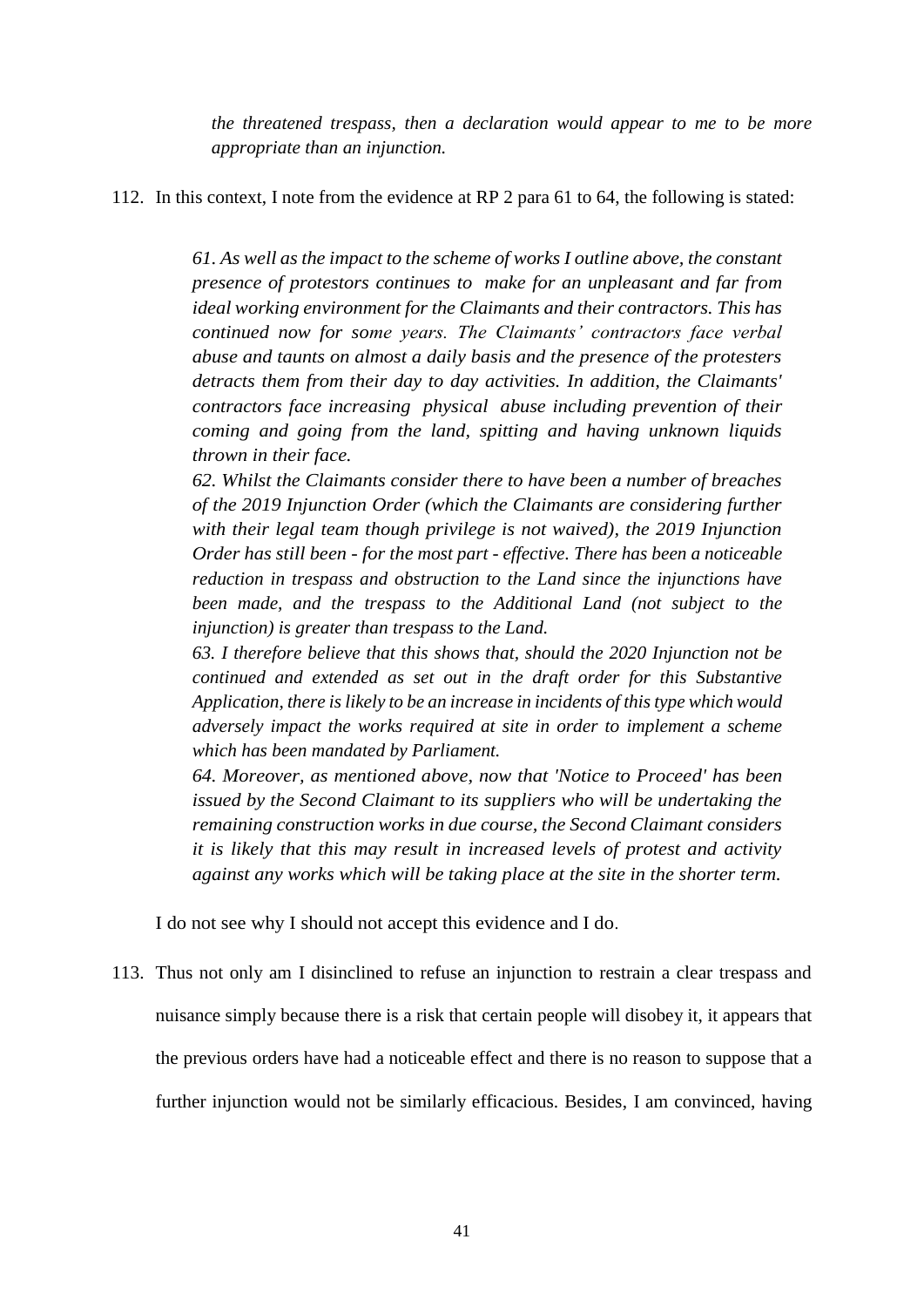heard from many of the Defendants, that a refusal of an injunction would be regarded by them as a "green light" to increase the level of incursions and obstructions.

- 114. So far as damages being an adequate remedy is concerned, my view remains as I originally expressed it in paragraph 119 of my first judgment that damages would not be an adequate remedy in this case. The continuing incursions and obstructions have as their effect and, it seems to me, their intention, the delay of a major national infrastructure project which has been permitted by an Act of Parliament. The present cost of such disruption and delay has been quantified in a rough and ready way at nearly £16 million. That will only increase. There is absolutely no evidence that any of the Defendants would be able to pay any substantial damages. What I have seen and heard seems to me to suggest that most, if not all, of them have no assets at all. Further, as I have set out already, the estimated costs does not take into account the risk of further aggressive and violent confrontations which risk would in my view substantially increase if I refused to grant the injunction sought.
- 115. I accept that the Defendants' rights under articles 10 and 11 of ECHR are potentially affected here.
- 116. Article 10 provides:

*1. Everyone has the right to freedom of expression. This right shall include freedom to hold opinions and to receive and impart information and ideas without interference by public authority and regardless of frontiers. This Article shall not prevent States from requiring the licensing of broadcasting, television or cinema enterprise.*

*2. The exercise of these freedoms, since it carries with it duties and responsibilities, may be subject to such formalities, conditions, restrictions or penalties as are prescribed by law and are necessary in a democratic society, in the interests of national security, territorial integrity or public safety, for the prevention of disorder or crime, for the protection of health or morals, for the protection of the reputation or rights of others, for preventing the disclosure of*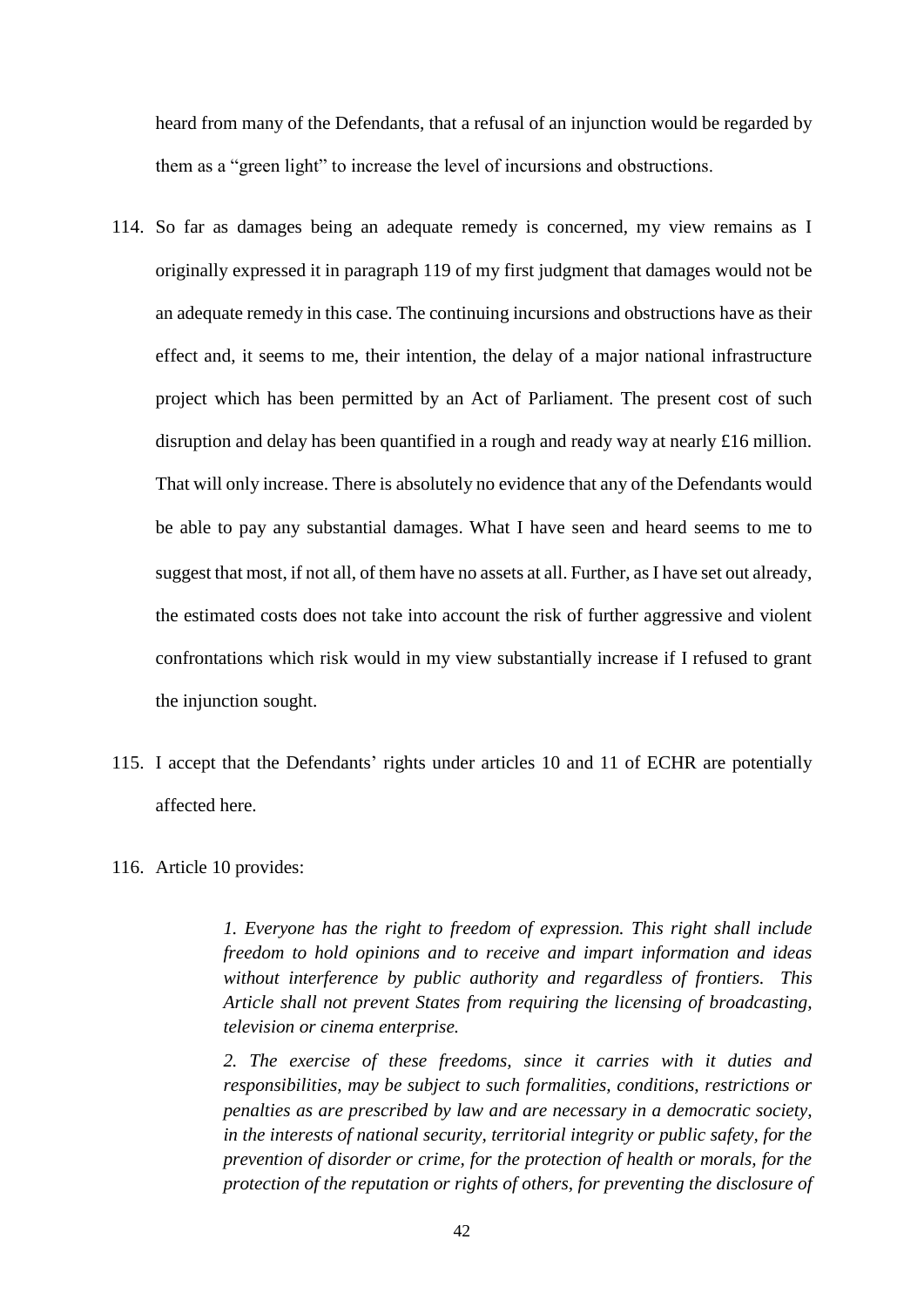*information received in confidence, or for maintaining the authority and impartiality of the judiciary."*

117. Article 11 provides:

*Freedom of assembly and association*

*1. Everyone has the right to freedom of peaceful assembly and to freedom of association with others, including the right to form and to join trade unions for the protection of his interests.*

*2. No restrictions shall be placed on the exercise of these rights other than such as are prescribed by law and are necessary in a democratic society in the interests of national security or public safety, for the prevention of disorder or crime, for the protection of health or morals or for the protection of the rights and freedoms of others. This Article shall not prevent the exercise of these rights by members of the armed forces, of the police or of the administration of State."*

118. However the Defendants' rights have to be balanced against the Article 1 Protocol 1

rights of the Claimants. This reads:

### *Protection of property*

*Every natural or legal person is entitled to the peaceful enjoyment of his possessions. No one shall be deprived of his possessions except in the public interest and subject to the conditions provided for by law and by the general principles of international law. The preceding provisions shall not, however, in any way impair the right of a State to enforce such laws as it deems necessary to control the use of property in accordance with the general interest or to secure the payment of taxes or other contributions or penalties*.

119. Given that the Defendants' Article 10 and 11 rights are not absolute, a balancing exercise

has to be carried out in every case. However, the authorities show that only in exceptional

circumstances will the Article 10 and/or 11 rights of one person "trump" the A1 P1 rights

of another such as to deny a landowner possession of land to which he might otherwise be entitled.

120. The authorities were reviewed by His Honour Judge Pelling QC in the case of MANCHESTER SHIP CANAL DEVELOPMENTS LTD & ANR V PERSONS UNKNOWN & ORS [2014] EWHC 645 (Ch) in the context of a claim for possession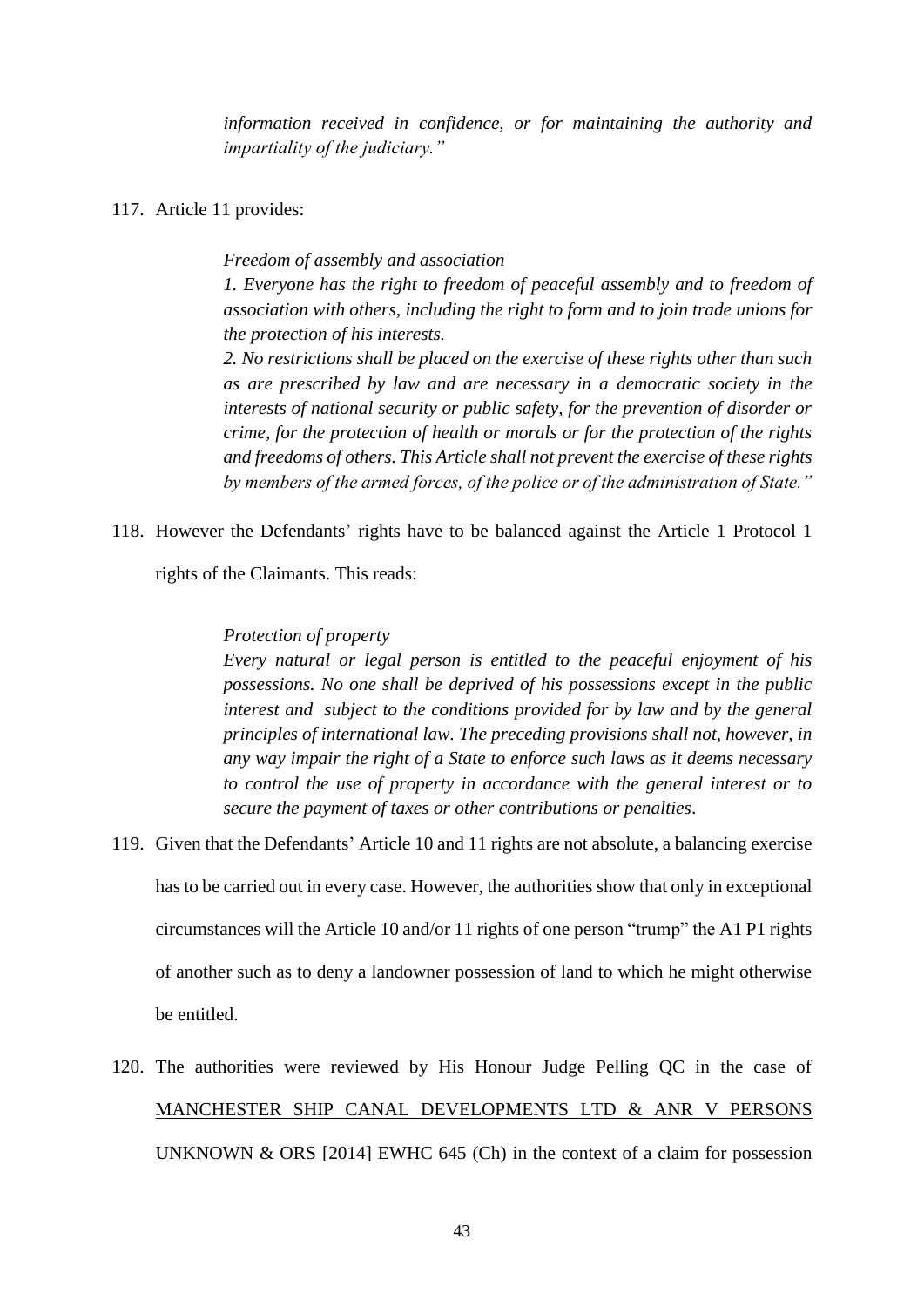against protesting trespassers. He considered a number of authorities including: APPLEBY V UK [2003] 38 EHRR 783; CITY OF LONDON V SAMEDE AND OTHERS [2012] EWCA Civ 160; SOAS V PERSONS UNKNOWN [2010] 25 November (Unreported); UNIVERSITY OF SUSSEX V PERSONS UNKNOWN AND OTHERS [2013] EWHC 862 (Ch); SUN STREET PROPERTY LIMITED V PERSONS UNKNOWN [2011] EWHC 3432 (Ch). He said as follows at paragraphs 33 to 37:

*33. The final authority that I need to refer to at this stage is Sun Street Property Limited v Persons Unknown [2011] EWHC 3432 (Ch). I understand that permission to appeal from this decision was granted but not exercised. I accept that it must be read subject to the decision of the Court of Appeal in Samede (ante). Sun Street (ante) was concerned with an application made by the Defendants to set aside a possession order made against them following their occupation of a large complex of buildings in the City of London. The Defendants relied on Articles 10 and 11. Having recited the relevant Articles, Roth J referred to Appleby (ante) at page 29, to SOAS and then to an argument on behalf of the Defendants that each case was fact sensitive and that in that case the occupiers' rights should prevail because the property was unoccupied, and the location was '… absolutely integral …' to the protesters' message. Roth J rejected that submission in these terms:*

*Those submissions confuse the question of whether taking over the bank's property is a more convenient or even more effective means of the Occupiers expressing their views with the question of whether if the bank … recovered possession, the Occupiers would be prevented from exercising any effective exercise of their freedom to express their views so that, in the words of the Strasbourg Court, the essence of their freedom would be destroyed. When the correct question is asked, it admits of only one answer. The individuals … currently in the property can manifestly communicate their view about waste of resources or the practices of one or more banks without being in occupation of this building complex. … I need hardly add that the fact that the occupation gives them a valuable platform for publicity cannot in itself provide a basis for overriding the respondent's own right as regards its property.'*

*These comments are perhaps rather starker than those contained in Samede (ante) and to the extent that they suggest that a full fact sensitive analysis is not required in the circumstances may be wrong. Nonetheless in my judgment it is reflective of the effect of Appleby (ante).*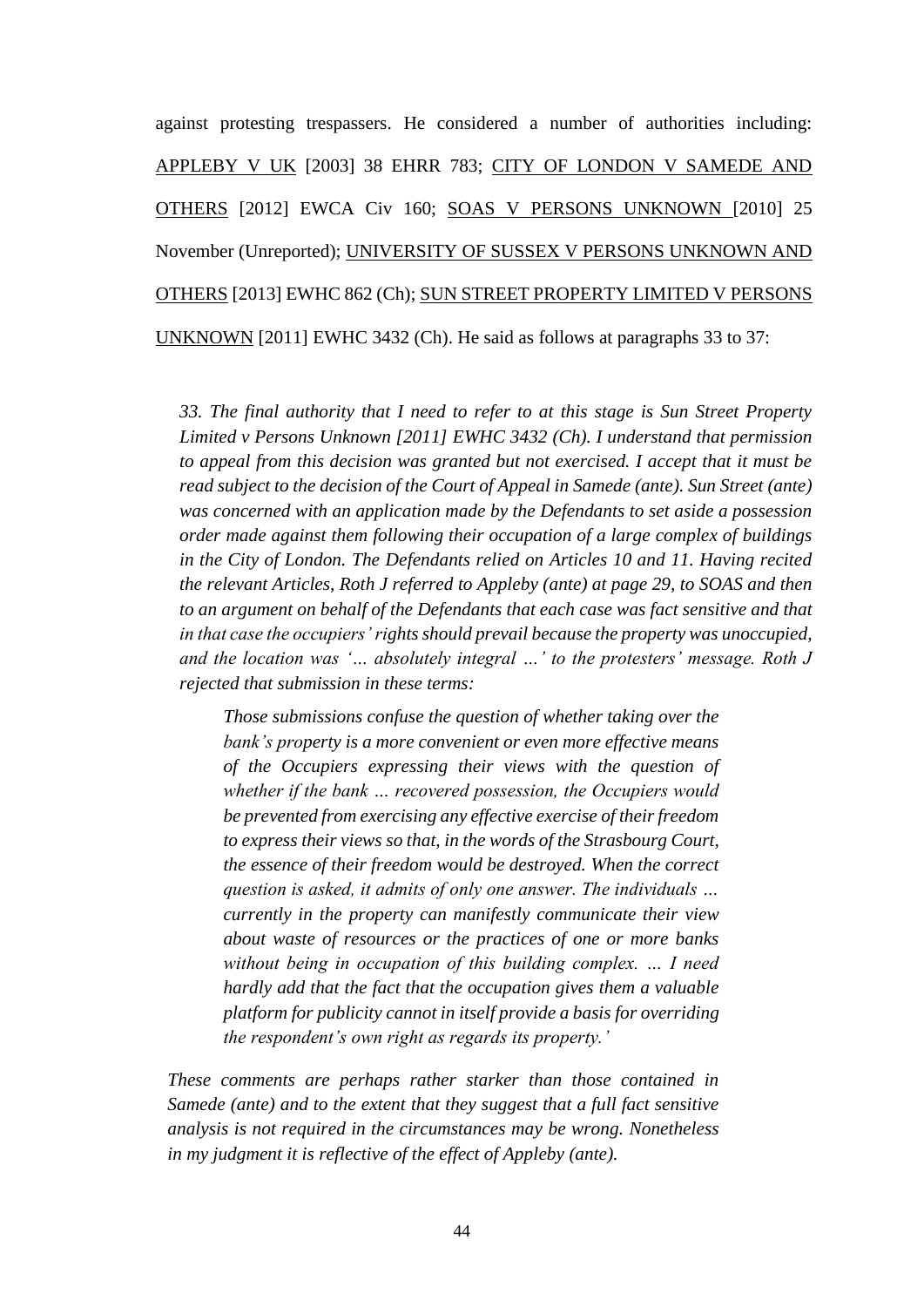*34. In my judgment Articles 10 and 11 do not even arguably provide the 2 nd and 5th Defendants with a defence to the Claimants' possession claim. My reasons for reaching that conclusion are as follows. First, the land in respect of which possession is claimed is land owned otherwise than by a public authority. To permit the Defendants to occupy that property would be a plain breach of domestic law, because neither defendant has the licence or consent of the Claimants to be or remain on the land. It is also an interference with the Claimants' Article 1 Protocol 1 rights in relation to their property. Although Mr Johnson submitted that this factor was circular and had the effect of defeating the Defendants' Article 10 and 11 rights, I reject that argument. I do not regard the points as being of themselves decisive. They are two factors that have to be weighed in the balance with others. Nonetheless they are powerful factors because if effect is not given to them then the result will be to deprive a property owner of its entitlement to enjoy its property without interference. As Appleby (ante) demonstrates, it will only be in exceptional circumstances in which such an outcome could be justified, particularly in relation to privately owned land.*

*35. Secondly, the continued presence of the Defendants and, more importantly, all those others coming within the scope of the phrase 'Persons Unknown' is a source of interference with other legitimate users of the land concerned. …*

*36. Thirdly, the protest has been ongoing and escalating since last November. The length of the protest is a relevant consideration as Sales J demonstrated in University of Sussex v Persons unknown and Others (ante). Whilst this factor may not be a particularly weighty one it is nonetheless of importance when considered with the others I have so far mentioned.*

*37. The final and key point is that there is absolutely nothing to prevent the protesters from carrying on their protest elsewhere and/or by other means that does not involve interfering with the Article 1 Protocol 1 rights of the Claimants, their licensees and visitors. There is no evidence offered by the Defendants on this issue."*

121. In my view the balancing exercise leads me, as it did in both my first and my second judgments, to the conclusion that I ought to grant the injunctions sought. In particular: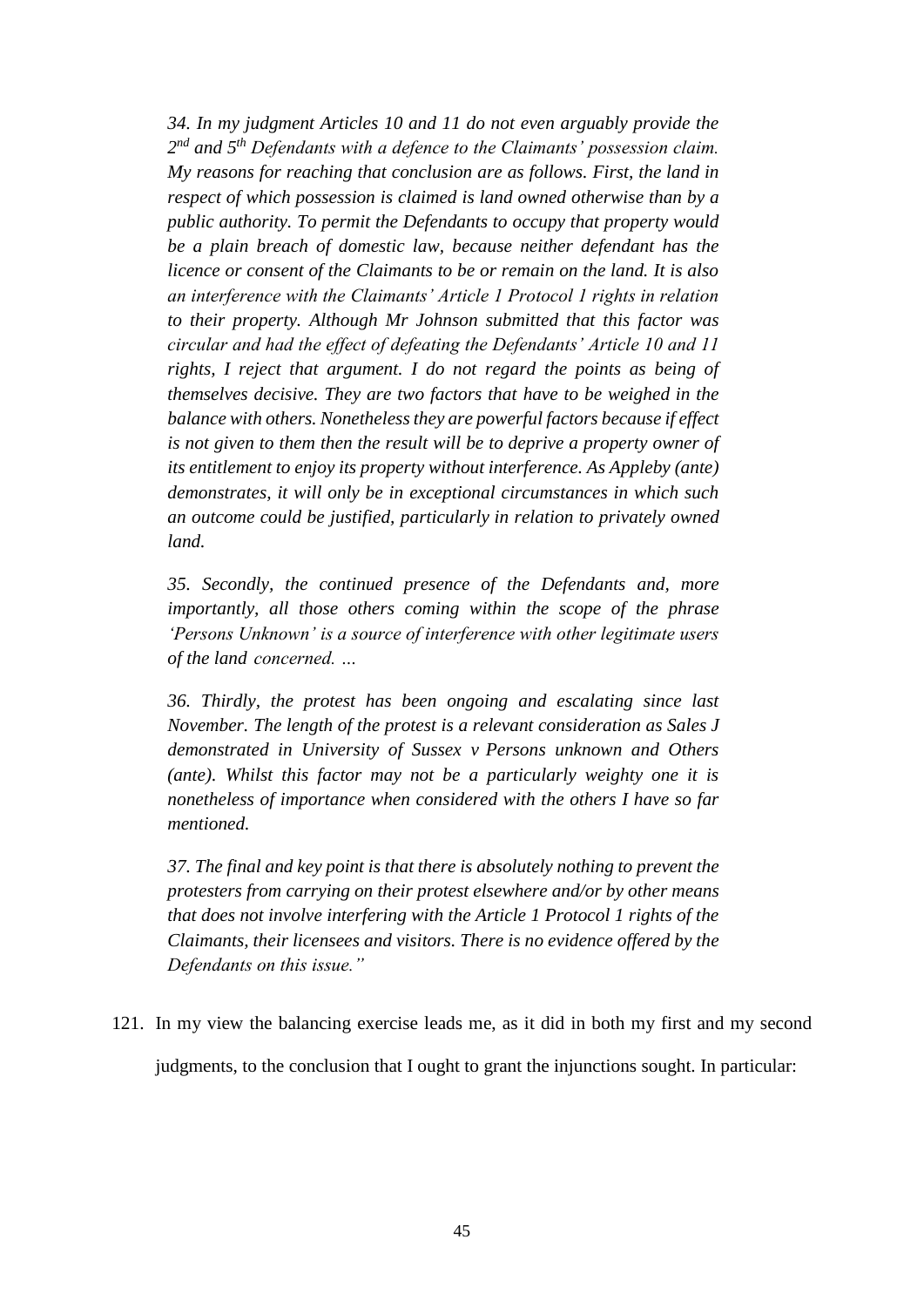- (i) The Claimants wish to prevent the Defendants from trespassing on and obstructing access into the Site to which they are lawfully entitled to possession and on which they are carrying out substantial works.
- (ii) Those works are not only lawful but they are part of a statutorily mandated national infrastructure project.
- (iii) In my view the intention behind and intended effect of the incursions and obstructions sought to be injuncted is not only to protest at the HS2 project but is also physically to hinder or prevent the works being carried out. Thus these activities go beyond the expression and communication of views and segue into deliberately obstructive activity which goes beyond the expression of views and imparting of information.
- (iv) The Defendants have been on or around the Harvil Road Site protesting for some years now. They have had ample opportunity to express their opposition to the HS2 project.
- (v) Most importantly the grant of the injunctive relief sought will not prevent the Defendants from protesting against HS2 or even from protesting against HS2 in the vicinity of the Harvil Road Site. They can still protest on the public highway at Harvil Road; they can still occupy the roadside camp which, if anything, is that part of their protest which is most visible to other members of the public.
- 122. I therefore propose to grant the injunction sought in the terms sought over the Land and the Additional Land as sought. In doing so I have also been mindful of the conditions set out in paragraph 82 of Canada Goose which, save as set out below, I believe are fulfilled by the terms of the injunction sought in these circumstances.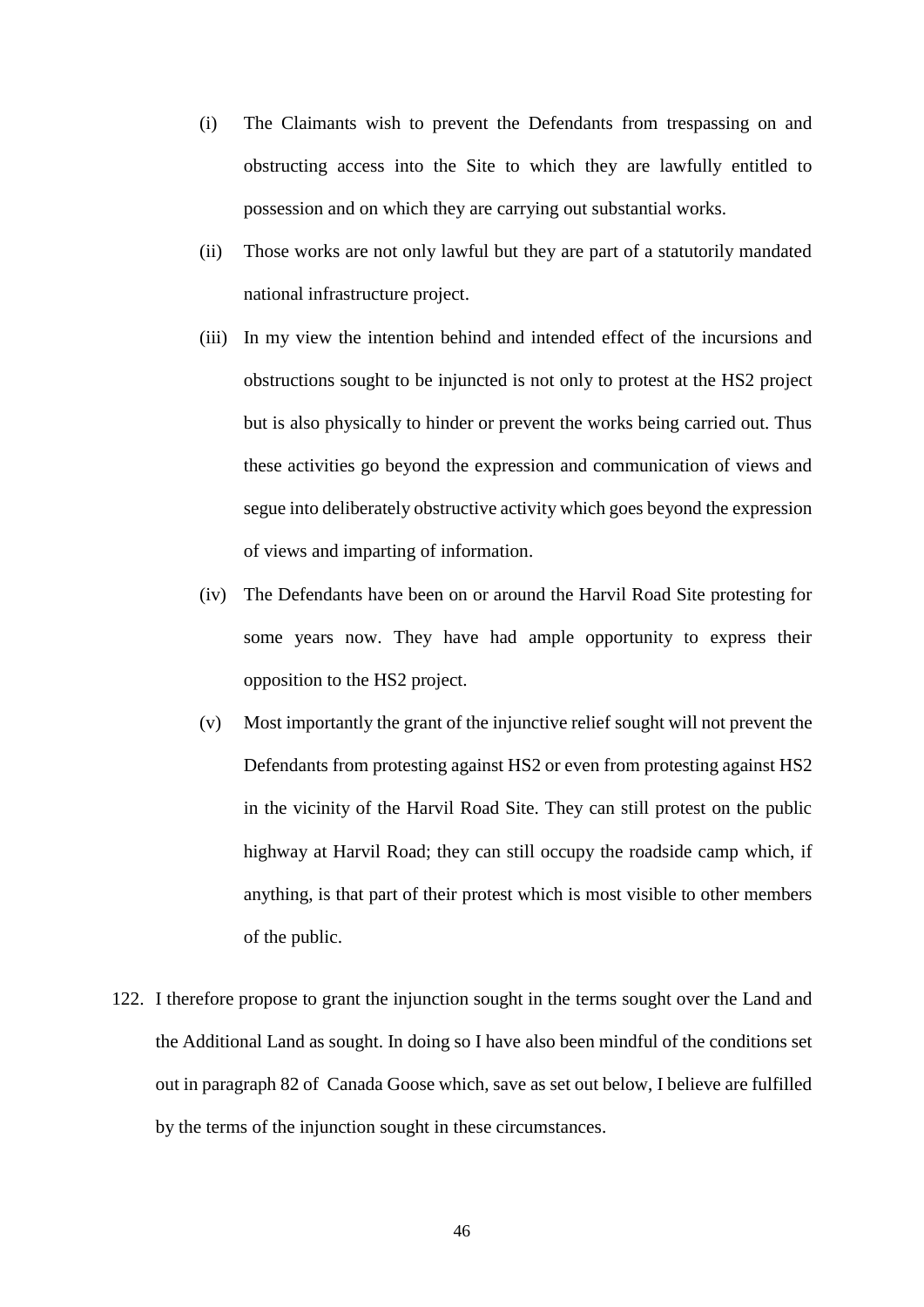123. For the avoidance of doubt, I decline the invitation from Mr Powlesland to make any order or condition in relation to NET or its future conduct or involvement. Given that I have made no findings of fact in relation to the conduct of NET or its employees, it would be wholly wrong of me to do so.

#### **The temporal limit of any injunction**

- 124. In paragraph 82 (7) of Canada Goose the Court of Appeal states that any interim injunction should have "clear temporal limits".
- 125. Mr Roscoe on behalf of the Claimants states that they want the further injunction to last until trial or further order or for a period of 2 years (whichever is the earlier).
- 126. In his Skeleton argument and indeed in his oral submissions Mr Roscoe submitted that:
	- (i) Works at the Site will continue until at least 2024.
	- (ii) A one-year injunction would be too short because hearings such as the present to review the appropriateness of continued injunctive relief are expensive, and there is no realistic prospect of the Claimants recovering those costs from other parties. Such applications also require substantial Court resources.
	- (iii) There are, he said, safeguards to those who may (improperly) be affected by the continuation of an injunction in the meantime: (i) a cross-undertaking in damages continues to be offered by the Claimants; and (ii) any person affected by the injunction may apply to vary it or set it aside on short notice in the meantime.
	- (iv) Should the position on the ground change materially, the Claimants would themselves wish to, and indeed could, apply for further amendments to the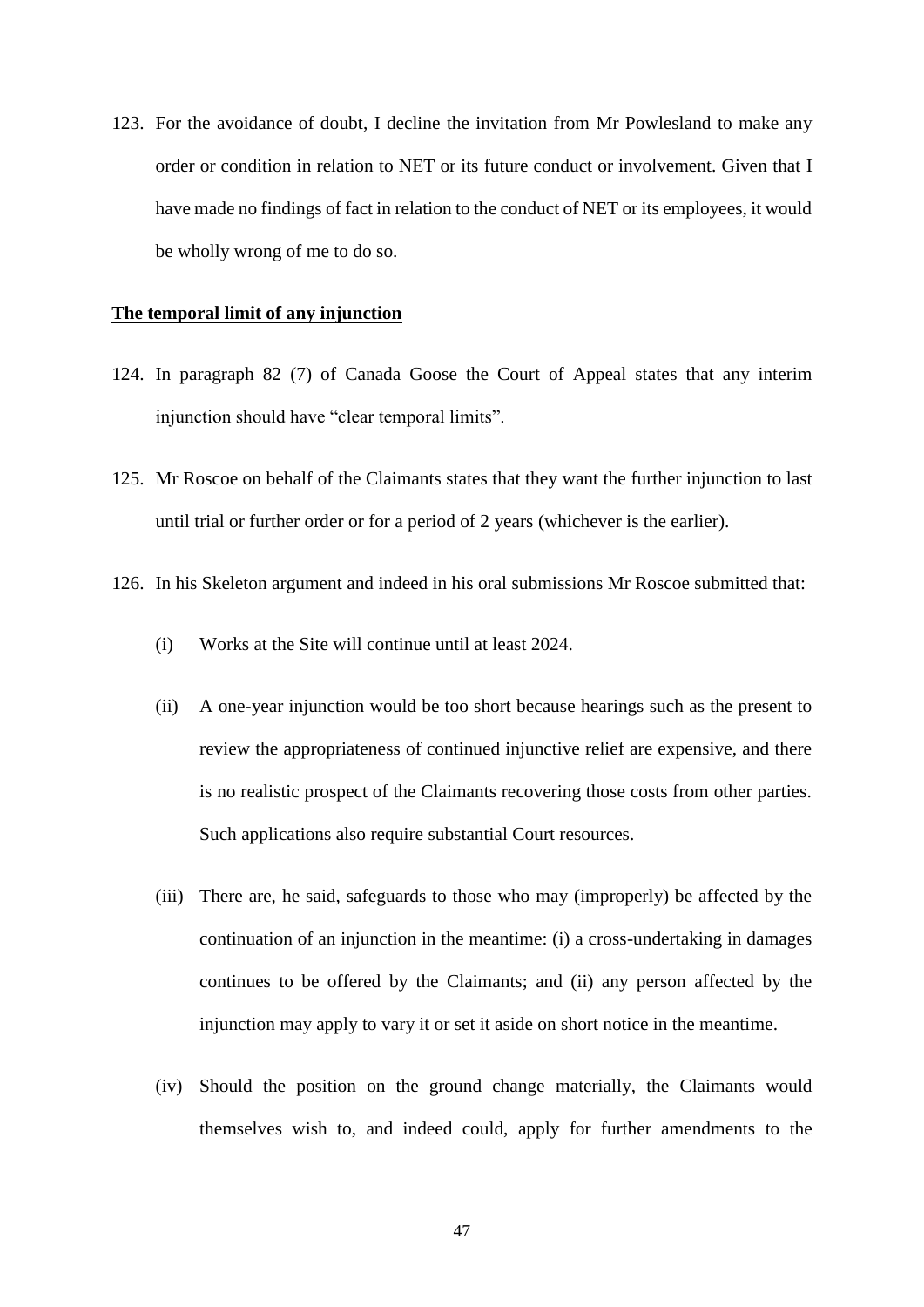injunction to ensure that the relief was tailored to the particular risk on the ground. That is, in practice, a further safeguard.

- 127. However, he recognised that the Claimants have sought, and continue to seek, sequential interim injunctions which fall to be reconsidered from time-to-time. He accepted that so far as the Claimants were concerned, in the light of Canada Goose*,* continued interim relief is preferable to proceeding to trial and obtaining final injunctive relief. Indeed the impression I gained is that, were I to do nothing, then the Claimants would be content for these proceedings never to come to trial at all.
- 128. I can see why the Claimants would be reluctant for this case to come to trial and indeed why that course of action might be preferable for the Court:
	- (i) Preparation for and attendance at any trial would be hugely time consuming and expensive for the Claimants.
	- (ii) It is highly unlikely that they would recoup any of their costs from any of the Defendants who, as set out above, are likely to have no assets.
	- (iii) Given the number of named Defendants and their attitude to the HS2 project, it is likely that many of them would wish to participate fully at the trial which, of course, they would be perfectly entitled to do but this would involve them in immense effort if not cost.
	- (iv) Unless it was very carefully case managed, given the nature of the submissions made to me in the four hearings I have now tried, it is in my view highly likely that the Defendants would attempt to turn any hearing into a trial on the merits of the HS2 scheme. That would be illegitimate but risks being inevitable.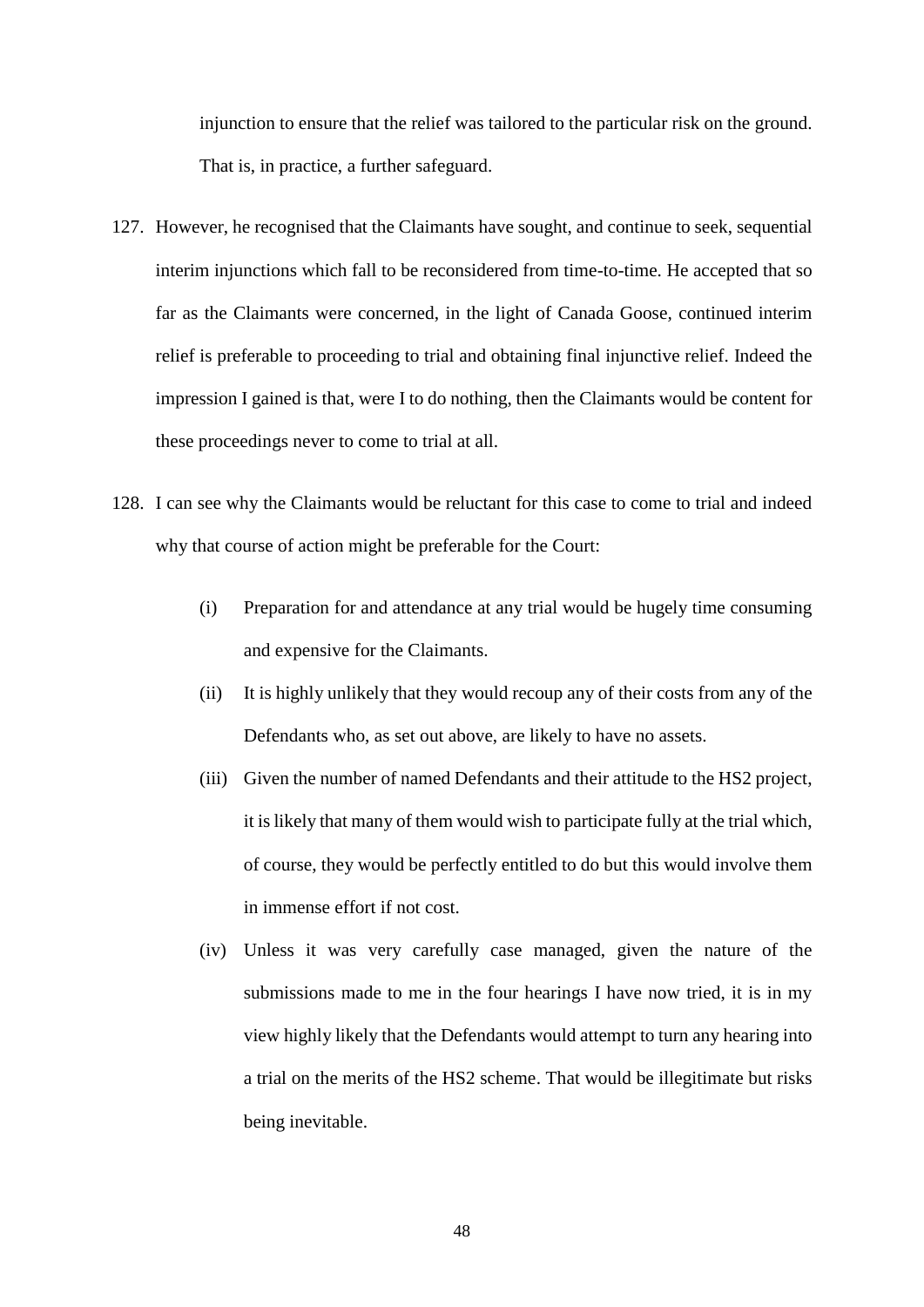- (v) Any trial would be lengthy and the trial, together with the inevitable case management hearings, would involve a large amount of Court time and resources.
- 129. However the problem with the position advocated by the Claimants is that there are clear dicta which indicate that this is not a legitimate course of action. In Canada Goose (at paragraphs 92 and 93) the Court of Appeal said this:

*92. In written submissions following the conclusion of the oral hearing of the appeal Mr Bhose submitted that, if there is no power to make a final order against "persons unknown", it must follow that, contrary to Ineos, there is no power to make an interim order either. We do not agree. An interim injunction is temporary relief intended to hold the position until trial. In a case like the present, the time between the interim relief and trial will enable the claimant to identify wrongdoers, either by name or as anonymous persons within Lord Sumption's Category 1. Subject to any appeal, the trial determines the outcome of the litigation between the parties. Those parties include not only persons who have been joined as named parties but also "persons unknown" who have breached the interim injunction and are identifiable albeit anonymous. The trial is between the parties to the proceedings. Once the trial has taken place and the rights of the parties have been determined, the litigation is at an end. There is nothing anomalous about that.* 

*93. As Nicklin J correctly identified, Canada Goose's problem is that it seeks to invoke the civil jurisdiction of the courts as a means of permanently controlling ongoing public demonstrations by a continually fluctuating body of protestors. It wishes to use remedies in private litigation in effect to prevent what is sees as public disorder. Private law remedies are not well suited to such a task. As the present case shows, what are appropriate permanent controls on such demonstrations involve complex considerations of private rights, civil liberties, public expectations and local authority policies. Those affected are not confined to Canada Goose, its customers and suppliers and protestors. They include, most graphically in the case of an exclusion zone, the impact on neighbouring properties and businesses, local residents, workers and shoppers. It is notable that the powers conferred by Parliament on local authorities, for example to make a public spaces protection order under the Anti-social Behaviour, Crime and Policing Act 2014 , require the local authority to take into account various matters, including rights of freedom of assembly and expression, and to carry out extensive consultation: see, for example, Dulgheriu v Ealing London Borough Council [2020] 1 WLR 609 . The civil justice process is a far blunter*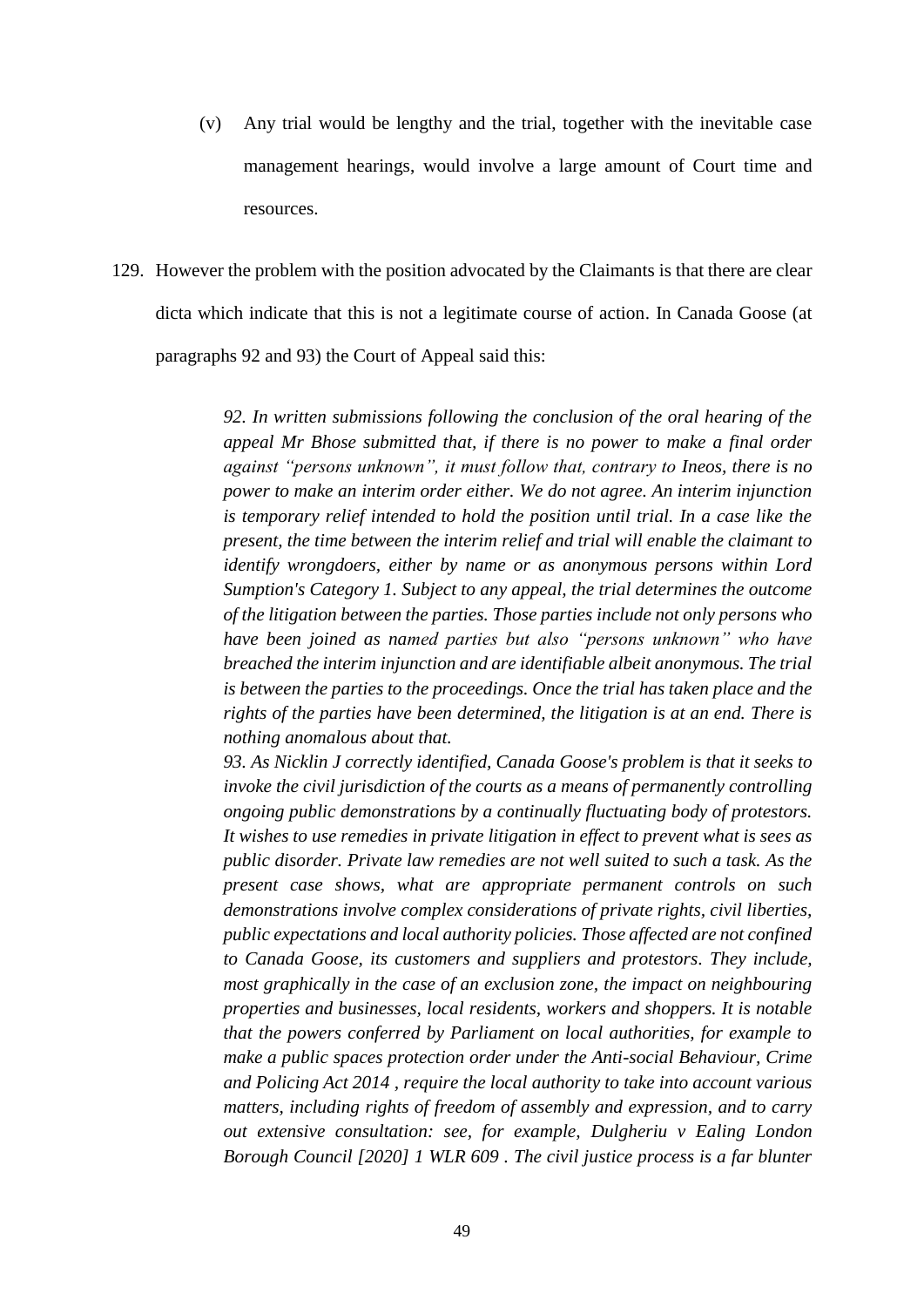*instrument intended to resolve disputes between parties to litigation, who have had a fair opportunity to participate in it.*

In the recent case of HACKNEY LBC V PERSONS UNKNOWN [2020] EWHC 1900 (QB) (a case in which a local authority sought injunctive relief to prevent unlicensed music events on its land) Linden J (although he granted the relief sought) said this (at paragraph 40):

*I was willing to grant the interim injunction which is set out in my Order but only on the basis that there would be a trial and that this would take place in the near future. There would also be a right to apply to discharge the Order in the intervening period. Interim injunctions are not an end in themselves and should not be granted as a way of solving a problem without finally resolving the issues in a Claim. I therefore was not prepared to grant an interim injunction for a year, as requested, and I listed the trial and gave directions as appears from my Order*.

- 130. Mr Roscoe sought to distinguish the passages from the Canada Goose case in a number of ways. However, in my view and despite the very different circumstances of the cases, they are applicable here.
- 131. Mr Roscoe submitted that simply to grant a further injunction for two years was well within the scope of the Court's case-management powers, and is the just and convenient way to deal with a situation such as the present. There is some support for the court having a flexible attitude in these circumstances. In the Meier case (at paragraph 58) Lord Neuberger said this:

*Particularly with the advent of the CPR , it is clear that judges should strive to ensure that court procedures are efficacious, and that, where there is a threatened or actual wrong, there should be an effective remedy to prevent it or to remedy it. Further, as Lady Hale points out, so long as landowners are entitled to evict trespassers physically, judges should ensure that the more attractive and civilised option of court proceedings is as quick and efficacious as legally possible. Accordingly, the Court of Appeal was plainly right to seek to identify an effective remedy for the problem faced by the Commission as a*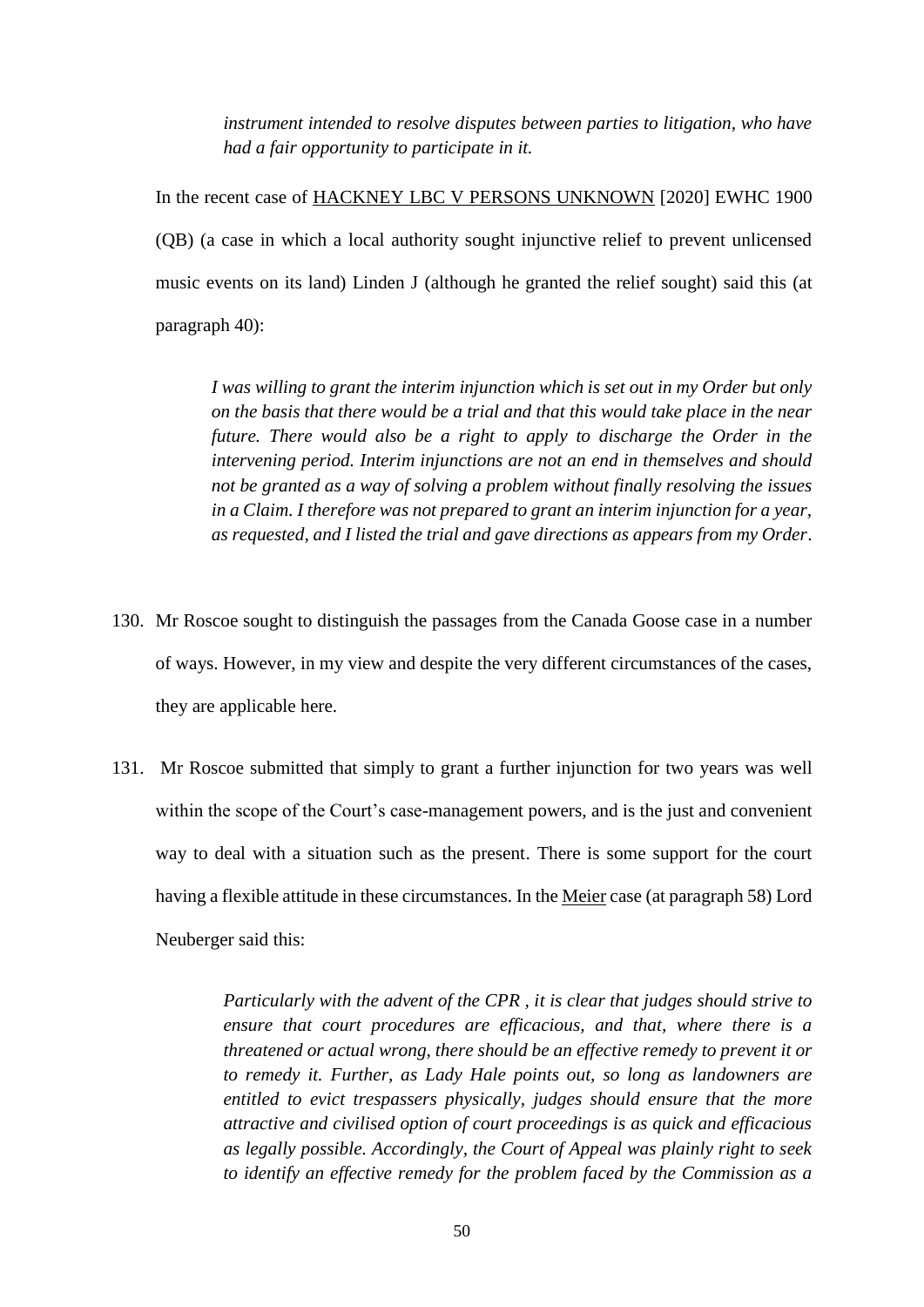*result of unauthorised encampments, namely that, when a possession order is made in respect of one wood, the travellers simply move on to another wood, requiring the Commission to incur the cost, effort and delay of bringing a series or potentially endless series of possession proceedings against the same people.*

However he then added this (at paragraph 59):

*None the less, however desirable it is to fashion or develop a remedy to meet a particular problem, courts have to act within the law, and their ability to control procedure and achieve justice is not unlimited. Judges are not legislators, and there comes a point where, in order to deal with a particular problem, court rules and practice cannot be developed by the courts, but have to be changed by primary or secondary legislation-or, in so far as they can be invoked for that purpose, by practice directions*.

- 132. Mr Roscoe pointed out, in particular, that:
	- (i) The interim relief against "persons unknown" covers "newcomers", i.e. those who are not currently within the definition of D1-2 and/or D36, but who might come within the definition in future. When it comes to *final* injunctive relief granted at trial, however, the class of persons whom the injunction can bind must then close, preventing it from 'biting' on so-called newcomers in future.
	- (ii) Thus, interim relief is an inherently more flexible and desirable tool from the perspective of the Claimants, not least because of its ability to catch such "newcomers".
	- (iii) The fact that the relief is interim does not put the Defendants at a disadvantage because an interim injunction must be time-limited and is subject to variation or discharge by interested parties. Further, the 'price' of interim injunctive relief is the Claimants' cross-undertaking in damages.
	- (iv) Further, any named Defendant who sought finality against themselves one way or the other could compel a trial of the claim against them by filing a defence (as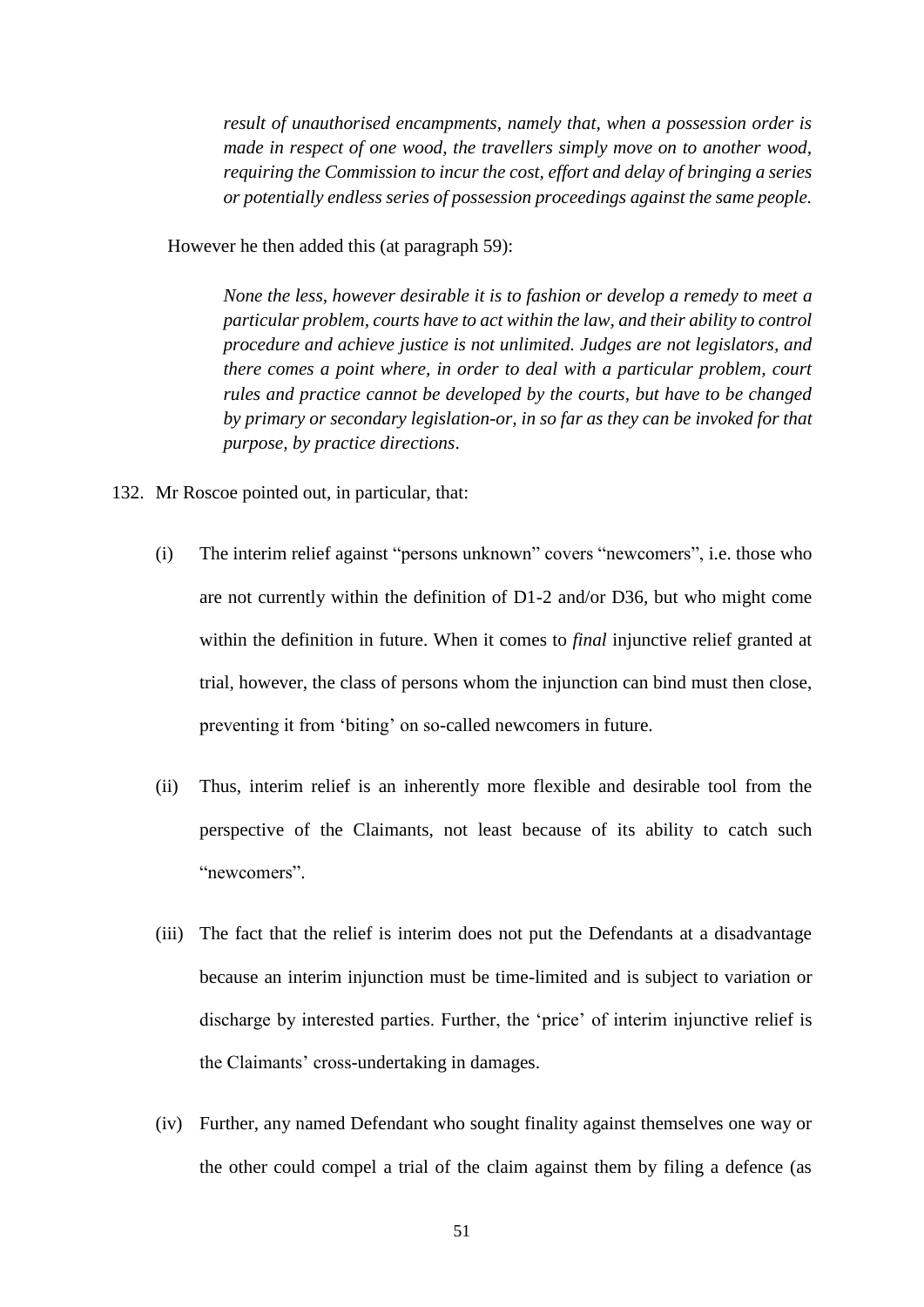permitted by the Current Injunction, and the proposed continued injunction), but none has done so.

- 133. Thus he submitted that the continuation of interim relief was a neat mechanism which balances: (i) the interests of the Claimants to have workable relief; (ii) the rights of those affected by the relief to proceed to full trial or challenge the injunction at any time should they wish to; (iii) the interests of the Claimants and the Court in not expending time and resources considering the merits of the claim further in unopposed proceedings; and (iv) the interests of all in providing a mechanism for the relief to be revisited, re-tailored or re-considered if the circumstances require it.
- 134. Despite Mr Roscoe's submissions and however sympathetic to his position I might be, I do not think that, in the light of the Canada Goose case, I can contemplate a situation in which I grant a further interim injunction and give no directions for the conduct of the proceedings to trial.
- 135. Thus I am prepared to grant the injunctions sought in the terms sought over the Site. I am prepared to grant relief until trial or further order or for a period of two years (whichever is the lesser period).
- 136. However I shall give the following directions:
	- (i) I will direct that any Defendant who wishes to defend the claim must serve an Acknowledgment of Service pursuant to CPR Part 8.3 within 28 days.
	- (ii) I will direct that there is to be a Case Management Hearing before a High Court Judge listed with a time estimate of 1 day on a date to be fixed after 56 days. Such a hearing is listed to consider the directions required for the further conduct of these proceedings and is not to be a reconsideration of the grant of injunctive relief.
	- (iii) Details of the hearing are to be published and served in the same way as directed by my order of 22nd June 2020.